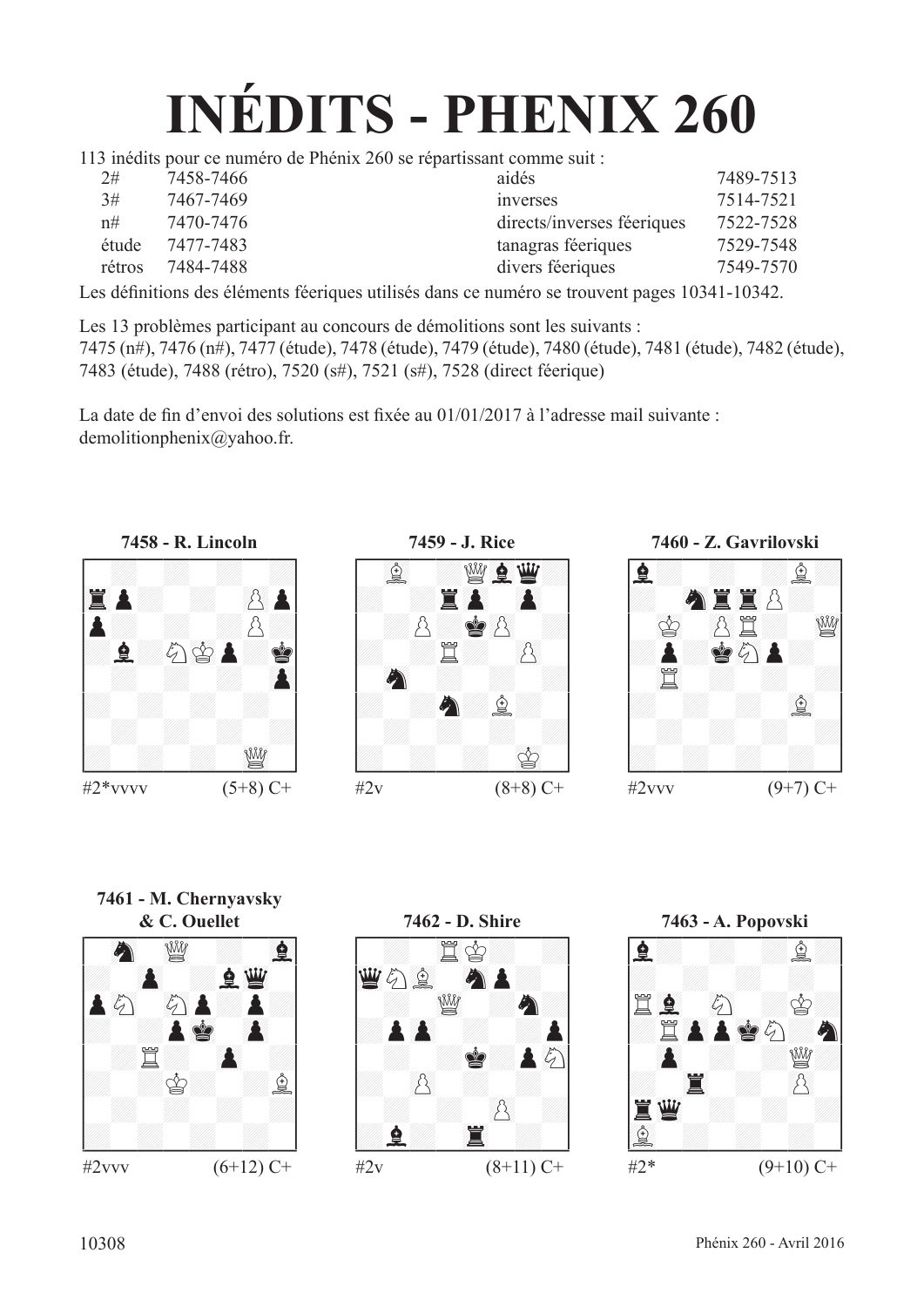**7464 - A. Vasilenko**



**7465 - G. Mosiashvili** !--------! / :r89c :f:/ /: 45t : : / / :c()PP45t :/ /()P :R: : / / : ()pP()P :/ /:p:p67FP()PD/ / : :de: :/ /: : 45T : /

#2vv  $(10+11)$  C+





**7468 - G. Ettl** !--------! / :r: : :/ /:P:c: : / / ()pR()Pp: :/ /: :c:p: / / : : :p67f/ /: : : : / / ()p 67Ft()p :/ /: : :f: / \$\_\_\_\_\_\_\_\_\$  $\#3\text{vv}$  (12+4) C+







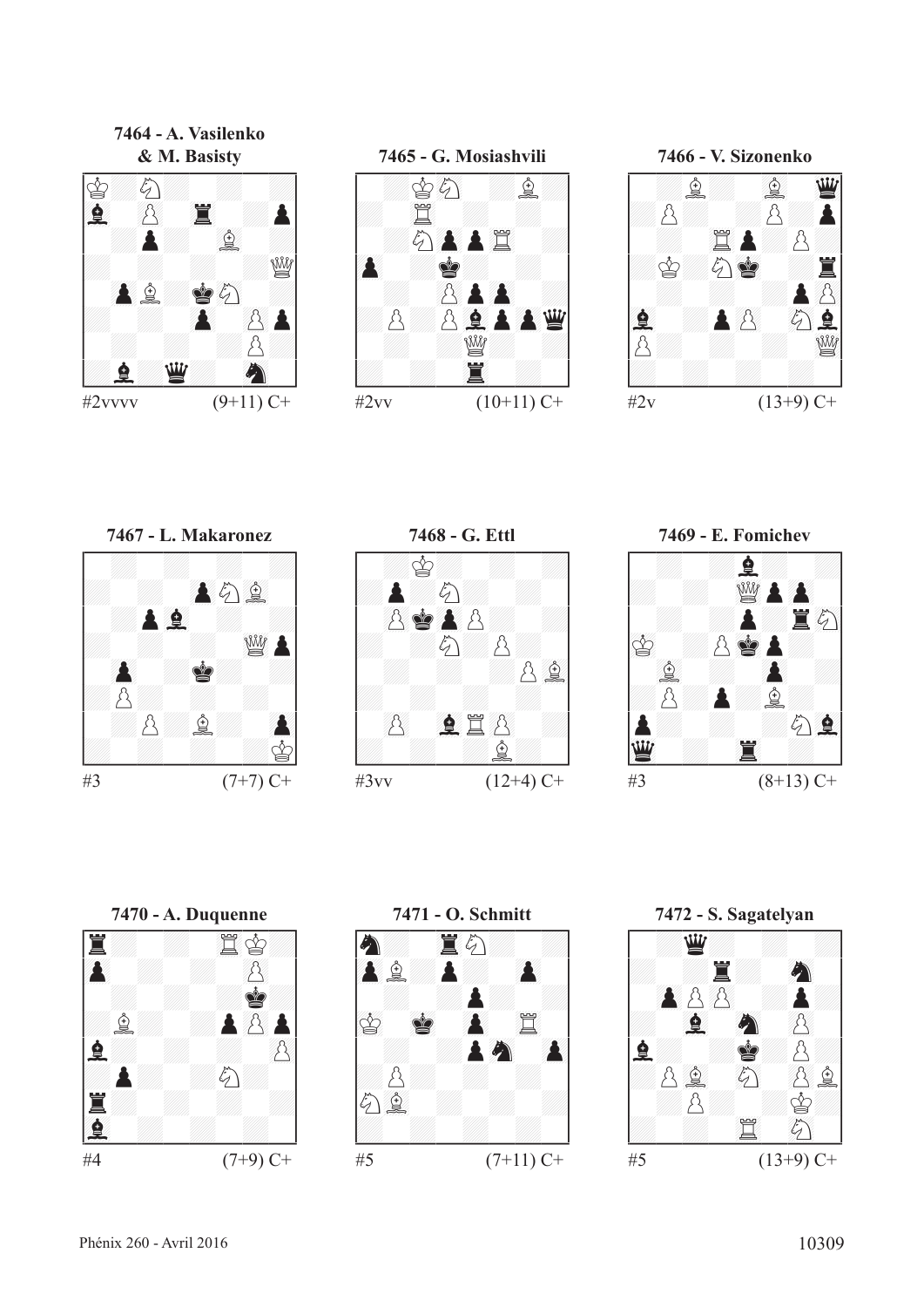















**7481 - M. Hlinka**

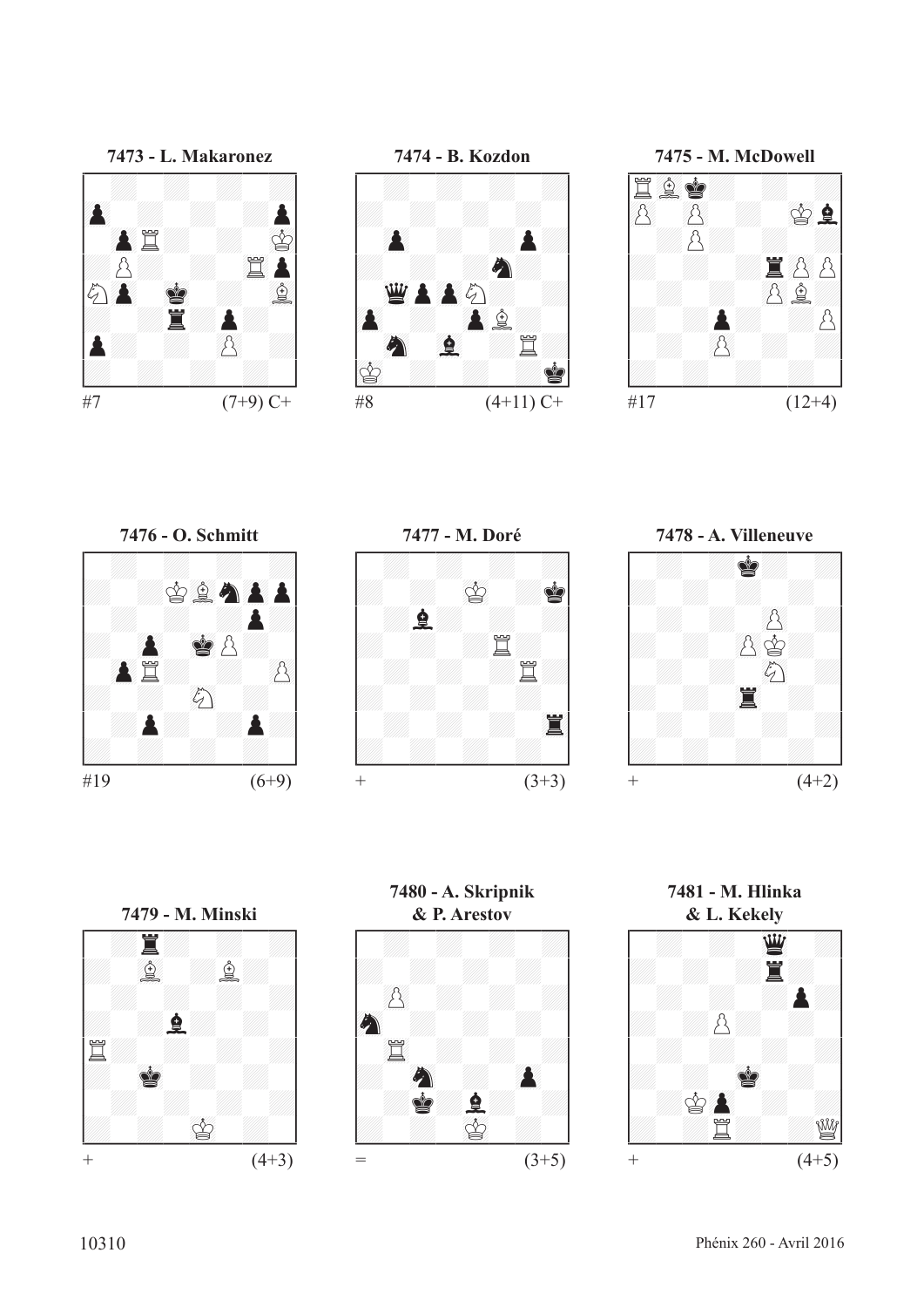



**7483 - M. Hlinka**





Partie  $(8+8)$  C+ Justifcative en 12,0 coups

**7485 - J. Lois**



Partie  $(14+10)$  C+ Justifcative en 16,0 coups





Partie  $(12+14)$  C+ Justifcative en 26,0 coups



Partie  $(15+11)$  C+ Justifcative en 26,5 coups



Proca-Retractor, sans défense en avant **Anticircé**



**7490 - V. Kopyl**

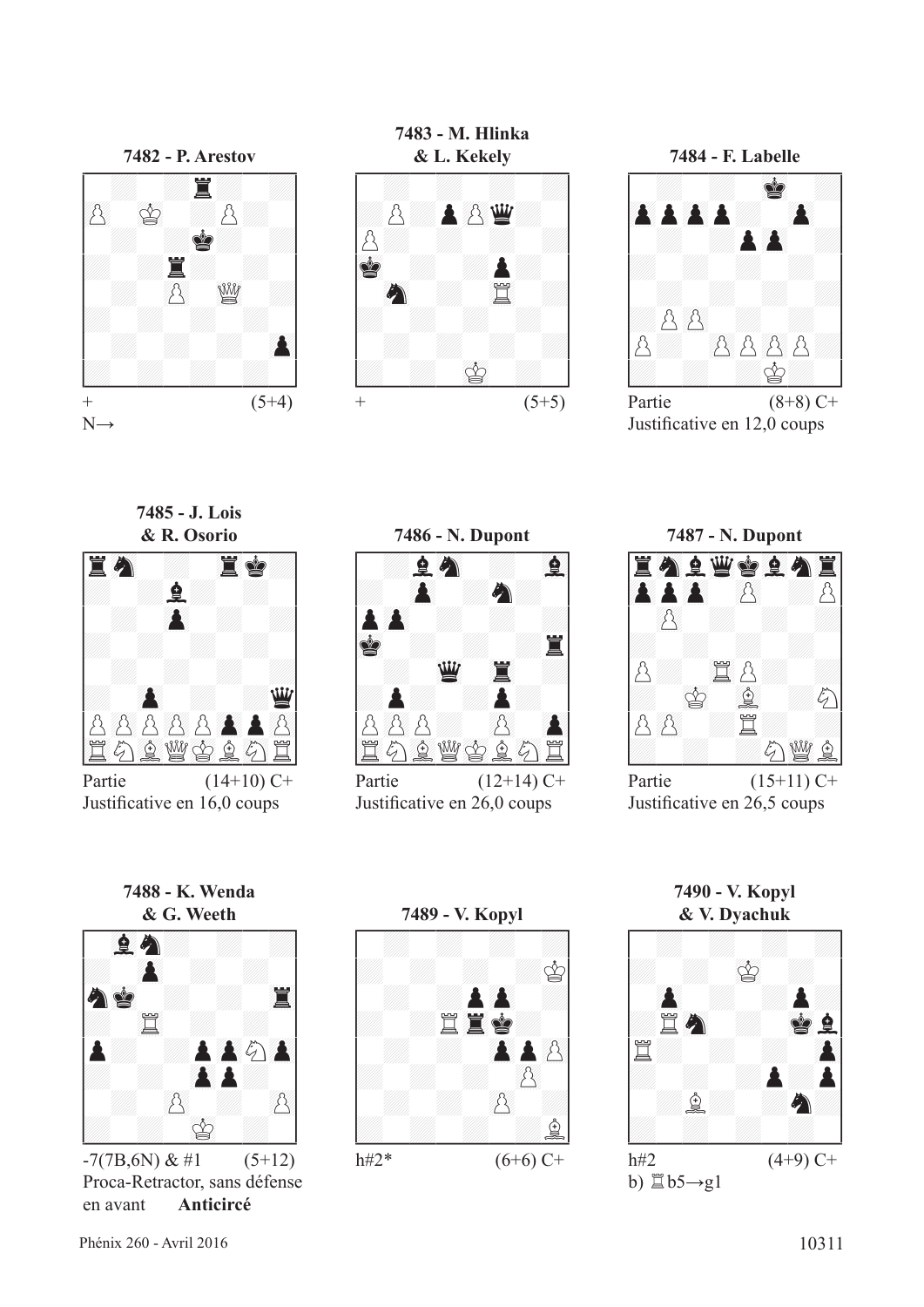**7491 - J. Lois**





**7493 - V. Medintsev** !--------! / : :t: :/ /67f :c: : / / : ()P ()Pr:/ /: :P: : / / :T()pp: :/ /: : 01RF: / / ()pf: : :/ /: :t: : / h#2 2.1.1.1.  $(9+6)$  C+



**7495 - M. Parrinello** !--------! / : 23de : :/ /:F()PP: :f/ / : ()PT: :/ /: : : : / / : : : ()P/ /:c()PD: : / / 89cR: 01r 45t/ /:T: : : / \$\_\_\_\_\_\_\_\_\$ h#2 2.1.1.1.  $(6+10)$  C+

**7496 - O. Comay**



**7497 - F. Abdurahmanović**



**7498 - M. Witztum** !--------! / 01r : : :/ /: : : : / / 67F : :C:/ /: :f()PP()PF/ / : : 01R ()P/ /: : 45TT:C/ / 23D ()P ()P :/ /: 67f :de45t / \$\_\_\_\_\_\_\_\_\$ h#2 2.1.1.1. (5+14) C+

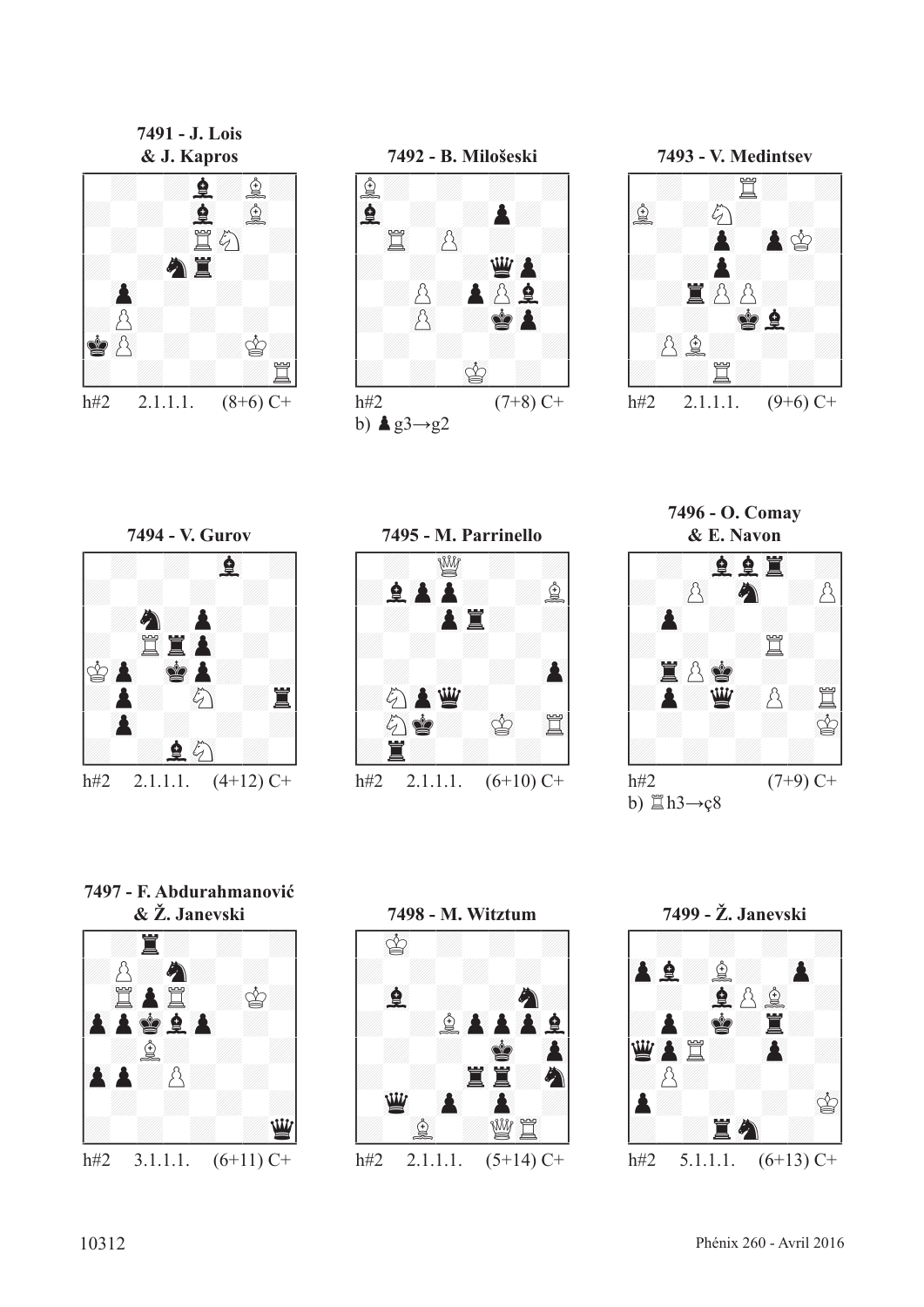

h#3  $0.1.1.1.1.1$ .  $(3+2)$  C+ b)  $\triangle$  d4



h#3  $0.3.1.1.1.1.$   $(5+16)$  C+



b)  $\triangle$  d2→é3 c) =b)  $\triangleleft$ d4→é4 d) =c)  $\hat{\mathbf{\underline{e}}}$  f4→d7





**7504 - F. Abdurahmanović**



h#3 2.1.1.1.1.1.  $(6+10)$  C+









b) translation ç1-a1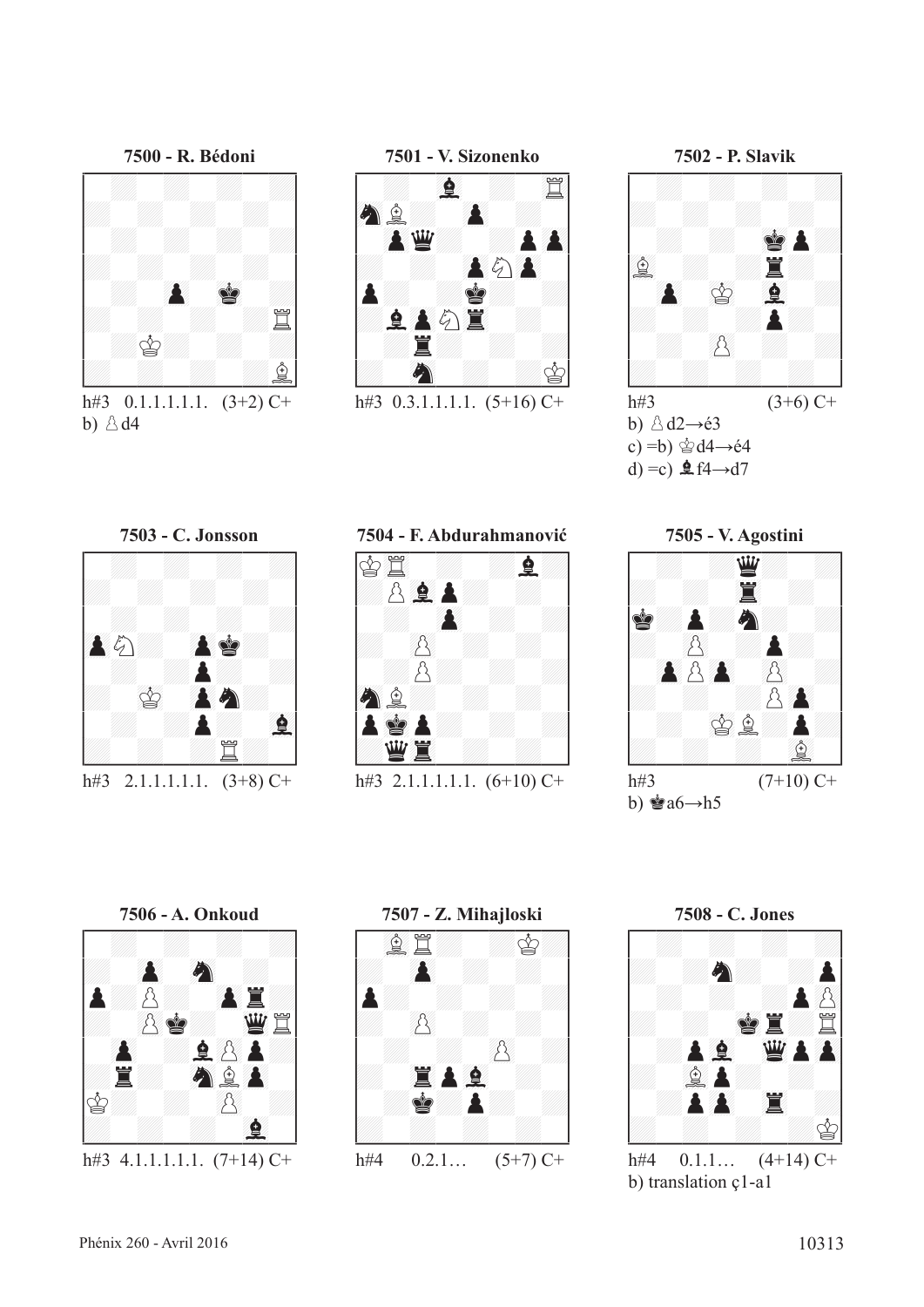

**7510 - S. Sagatelyan**



**7511 - M. Degenkolbe**











b)  $\&$ a3→ç3



**7517 - V. Kopyl**

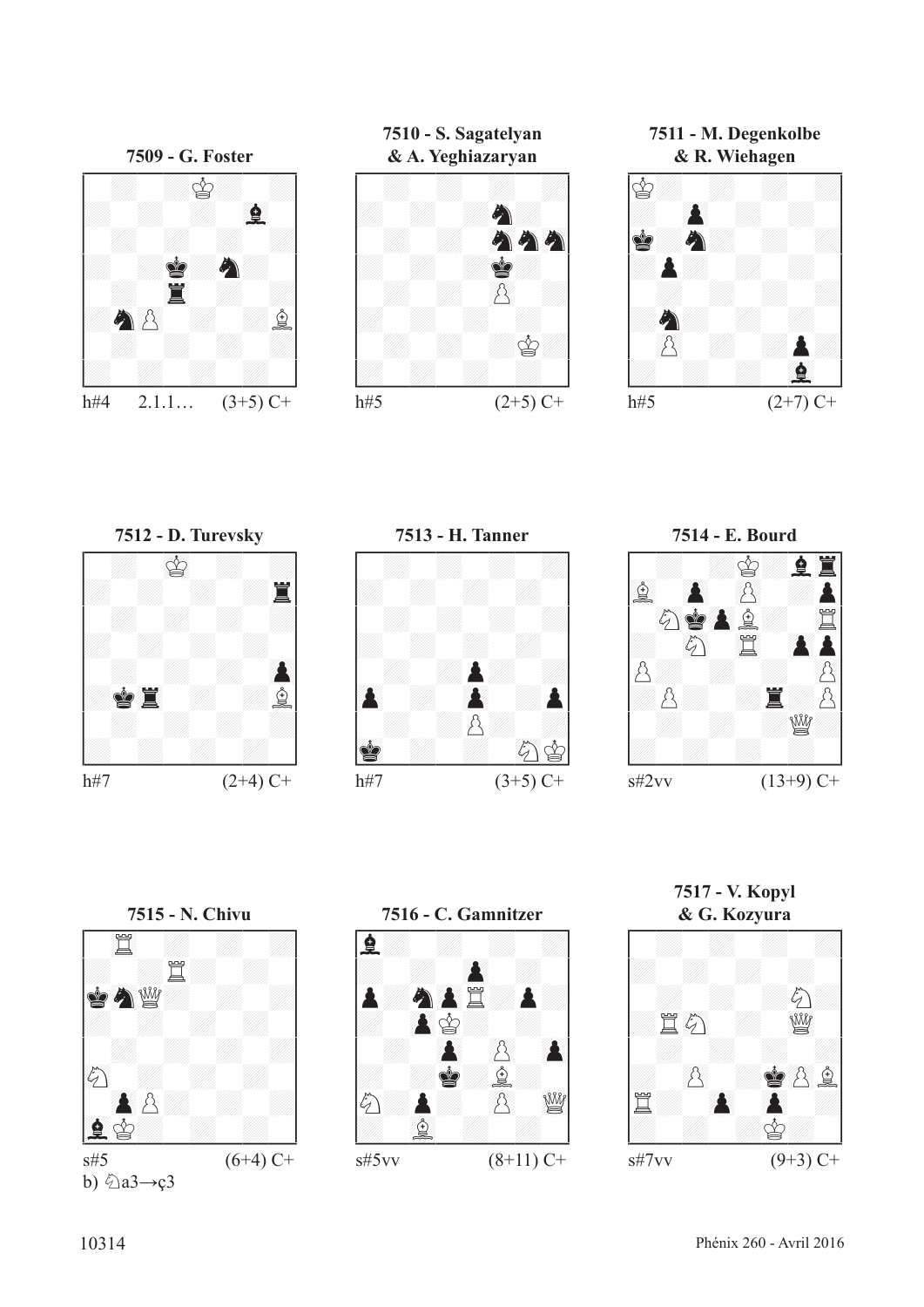$\sqrt{S}$ =Rose

**7524 - J. Quah** !--------! / : :t: 67f/ /:C: :R: / / : : =?gP()P/ /:f()P : 67F / / :p:p45tP:/ /: : :D: / / :p:F()p =?g/ /:r: : : / \$\_\_\_\_\_\_\_\_\$ #2 (11+9) C+





**7520 - M. Babić** !--------! /de01rf67F : :/ /: ()P 01R : / / :p: : :/ /: : : :c/ / :c: : :/ /: : : :p/ / : : : :/ /: : 67ft: / \$\_\_\_\_\_\_\_\_\$  $s#12$  (9+3)



**7523 - B. Stephenson**<br> **194**<br> **194**<br> **194**<br> **1942**<br> **1947**<br> **1947**<br> **1947**  $#2$   $(12+7)$  C+ **D=Léo 回测=Pao**  $\blacksquare$ Lao  $\mathbb{Q}$ =Mao



**7525 - J. Lörinc & H. Grubert** !--------! / : ¤U ²³l :/ /: :p:f:r/ / : : ¤uv :/ /89C : : : / /P: 89cR: :/ /: : :c: / / ()p : : :/ /: : : :uv/ \$\_\_\_\_\_\_\_\_\$ #3v (9+4) C+

l=Moineau **如即=Elan** 



 $s\#27v$  (8+14)



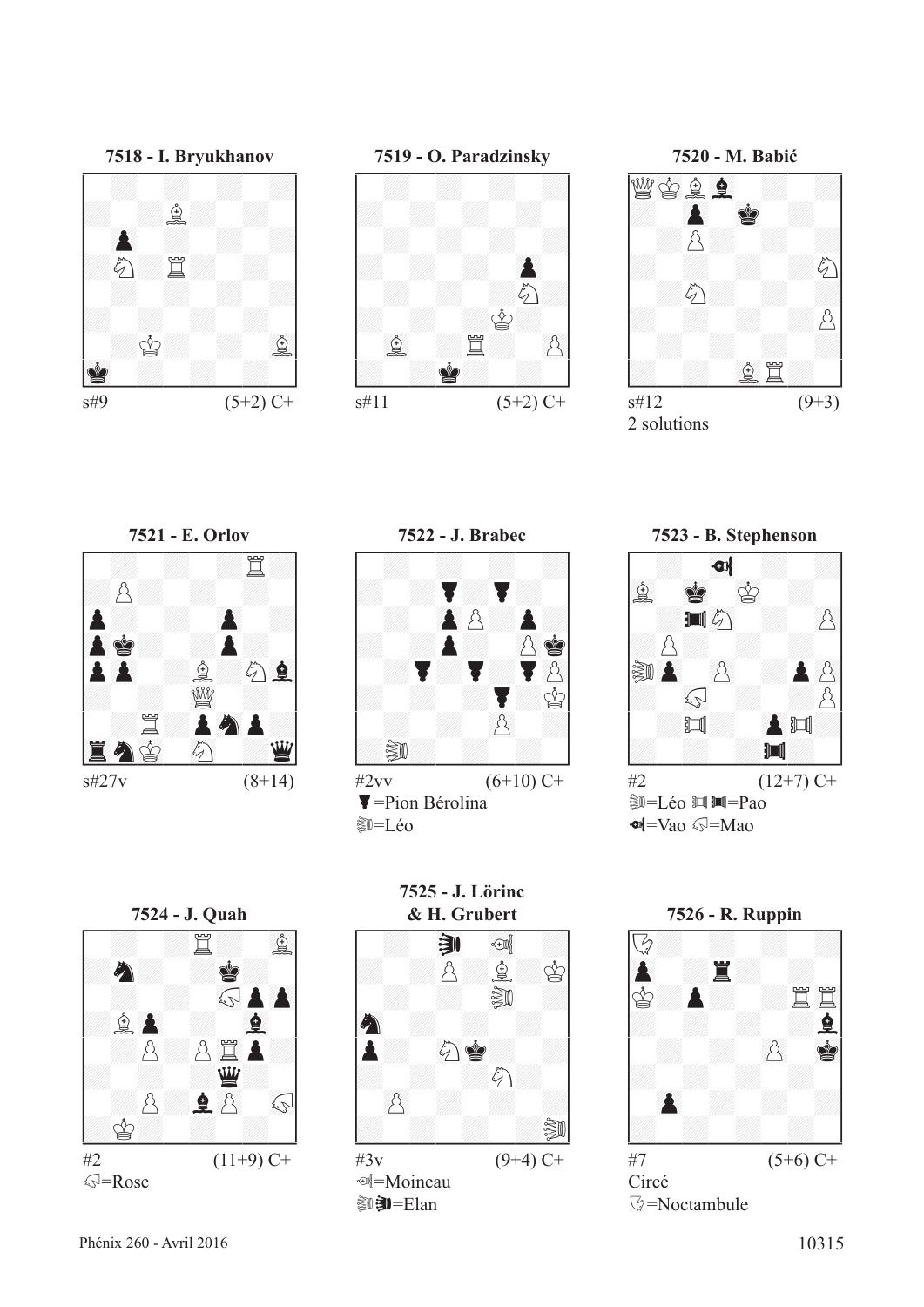

#10  $(5+12)$  C+ G-Rose-Locuste Combien de variantes ?





 $\triangledown \blacktriangledown$  = Pion Bérolina





sh=2  $4.1.1.$   $(1+2)$  C+p Caméléon Take & Make =Roi Super-Transmuté





a) Circé Antipode + Anticircé Calvet b)  $\triangleq d5 \rightarrow d6$   $\square$   $\square$ b) Circé + Anticircé Antipode Calvet



h#2  $5.1.1.1$ .  $(1+1+2)$  C+ Super-Circé  $M =$ Equisauteur ■ E=Locuste ■ =Vizir



Circé Couscous



b)  $\triangleq d5 \rightarrow d6$ Circé Diagramme

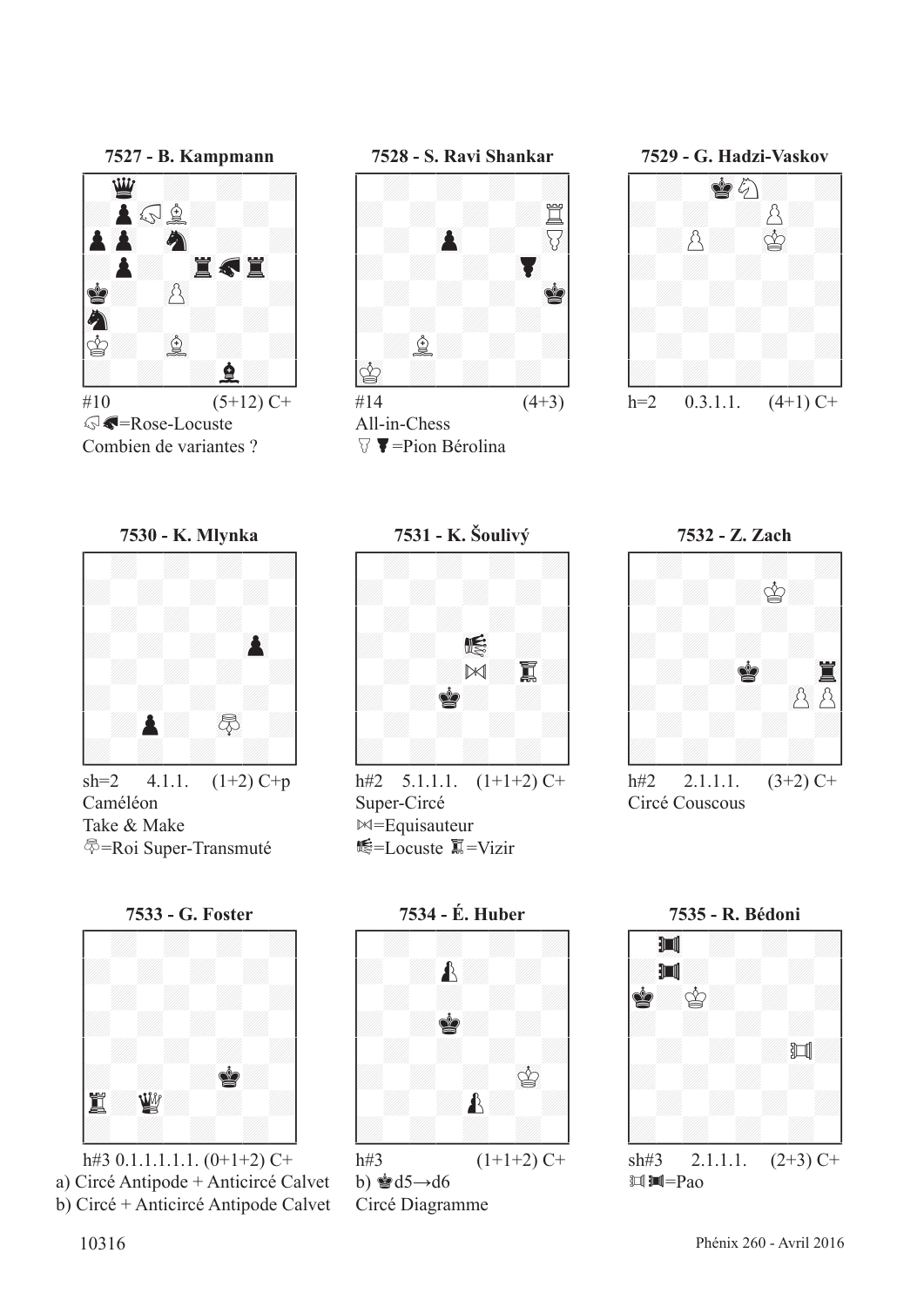

hs#3 2.1.1.1.1.1.  $(3+2)$  C+ Circé Échange



h#3\*  $(3+2)$  C+ Circé Échange Einstein



h#4  $0.1.1...$   $(3+1)$  C+ Circé Martien



changeant de couleur

**7542 - D. Innocenti**



Circé Martien, Alpha. Inversés  $\triangledown$ =Pion Bérolina



**7543 - A. Storisteanu** *Echoes in one-solution problem*



Messigny Anti-Super-Circé Circé Échange

**7541 - V. Rallo**



**7544 - S. Luce**



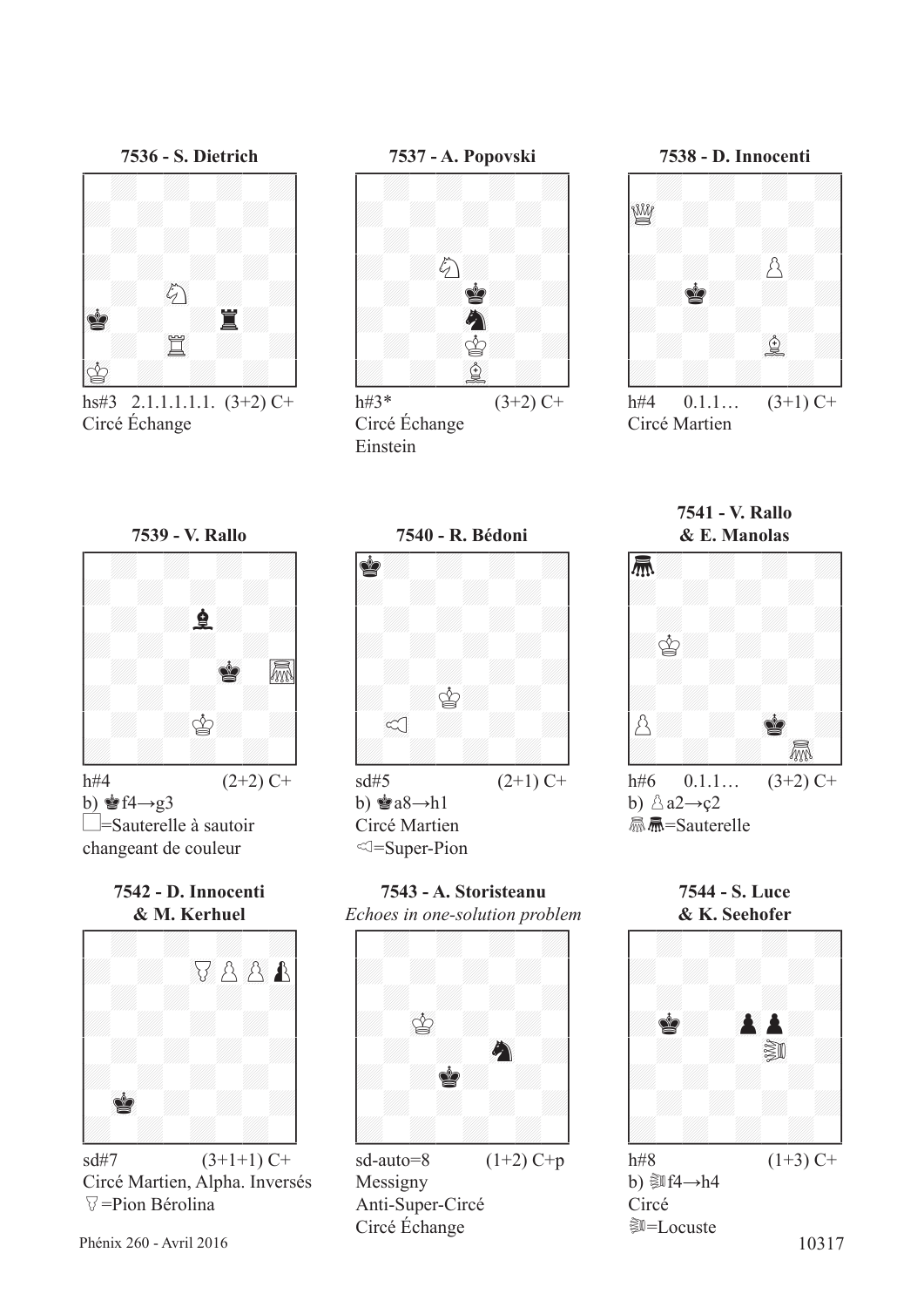

h#8  $(2+3)$  C+



b)  $Mg7 \rightarrow b4$ Annan, Circé Équipollent  $\bowtie$ =Equisauteur Anglais

**7547 - J. Štúň** !--------! / : : : :/ /: :P: : / / : : : :/ /: :R: : / / : : : :/ /: : : : / / ()p : : :/ /: : : : / \$\_\_\_\_\_\_\_\_\$

 $sh=13$  (1+2) C+ Circé Équipollent Protée Ascendant



sh#13 2.1.1...  $(1+4)$  C+ Köko



b)  $\triangleq d2 \rightarrow 2$ Anticircé Martien g=Moineau



Anticircé Antipode G=Chameau  $\blacksquare$ =Tour-Lion  $\heartsuit$ =Noctambule



Einstein



h#2  $(2+6+3)$  C+ b)  $\triangleq d5 \rightarrow a3$  c)  $\triangleq d5 \rightarrow f2$ Circé  $\blacktriangleleft$ =Girafe  $\blacktriangledown$ =Noctambule Î=Fou Féerique



0-position a)  $\triangle b5 \rightarrow b3 b$ )  $\triangle f5 \rightarrow f3$ Anticircé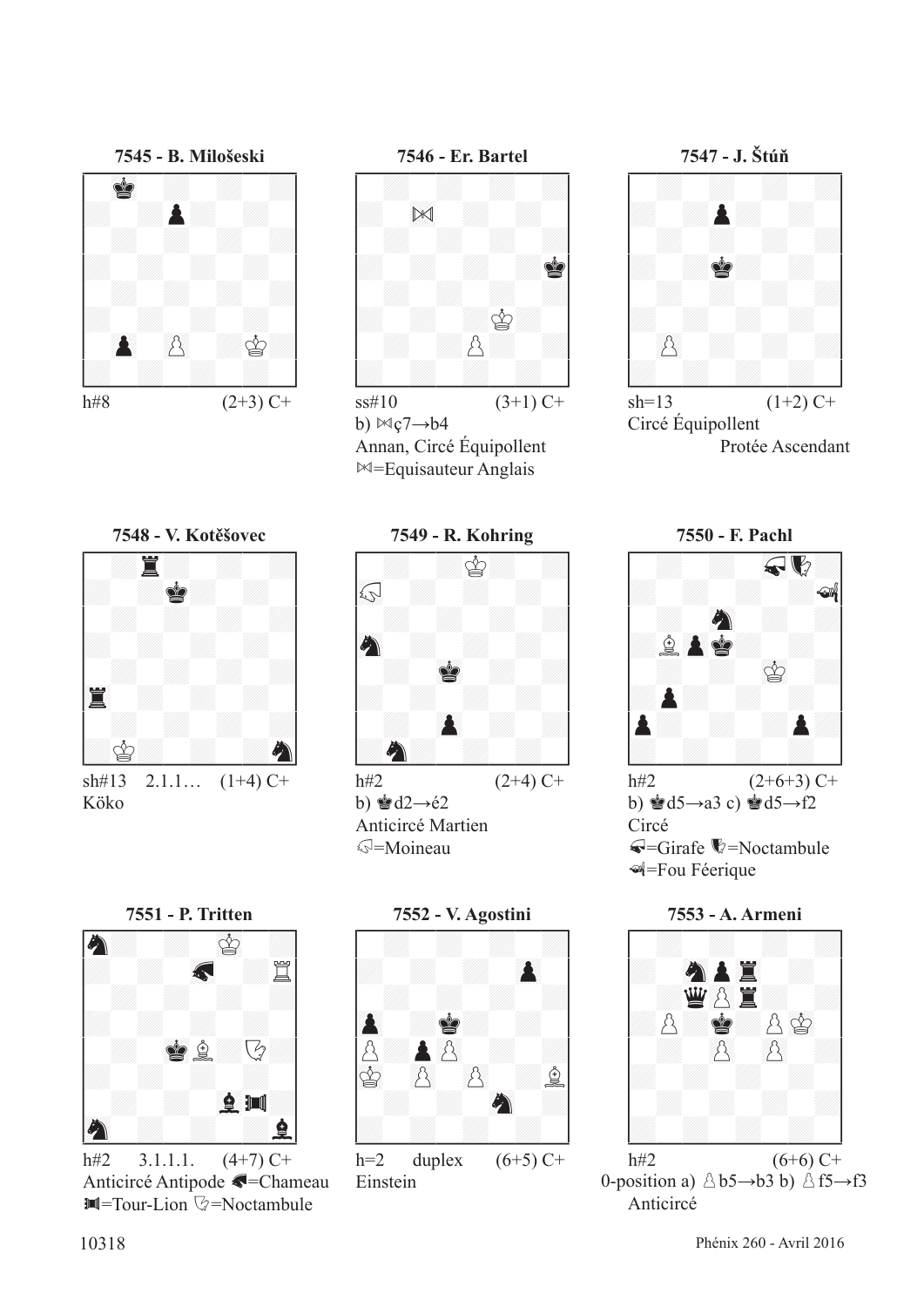**7554 - L. Salai Jr**







h#3  $0.2.1.1.1.1$ .  $(4+4)$  C+ Circé Parrain



hs#3  $0.2.1.1.1.1$ .  $(6+6)$  C+ Anticircé



hs#3 2.1.1.1.1.1.  $(6+8)$  C+  $\mathbb{E}$ =Sirène  $\mathbb{H}$ =Triton  $\text{W}$ =Vao  $\text{W}$ =Pao





h#4  $0.1.1...$   $(1+1+4)$  C+ b)  $\& q2 \rightarrow a2$ Madrasi Circé Rex Inclusiv



Fonctionnaires





Take & Make

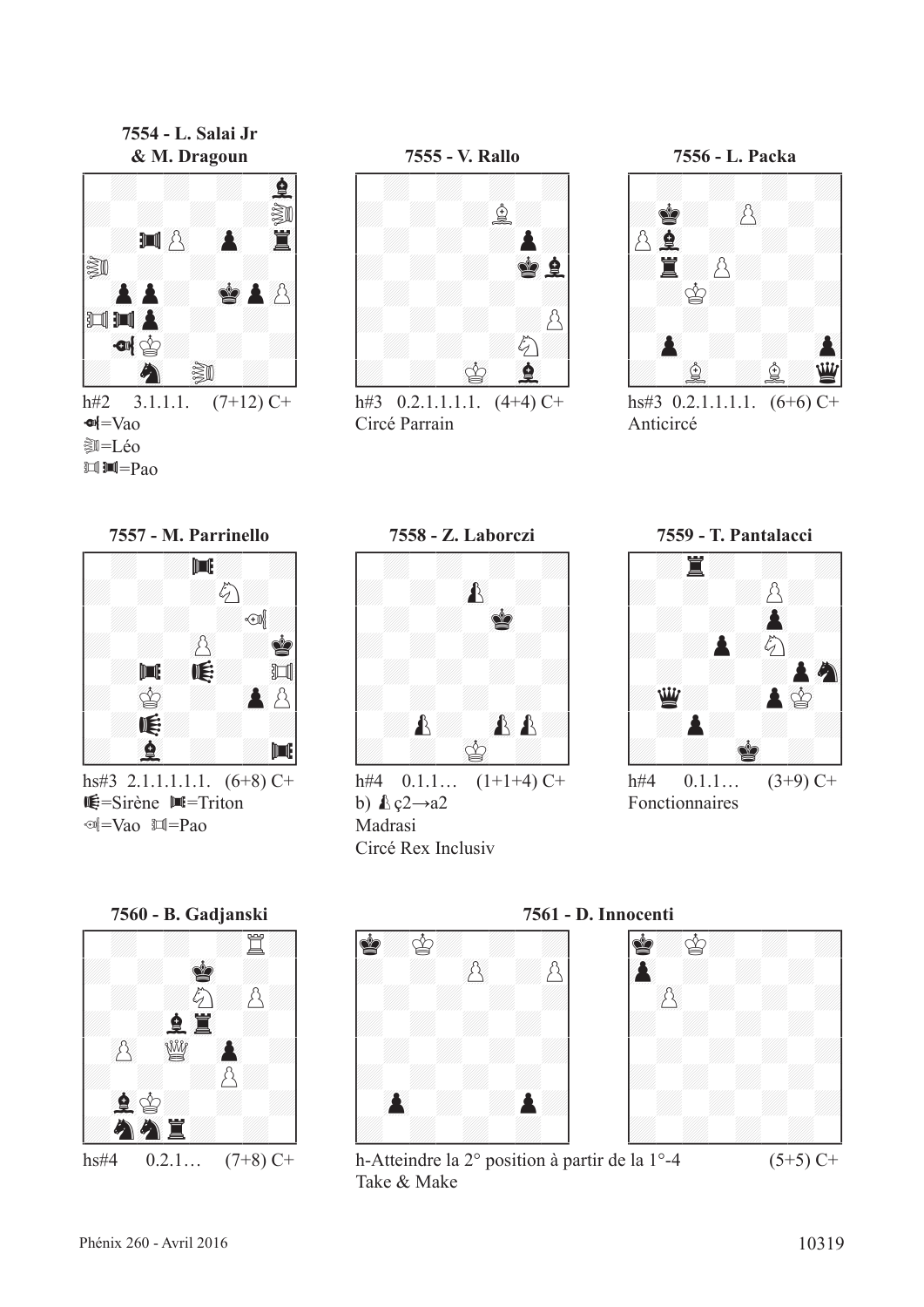

 $\text{ss} \# 5$  (3+5) C+ Circé Équipollent U=Kangourou-Lion





h=9  $(6+9)$  C+ Echecs noirs obligatoires

**7564 - R. Kohring** !--------! / : : : :/ /: : : : / / : : ()p :/ /: : : : / / ¤U 67f : 01r/ /: ()P : : / / : : : :/ /: 01R : : / \$\_\_\_\_\_\_\_\_\$  $sh#11$  (3+3) C+ Anticircé Martien

 $\bigtriangledown$ =Aigle











Alphabétiques Maximum blanc =Pion Bérolina

Circé Échange



**7569 - A. Yegiazaryan** !--------! / :F23D : :/ /89CP: ()PP: / / : : : :/ /()PT:C: : / /R()pr: ()P :/ /:P: : : / / :P: :P()p/ /67F : 45T : / \$\_\_\_\_\_\_\_\_\$ sd=20 (3+16) C+

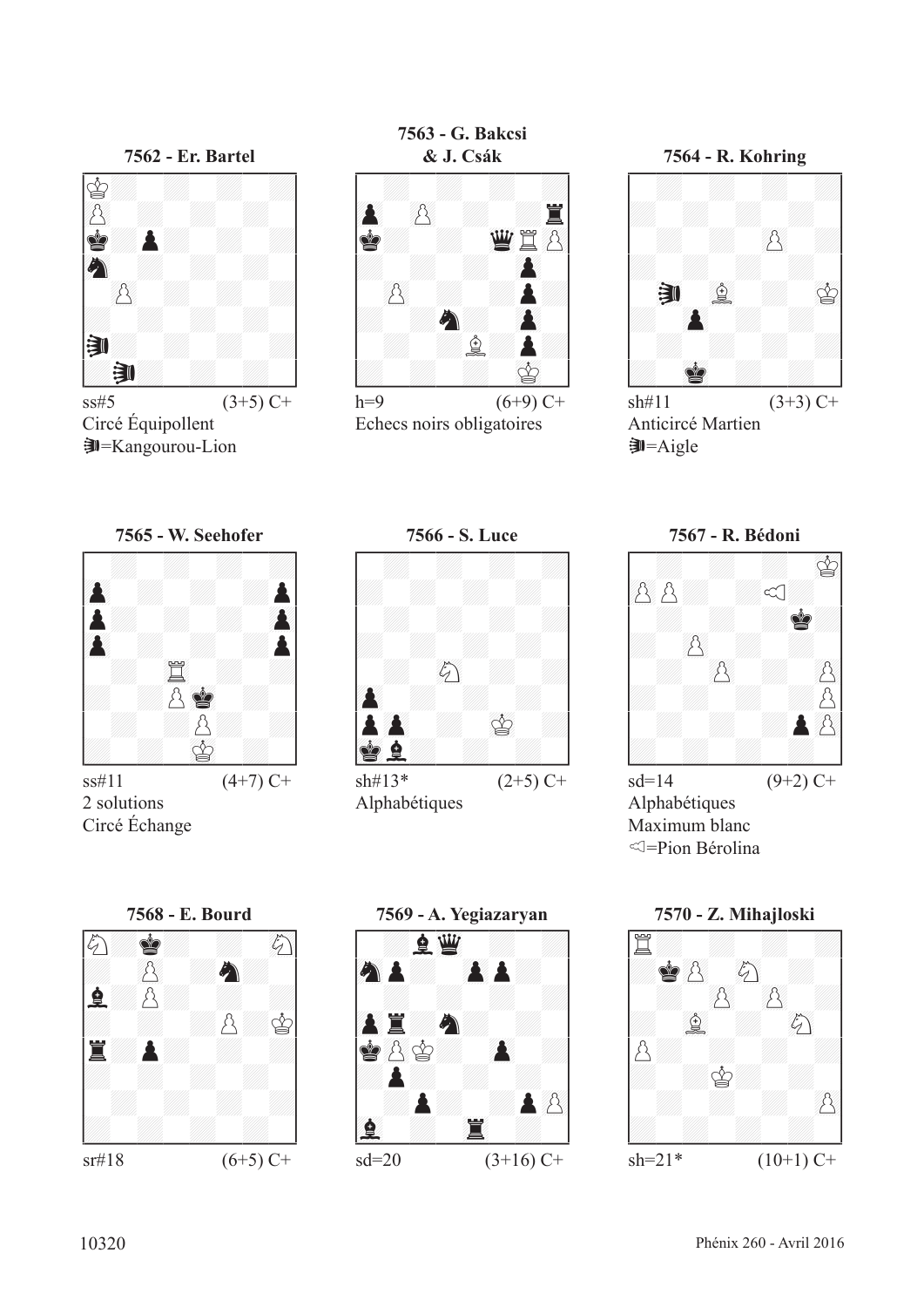# **SOLUTIONS - PHÉNIX 260**

# **DEUX-COUPS**

#### **7458 - Robert Lincoln**

 $1...h6$  2.  $2.6$  f4,  $6$  f6# 1.g8= $\mathbb{W}$ ? [2. $\mathbb{W} \times h7\#$ ] mais 1...b6! 1.g×h7? [2.h8= $\mathbb{W}$ #] mais 1...  $\mathbb{Z}$  a8!  $1.g8 = \bigcirc 2$ ? [2.  $\bigcirc$  f4,  $\bigcirc$  df6#] mais 1...h3! 1.  $\circ$  f4? [2. $\circ$  g5#], 1... h6 2.  $\circ$  f6# mais 1...  $\bullet$  h6! 1. f6! [2.  $\mathcal{Q}_5$ #], 1…h6 2.  $\Diamond$  f4#

Grand spécialiste des miniatures, l'auteur nous présente un problème en 13 pièces montrant le thème **Makihovi** (dans le jeu apparent, la défense h6 est suivie de deux mats, qui sont séparés dans les phases suivantes).

#### **7459 - John Rice**

 $1.f \times g7?$  [2. $\mathcal{W}$ g6#]  $1...$   $2 \times g7$  2.  $\frac{90}{2} \times g8#$  $1...$  $\mathbf{\ddot{w}}$ h7 2.g×f8= $\Diamond$ # 1... 曹f7 2. 暨×d7# mais  $1 \dots \mathbf{W} \times g$ 7!

**1.f×é7!**  $[2.\text{e} \times \text{f}8 = \text{O}/\text{H}]$  $1...$  $\mathbb{Z} \times 67$  2. $\mathbb{W}$  g6#  $1...$   $2 \times 67$  2.  $\frac{300}{4} \times 28$ #  $1...$   $\mathbb{I} \times$ d5 2.é $\times$ f8= $\mathbb{I}$ #  $1...$   $\triangle$  × d5 2.  $\angle$  g4#  $1...$  é5  $2.\mathbb{Z}\times 65#$ 

Il faut prendre un peu de temps pour apprécier les subtilités de ce problème : absence de duals, mats sur blocages de cases royales, deux promotions diférentes dans le jeu réel. On peut cependant regretter la réfutation de l'essai par capture de la pièce-clé.

#### **7460 - Zoran Gavrilovski**

1. ①d3? [2. ①f4#] mais 1... **■**×é6! (2. *sumediation*) 1. ①f3? [2.  $\Box$  d4#] mais 1... **A** ×é6! (2.  $\Box$  h1? **B**) 1.f8=<del>么? [2.</del> @d2 A, @h1 **B**#] mais 1…f4!

**1.**①g6! [2.①f4#]

- 1...  $\mathbb{I} \times 66$  2.  $\mathbb{I}$  d2# **A** (2.  $\mathbb{I}$  h1? **B**  $\mathbb{I}$  f4!)
- $1...$   $\&$  ×é6 2.  $\mathbb{W}$ h1# **B** (2.  $\mathbb{W}$ d2? **A**  $\&$ d4!)
- $1...$  $x \in 62.5 \times 67#$
- $1...$  $\mathbb{Z} \times d6+2.$  $\mathbb{Z} \times d6\#$

Les mats thématiques A et B, virtuels dans les deux premiers essais, deviennent les menaces du troisième essai et réapparaissent séparément comme variantes dans le jeu réel après les défenses antidual  $\mathbb{Z} \times 66$ / $\mathbb{A} \times 66$ , ce qui permet d'obtenir le thème Rudenko. Noter la bonne clé ampliative.

#### **7461 - Mikola Chernyavsky & Charles Ouellet**  $1...$  Wh6( $\csc 46, d4, d \csc 4+$ )

 $2.\textcircled{x} \times f7$ ( $\textcircled{w} \times g5$ ,  $\textcircled{z}$  c5,  $\textcircled{x}$  d $\times$ c4)#  $1.\text{\textdegree$\triangleleft}$ bc8? [2. $\text{\textdegree$\triangleright}$ s5#] 1…d×ç4+( $\mathbf{\ddot{w}}$ h6) 2. $\Diamond$ ×ç4( $\Diamond$ ×f7)# mais 1… $\mathbf{\ddot{w}}$ f6! 1. 2dc8? [2. <a>y<br/> <a>c</a>5#] 1…d×ç4+( $\mathbf{\ddot{w}}$ f6) 2. $\Diamond$ ×ç4( $\mathbf{\ddot{w}}$ ×ç7)# mais 1… $\mathbf{\ddot{w}}$ h6!  $1.\n\mathbb{Z}$ ç5? [2. $\Diamond$ bç4, $\Diamond$ dç4#]  $1...$ g4(ç×b6) 2. $\&$ bç4( $\&$ ) $\neq$ )# mais 1...f3!

1. ①**é4!** [2. *sex x g 5*, *sex × c* 7#]  $1...$   $\mathbf{\mathcal{W}}$ f8( $\mathbf{\mathcal{W}}$ f6/ $\mathbf{\mathcal{W}}$ h6,d×ç4+,d×é4+)

 $2.$  $\frac{W}{2} \times 25$ ( $W \times c7$ ,  $\frac{C}{2} \times c4$ ,  $\frac{m}{2} \times c4$ )#

Échange clé-variante entre les deux Cavaliers dans les deux premiers essais. La clé du troisième essai introduit une menace double par chacun des Cavaliers, réfutée par déblocage de la case f4. La clé du jeu réel permet de parer à cette défense, par une autre menace double, séparée par les défenses de la Dame noire.

#### **7462 - David Shire**

1. 營d2? [2. 營×é1#]  $1...$   $d5($   $d65,$   $d14,$   $d3,$   $\ddot{d}62,$   $\dddot{d}22)$ 2. Wexd5(4d6, Wexf4, Wexd3, Wexé2, 4xc5)# mais 1…ç4!

**1.***s*<sub>g3!</sub> [2. *s*<sub>g2#]</sub> 1...  $\triangle 05$ ( $\triangle 65$ ,  $\triangle 14$ ,  $\cong$  g1/ $\cong$  é3) 2. @d6( $\mathcal{L} \times 65$ , $\mathcal{L} \times 64$ , $\mathcal{L} \times (4)$ é3)#

Déplacement orthogonal de la Dame blanche dans l'essai, et diagonal dans le jeu réel, conduisant à un mat changé sur la défense  $\triangle$ d5, tandis que sur les autres défenses thématiques, la Dame blanche mate en utilisant soit la ligne de la Tour blanche, soit celle du Fou blanc.

Un petit défaut : le dual mineur dans l'essai (sur 1...  $\mathbb{E} \in \{-2.1, \frac{100}{3}\}$ é2/ $\mathbb{E} \in \{-3, 4\}$ , qui paraît inévitable.

**7463 - Aleksandar Popovski**

 $1...\varsigma4(d4)$  2.  $\mathbb{W}\in4(\mathbb{W}\times d4)\#$ 

**1.**  $\mathbb{Z} \times \mathbb{C}$ 5! [2.  $\mathbb{W} \in 4$ ,  $\mathbb{W} \in 4$ #]  $1...$  $\mathbb{Z} \times c5$ ( $\mathbf{\underline{0}} \times c5$ ) 2. $\mathbb{W}$ é2( $\Diamond$ )f7)#  $1...$   $\mathbb{Z}$  é3,  $\mathbb{Z} \times$ g3,  $\mathbb{Z}$  ç4 2.  $\Diamond$ ( $\times$ )ç4#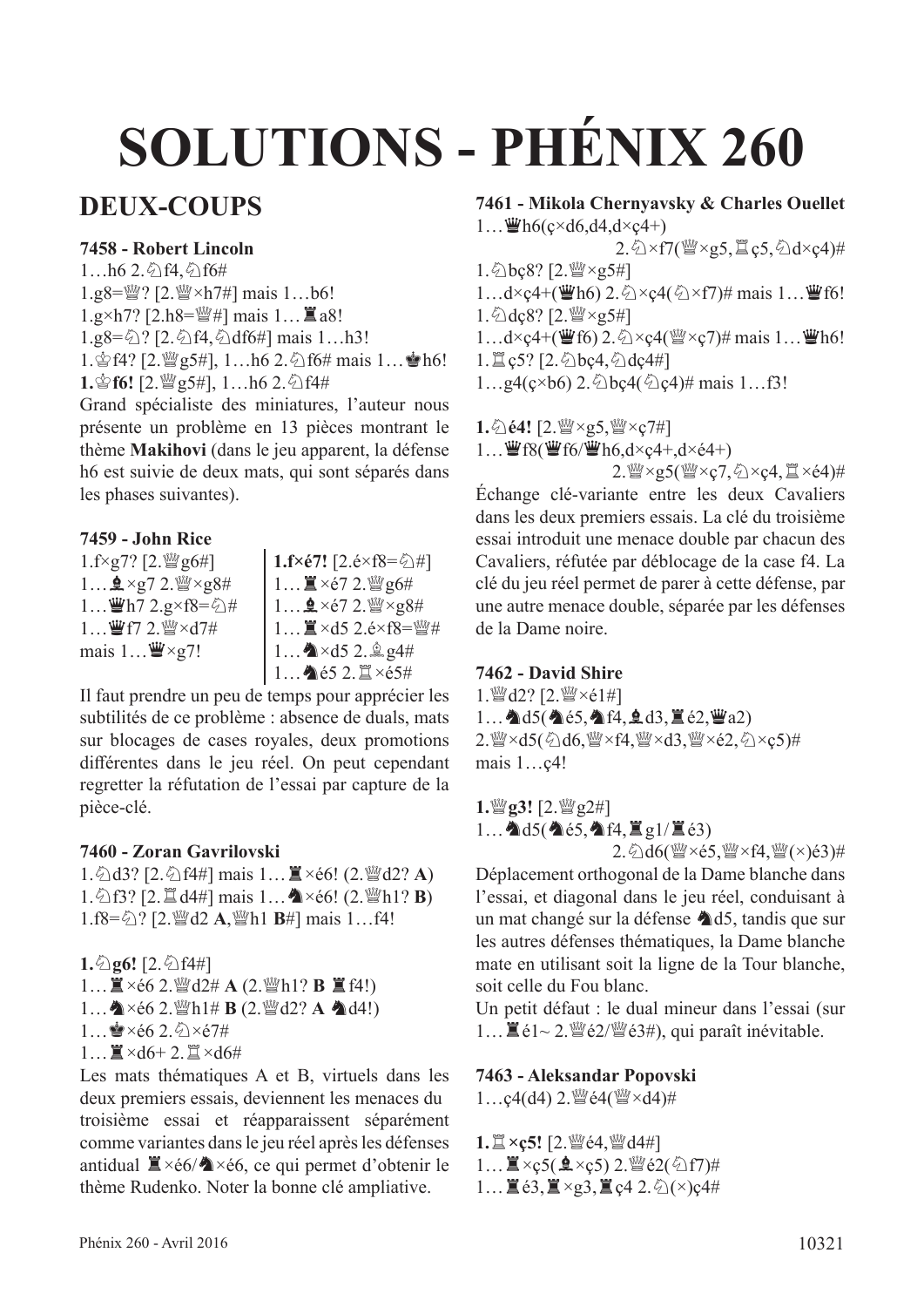Le jeu apparent montre deux mats sur le demiclouage des Pions noirs. La clé supprime ce demiclouage et introduit logiquement ces deux mats comme menace double. Un dual sur la variante secondaire :  $1...$   $f$ 4+ 2. $f$ / $\forall$ 4,g×f4#

#### **7464 - Anatoly Vasilenko & Mark Basisty**

 $1.\, \hat{\odot}$ é6? **X**  $[2.\, \hat{\mathbb{W}}$ é5# **A**] 1... **g** d4,  $\mathbf{W} \times h$ 5,  $\mathbf{W}$  d6 2.  $\Diamond$ ( $\times$ )d6# **B**  $1...$  $44.44 \text{ d}5,$   $463 \text{ }2.$  $44 \text{ c}7$ 1… $\mathbb{Z} \times 66$  2.  $\mathbb{Z} \times 21$  mais 1…h×g2!

1. ①d5? **Y** [2. ②d6# **B**]  $1...$  $\mathbf{W} \times d$ 5 2. $\mathbf{W}$  g4#  $\mathbf{C}$ 1...  $\mathbb{E} d7$ ,  $\mathbb{E} e5$  2. $\mathbb{W}(x) e5# A$ 1... ■ é6, ■ é8 2. sam × h7# mais 1... **g** ç5! **a** 

1. $\triangle$ d3? [2. $\triangle$ d6# **B**]  $1...$  $\mathbf{W} \times d3$  2. $\mathbf{W}$  g4#  $\mathbf{C}$ 1... $\Xi$  d7,  $\Xi$  é5 2. $\mathcal{Q}(\times)$ é5# A  $1...$ **Q**  $c5$  **a**  $2.\&0 \times c5\#$ 1… **i** é6. **i** é8 2.  $\frac{W}{2}$ ×h7# mais 1…é2! **b** 

 $1.\,$   $\Diamond$   $\acute{e}$   $2$ ?  $\angle$   $[2.$   $\mathbb{Z}$   $g$ 4# **C**]  $1...$ **E** g7 2. @ é5# **A** 1… $\mathbf{Q}$ d6, $\mathbf{Q}$ f1, $\mathbf{Q} \times 62$  2. $\Diamond$ (×)d6# **B**  $1...$   $\bullet$  ×  $\acute{e}2$  2.  $\mathbb{W}$  f3# mais  $1...$   $\mathbb{W}$  d7! **c** 

**1.**\geq!\left\  $C$  [2.\geq \end{2\ft\  $Z$ ] 1…豐d7 **c** 2.匀é6# X  $1...$ é2 **b** 2. $\bigcirc$ d5# **Y**  $1...$ 直g7  $2.\mathcal{W}$ é $6#$ 1...  $\mathbf{\ddot{W}}$ d6,  $\mathbf{\ddot{W}}$ f1,  $\mathbf{\ddot{W}}$ f3,  $\mathbf{\ddot{W}} \times$ g4 2. ⊘( $\times$ )d6# **B**  $1...h5$  2. $\frac{W}{2}$ g6#

Un problème riche, parfaitement construit, sans défauts. On trouve d'abord le thème **pseudo Le Grand cyclique** dans les essais : ABC/BCA/ CAB. Le jeu change entre le quatrième essai et le jeu réel qui montrent le thème reversal-menace. Notons aussi le thème Urania sur le coup  $\mathbb{Q}_2^2$  qui a lieu comme clé, menace et variante.

#### **7465 - Givi Mosiashvili**

1. 幽b2? [2. 分é7#]  $1...$   $\Delta \times$ d4 2.  $\frac{W}{W} \times$ d4#  $1...$  $Wh7$   $2.9 \times 66#$ mais 1…é×d3!  $1.\n\mathbb{Z}\times66?$  [2.d $\times64\#$ ]  $1...$   $2 \times d4$  2.  $\sqrt[6]{67}$ #  $1...$  $Wh7$  2.  $E65#$ mais  $1...$   $\mathbf{\mathbf{\mathcal{F}}}$  f5!

1. 2×é6! [2. 2é7#]  $1...$   $\Delta \times$ d4 2.d $\times$ é4#  $1...$  $Wh7 2.6 \times 64#$  $1...\acute{e} \times d3$ ( $\dddot{w} \times \acute{e}6$ +) 2. $\dddot{w} \times f3$ ( $\ddot{a} \times \acute{e}6$ )#

Un problème riche, basé sur deux auto-clouages de pièces blanches, où l'on trouve un Zagorouïko 3×2 associé à deux paradoxes Dombrovskis (thème Dombro-Zagorouïko), plus le thème Le Grand entre le second essai et le jeu réel. Une association imaginée par l'auteur.

#### **7466 - Viktor Sizonenko**

| $1.\bigcirc$ f4? [2. $\mathbb{Z} \times 66#$ ] | $1.\overline{\Diamond}$ é7! [2. $\mathbb{Z} \times 66\#$ ] |
|------------------------------------------------|------------------------------------------------------------|
| $1$ $2 \times d6$ 2. 瞥b2#                      | $1$ 曾f6 2. $\Diamond$ $c$ 6#                               |
| $1$ 曾f6 2. $\Diamond$ ×d3#                     | $1$ $2 \times d6$ 2. 響b2#                                  |
| $mais 1$ of $f6+!$ car                         | $1$ of $6+2.\textdegreeled{2}\times h5\#$                  |
| $2.\hat{\odot}$ g×h5?                          | $1$ $\sqrt{3} \times d6 + 2.\frac{\sqrt{3}}{2} gf5\#$      |

La clé de l'essai ferme la ligne de la Dame blanche, permettant au Roi noir de réfuter en se déplaçant sur la case de fuite avec échec (ce qui est en principe un défaut). La clé du jeu réel procure deux cases de fuite et les déplacements du Roi noir donnent deux échecs au Roi blanc, dont un échec croisé.

# **TROIS-COUPS**

#### **7467 - Leonid Makaronez**

1.  $\ln 6$ ? [2.  $\ln 6$ ] +  $\ln x$  +  $\ln x$  +  $\ln x$  ( $\ln 4$ ) 3.  $\ln x$   $\ln 2$  ( $\ln x$   $\in$  3)#] mais  $1 \dots 2$  g3!

1. 食 é5? [2. 營 f4+ 會 d5 3. 營 ç4#] 1...  $\mathbf{4}$  d5 2.  $\hat{\mathbb{Q}}$  c4+  $\mathbf{4}$  é4( $\mathbf{4}$ c5) 3.  $\mathbb{Q}$  f4( $\mathbb{Q}$ e3)# mais 1…ç5!

**1.** $\Diamond$ **é5!** [2. $\Diamond$  f3+  $\Diamond$  d4 3. $\Diamond$  × c6#] 1... ad4 2.  $\bigoplus$  f3+  $\bigoplus$  é4 3.  $\bigoplus$  d2# 1...  $\bullet$  d5 2.  $\&$  f3+  $\bullet$  é6( $\bullet$  c5) 3. $\frac{w}{2}$ g6( $\&$ d7)# Batteries de Siers et bonne activité de la Dame (cinq mats diférents) et du Cavalier (trois mats).

#### **7468 - Gerald Ettl**

 $1.995?$   $2 \times 25$   $2.11$  d2  $[3.604#]$   $2 \times d2$   $3.6067#$ mais  $1...$  $\bullet \times d5!$  2.  $\mathbb{Z} \times d2+$   $\bullet \bullet \in 4$ ? 3.  $\mathbb{Q}$   $2\#$ mais  $2 \dots \cong c6!!$ 1. $\triangle$ é7?  $\triangleq$ ×d5 2. $\triangleq$ ×d2+  $\triangleq$ ę6? 3. $\triangleq$ ×d6# mais  $2...$  $\bullet$   $\acute{e}4!!$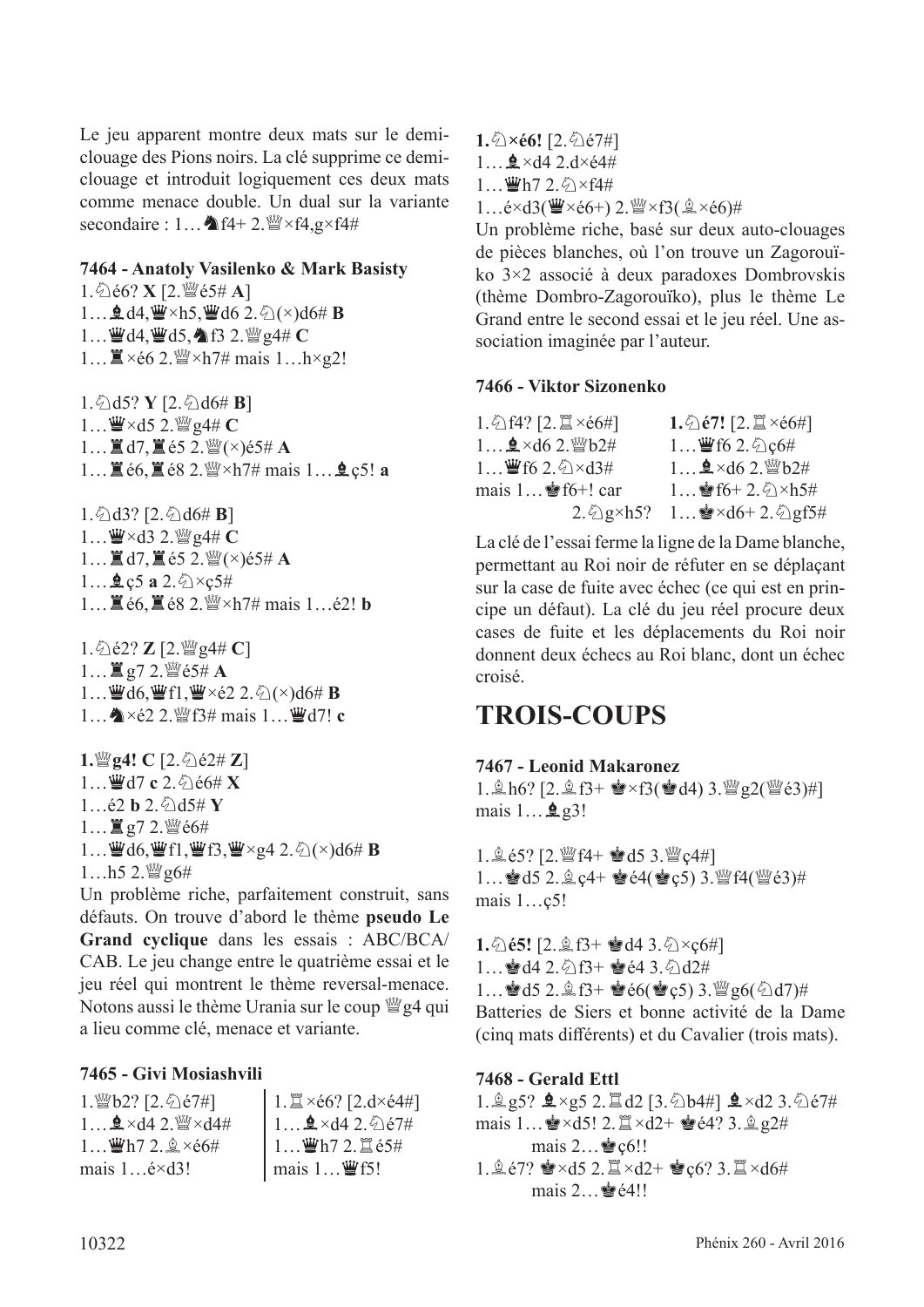**1.**f**g3!** blocus 1… b5 2. $\Xi$ é3+ Ra4, Ra5( $\bullet$ c6) 3. $\Xi$ a3( $\Diamond$ e7)# 1… $\mathbf{R} \times d5$  2. $\mathbb{Z} \times d2 + \mathbf{Q} \in 4(\mathbf{Q} \times 6)$  3. $\mathbf{Q} \otimes 2(\mathbb{Z} \times d6)$ # 1... **鱼c3 2. 置d2 [3. @é7#] 鱼f6 3.** @b4# 1... **鱼**g5 2. 罝d2 [3. 公b4#] 鼻×d2 3. 公é7#

L'auteur donne pour comparaison le célèbre I :



1. $\hat{\mathbb{Q}}$ g6? blocus mais 1... $\hat{\mathbb{Q}}$  ×f4!

 $1.$  $\circledcirc$   $64!$  blocus

 $1...$   $d6$   $d6$   $d.$   $d6$   $d \times d6$  3.  $\frac{100}{100} \times d7$  # 1... 2b3 2. 曾é2 2a4 3. 2b6# 1... 8 b5 2. $\frac{w}{2} \times d7 +$  8 a6(8 c5) 3. $\frac{w}{2} b7$ ( $\frac{w}{2} c6$ )#

#### **7469 - Evgeny Fomichev**

 $1.\textcircled{2}$ **g8!** [2. $\textcircled{4}$ d6+  $\textcircled{4}$ d4 3.d×é6#]  $1...$   $x_{92}$  2.d×é6 [3.  $y_{4}$ d6#]  $y_{4}$ d4 3.é×f7# 2... · d4 3. 暨 ç5#

1... @d4 2. @c5+ @e5 3.d6#  $1...$   $2.62$ . 24d6+  $d4$  3.d×c6#

Création de quatre batteries  $\mathbb{W}$ - $\mathbb{\hat{A}}$  et changement de fonction pour les coups blancs  $\mathbb{W}$ d6 et  $\mathbb{W}$ c5. (Auteur).

# **MULTICOUPS**

#### **7470 - André Duquenne**

1. **g** d3? [2. **g** × f5#] mais 1... **g** d7!  $1.$  $\&$  $c4$ **!**  $[2.$  $\&$  $f7\#]$ 1... **皇** é8 2. 鱼 é6 [3. 鱼 ×f5#] 置 a5  $3.\text{\textdegreeled{}}165+\text{\textdegreeled{}}2\times65(\text{\textdegreeled{}}1\times65)4.\text{\textdegreeled{}}3\times65(\text{\textdegreeled{}}16)\#$ 

Le sacrifce du Cavalier blanc entraîne un pseudo Grimshaw permettant les deux mats.

## **7471 - Olivier Schmitt**

1.  $\triangle$ d6? [2.  $\triangle$ ×é4#]  $\triangle$ ×d6! 2.  $\triangle$ a3+  $\triangle$ c7!

 $1.\Diamond$  b4? [2. $\Diamond$  a6#] mais  $1...$  c7! 2. $\Diamond$  d3+  $\Diamond$  × d3

 $1.\Xi$  **g2!**  $[2.\Xi$   $c2#]$ 

1...  $\triangle \times g2$  2.  $\triangle b4$ ! [3.  $\triangle a6\#$ ]  $\triangle c7$  3.  $\triangle d3$ + é $\times d3$ 4. [d6! [5. [e4#]  $\approx \times$  d6 5.  $\approx$  a3#

Deux sacrifces de déviation dans les deux avantplans permettent de valider un troisième sacrifce d'attraction dans le plan principal grâce à un préblocage noir en ç7. (Auteur)

## **7472 - Sergeï Sagatelyan**

 $1.\n$ c $f1!$   $[2.\n$ g $2+\n$ **f** $3.\n$ g $\times f3\#$ 1… Wa6+ 2. hc4+ Md5 3. I ×é5+ **A** M×c6  $4.$ **Q**  $g2+$  **B**  $\bullet$  b5 5. $\frac{5}{9}a3\#$  $1...$  $46 + 2.6$  f5+  $453.92 + B$   $466$ 4. IXe5+ **A** 會f7 5. 6 h6#

La clé expose le Roi blanc à l'échec de la Dame noire, paré par un échec croisé du Cavalier blanc. Échange des troisièmes et quatrièmes coups d'échec blancs. Très plaisante harmonie entre les deux variantes.

#### **7473 - Leonid Makaronez**

**1.**①**b2!** [2. $\Xi$  ç4#]  $1...$  $\overline{2}$   $c3$   $2.$   $\overline{2}$  d6+  $\bullet$  é4  $3.$   $\hat{2}$   $g3$  [4.  $\overline{2}$  é5#]  $\overline{2}$   $c5$ 4.  $Q$ c4 [5.  $Q$ d2#]  $\mathbb{Z} \times g5$  5.  $\mathbb{Z} \times g5$  [6.  $Q$ d2#] h6+ 6. $\frac{6}{9}$ g6! ~ 7. $\frac{6}{10}$ d2# (6. $\frac{6}{9}$ f6? a1= $\frac{10}{9}$ +!) La capture de la Tour blanche g5 ne peut éviter un mat par le Cavalier blanc en d2.

#### **7474 - Baldur Kozdon**

 $1.\n\mathbb{Z} \times d2+?$  mais  $1...\n\mathbb{Z} g1!$   $2.\n\mathbb{Z} g2+ \mathbb{Z} f1!$ 1. $\mathbb{Z} \times g$ 6+? mais 1...  $h$ h2! 2. $\mathbb{Z} g$ 2+  $h$ h3! **1.** $\Diamond$ **g5!** [2. $\Xi$  f2+  $\circ$ g1 3. $\Diamond$ h3#] 1...  $\Delta$ h4 2.  $\mathbb{Z}$  g4+  $\mathbb{Z}$ h2( $\Delta$ g2) 3.  $\mathbb{Z} \times$ h4+( $\mathbb{Q} \times$ g2+)  $\mathbf{g}$ g3( $\mathbf{g}$ g1) 4.  $\mathbf{g}$ g4+( $\mathbf{g}$ f3+)  $\mathbf{g}$ f2 5.  $\mathbf{g}$ g2+  $\mathbf{g}$ e1  $6.\,$   $6.\,$   $64$  [7.  $\mathbb{Z}$  g1#]  $\bullet$  f1 7.  $\mathbb{Z}$  h2 ~ 8.  $\mathbb{Z}$  h1# Duel entre les trois pièces blanches et le Roi noir. À noter les coups tranquilles en fn de solution.

#### **7475 - Michael McDowell**

 $1.h6!$   $2g6$  2.h7  $2\times h7$  3.  $gh8$   $2g6$  4.  $gg8$   $2h7+$  $5.\n$ g7  $9.966.\n$ hf  $9.177.\n$ gh5  $9.96 + 8.\n$ gh4  $ln 7$  9.  $log 3$   $log 6$  10.  $ln 2$   $ln 7$  11.  $log 6$   $log 6$ 12.  $\&$  xd3  $\&$  h7 13.  $\&$  c3  $\&$  g6 14.d4  $\&$  h7 15.d5 **鱼**g6 16.鱼é2 ■×d5 17.鱼a6#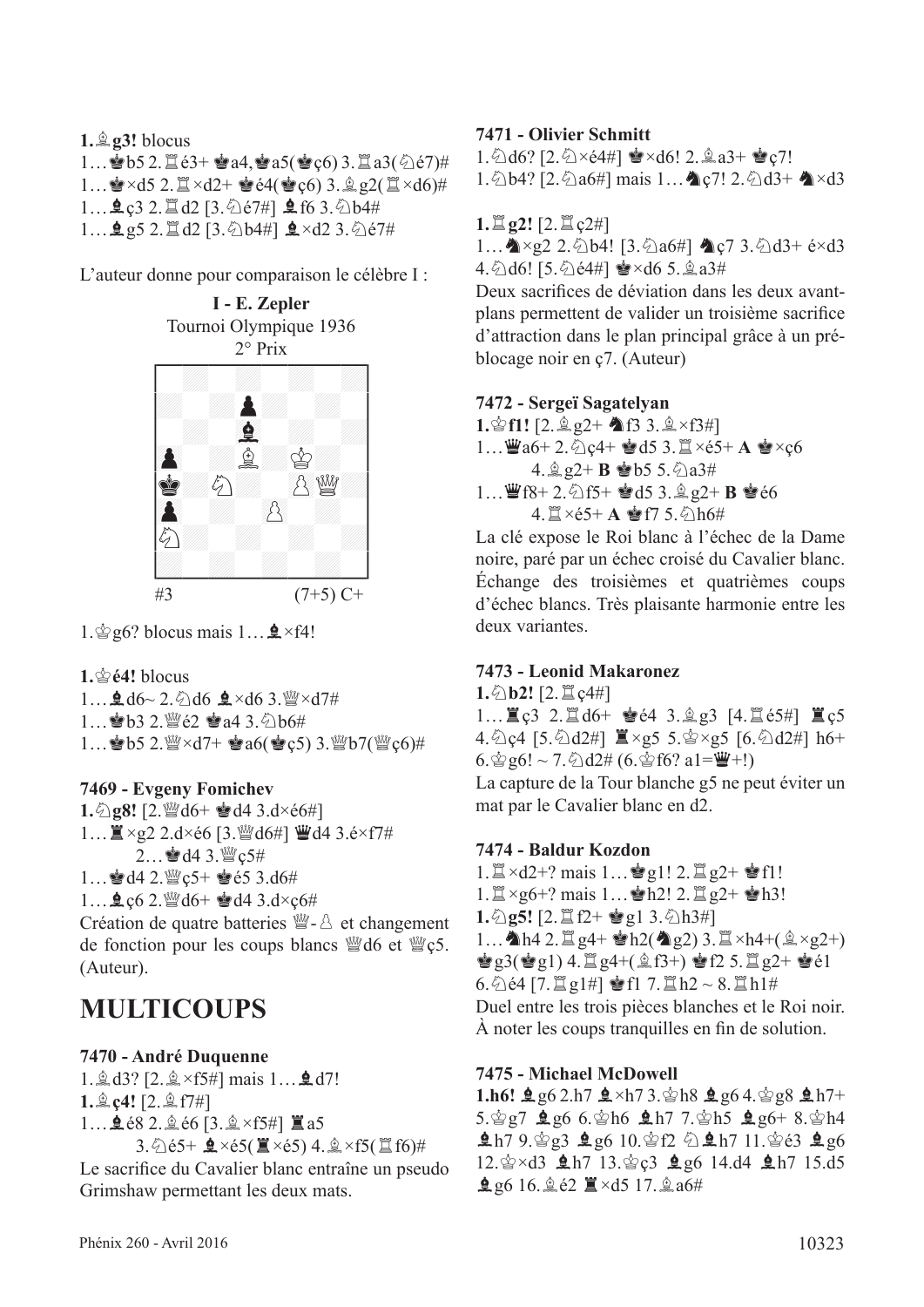1. $\×$ f5+  $\×$ f5 et le Fou prendra tout Pion essayant d'avancer. Sans  $\triangle a7$ - $\Xi a8$  les Blancs peuvent libérer le Roi noir par  $a^2$  a7 et auront assez de temps pour se promouvoir et cerner le Roi noir. L'auteur évoque le II pour comparaison :



 $1.\n$ g3!  $\cancel{2}$ g6 2. $\cancel{\circ}$ h4  $\cancel{2}$ h7 3. $\cancel{\circ}$ h5  $\cancel{2}$ g6+ 4. $\cancel{\circ}$ h6  $ln 75.$  $ln 4$   $ln 86.$  $ln 75+$   $ln 667.$  $ln 100$  $5...$ **g**  $66.$ **g** $62$   $[7.$ **g** $a6#$ ]

#### **7476 - Olivier Schmitt**

**1.** $\&$  **f8!** [2. $\×$ g7#]

1... § f6 2.  $\triangle$  g4+  $\cong$  xf5 3.  $\triangle$  é3+ § f6 4.  $\cong$  f4+  $\bullet$  655.  $\sharp$   $g4 \bullet$  f66.  $\hat{g}$  67+  $\bullet$  657.  $\hat{g} \times c$ 5 [8.  $\hat{g}$  d4#]  $7...$ ef6 8. $\&e7+$  eet5 9. $\&e8$  eef6 10.  $\bullet$  65 11.  $\mathbb{Z} \times$ b4  $\bullet$  f6 12.  $\mathbb{Z}$  f4+  $\bullet$  65 13.  $\mathbb{Z}$  a4  $\bullet$  f6 14.  $\&e7+$   $\&e5$  15.  $\&a3$  [16.  $\&b2\#$ ] 15...  $\bullet$  f6  $16.\n$  $b2+$   $b65+ 17.\n$ gé8 ç1= $\ddot{w}$  18. $\ddot{a}$ a6+  $\ddot{w}$ c6+ 19. $\mathbb{Z} \times \mathcal{C}6# (17...$  é é 6 18. $\mathbb{Z} \times \mathcal{C}6 + \mathbb{Z} \times \mathcal{C}64)$ Manœuvre précise du duo  $\frac{m}{2}$  après annihilation et pendule. Le problème a été testé OK avec Gustav avec comme paramètres trois cases de fuite au maximum pour le Roi noir (Auteur).

# **ÉTUDES**

#### **7477 Marcel Doré**

On n'est pas là dans les positions que seul l'ordinateur sait jouer correctement et que nul ne sait vraiment expliquer. On a ici un gain blanc tout à fait compréhensible et instructif car il faut noter que le Roi noir est dans le «bon coin» en cas d'échange de la Tour, ce qui facilite leur défense. Les Blancs vont gagner pour deux raisons : d'une part ils vont produire un jeu très actif, mais ils vont aussi empêcher les Noirs de recycler leur Fou sur une des diagonales a2-g8 et b1-h7 d'où il serait un excellent défenseur.

1. **f**8! le Roi noir est à l'étroit, le Roi blanc doit se tenir à l'abri des échecs de la Tour et doit venir épauler ses Tours pour espérer gagner, et enfn le Roi en f8 laisse plus de jeu aux Tours que s'il était en f7, cette case étant très utile à la Tour. La Tour noire ne peut quitter la colonne h, et le Fou est menacé.

1. $\hat{\mathcal{E}}$  f7?  $\hat{\mathbf{\Sigma}}$  d7! 2. $\hat{\mathbb{E}}$  g7+  $\hat{\mathbf{\Sigma}}$ h8! on voit que le Roi blanc serait bien mieux en f8 !,  $3.\mathbb{Z}$  fg5  $\text{\&e}6+$ !  $(3...$   $68+$ ?  $4.\,$ g $\times$ é $8$   $\mathbb{E}[62+ 5.\,$  $\mathbb{E}[67)$   $4.\,$ g $\times$ é $6$  $\mathbb{Z}$ é2+5. $\mathbb{Z}$ d5  $\mathbb{Z}$ d2+

**1...** the la menace blanche était  $2.\n\mathbb{Z}$   $97+\n\mathbb{R}$ h6  $(2...$   $\bullet$  h8? 3.  $\mathbb{Z}$  ff7! et mat au coup suivant. Cette manœuvre se retrouve souvent dans les variantes) 3.  $\mathbb{Z}$  f6+ gagne le Fou

2.  $\circ$  **f7!** ce coup renouvelle la menace sur le Fou, mais surtout, le Roi contrôlant g6, la Tour noire est confnée sur la colonne h à cause de la menace  $\mathbb{Z}$  h4#. Ne va pas 2. $\mathbb{Z}$  g8? **Q** é4! [2... **Q** a8?  $3.\n\mathbb{Z}$  f6+  $\mathbb{R}$ h5 (notons que sur  $3...\n\mathbb{Z}$ h7 nous retrouvons notre manœuvre  $4. \mathbb{Z}$  g7+  $\mathbf{\dot{e}}$ h8 5. $\mathbb{Z}$  ff7  $\mathbb{Z}$  g2 6.  $\mathbb{Z}$  h7#) 4.  $\mathbb{Z}$  f7 suivi du mat ou du gain de la Tour],  $3.\Xi$  f6+  $\bullet$ h5 4. $\Xi$ h8+ (4. $\Xi$  f7  $\Xi$  a2=),  $4...$  $g5!=$ 

**2...**  $\triangleq$  **d7** où le Fou peut-il aller ? 2...  $\triangleq$  a8 3.  $\angle$  g8  $\Xi$ a2 4. $\Xi$ h8#; 2... $\Omega$ b7 3. $\Xi$ g8  $\dot{\Xi}$ h7 4. $\dot{\Xi}$ f8 et  $II$ f7+ puis  $II$ h8+; 2… $\Omega$ h1 3. $II$ g8  $\blacksquare$ h7 4. $\spadesuit$ f8  $\Xi$ h4 5. $\Xi$ f7+  $\bullet$ h6 6. $\Xi$ h8+  $\bullet$ g5 7. $\Xi$ g7+! +-

 $3.\Xi$  g6+  $3.\Xi$  f6+?  $\bullet$ h5!

**3…**R**h7 4.**t**fg5!** un coup en apparence plus difficile à trouver, mais il n'y a que deux coups blancs envisageables !  $(4.1 \pm 14$ ?  $\pm 68 + !$ ;  $4.1 \pm 16$ ?  $\pm 65$ ,  $\pm$  a4 il faut parer la menace désormais classique  $\mathbb{Z}$ g7, $\circledast$ f8, $\mathbb{Z}$ ff7 en contrôlant les cases blanches  $5.\mathbb{Z}$   $g7+$   $\bullet$  h8  $6.\mathbb{Q}$  f8  $\bullet$  c4,  $\bullet$  b3=)

**4...**  $\mathbb{E} f2$ + la menace était 5.  $\mathbb{E} g7$ +  $\mathbb{E} h8$  6.  $\mathbb{E} g8$ +  $\pm$ h7 7. $\Xi$ 5g7+  $\pm$ h6 8. $\Xi$ h8#

**5.**<br>**h**3 une fois encore, les coups de Fou sont limités 5… $\text{\textsterling}$ f5? 6. $\text{\textsterling}$ f6!+-; 5… $\text{\textsterling}$ a4 6. $\text{\textsterling}$ g7+  $\dot{\mathbf{e}}$ h6 7. $\mathbb{Z}$ 5g6+  $\dot{\mathbf{e}}$ h5 8. $\mathbb{Z}$ g3  $\dot{\mathbf{e}}$ h6 9. $\mathbb{Z}$ 7g4+-;  $5...$ **Q** $c8$  6. $\Xi$ g7+  $\bullet$ h6 7. $\Xi$ 5g6+  $\bullet$ h5 8. $\Xi$ g1  $\pm$ h6 9. $\Xi$ g8+-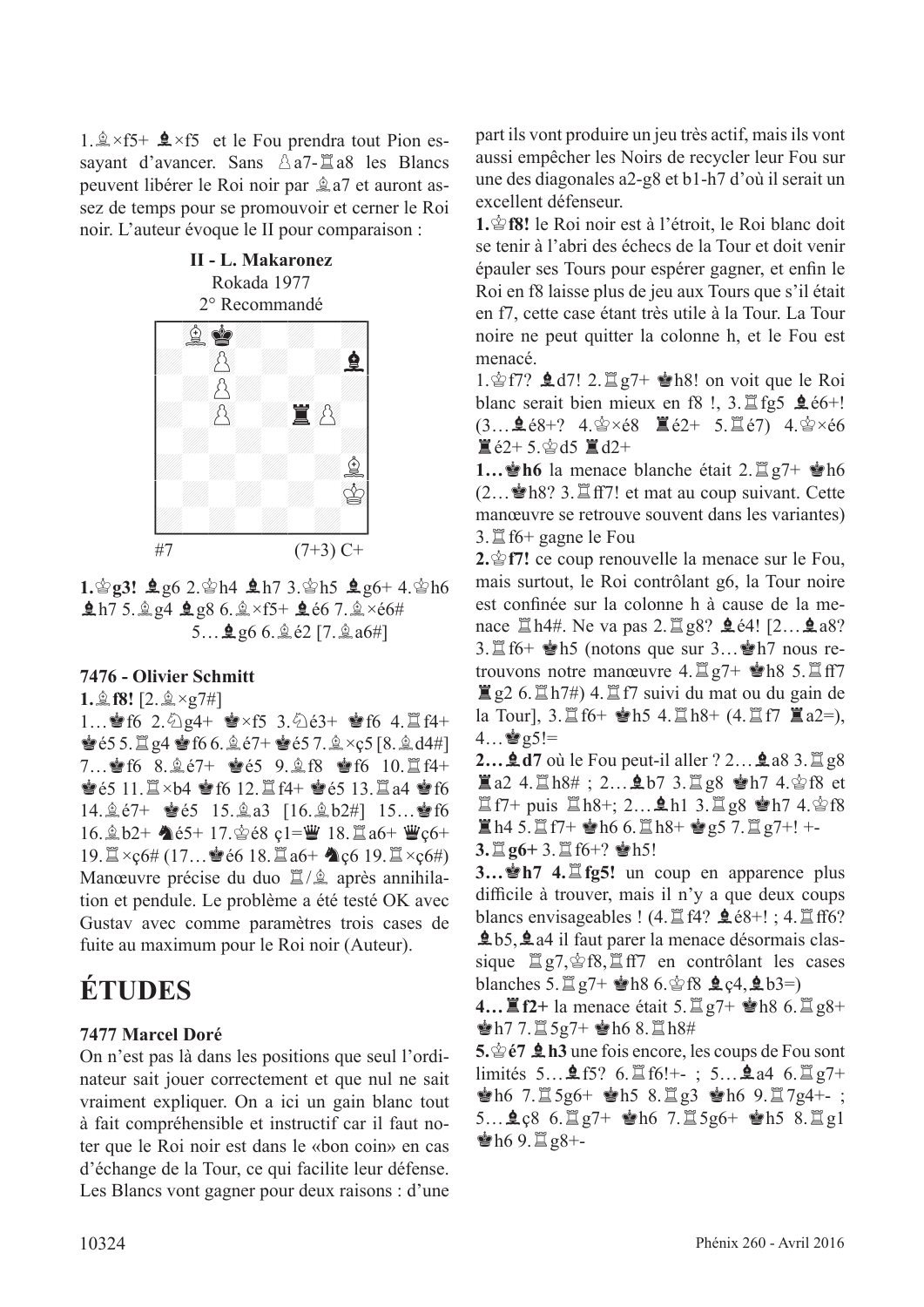$6.\Xi$ g7+  $6.\Xi$ g1? cette erreur est extrêmement instructive : pour annuler, les Noirs doivent repousser la Tour de la première rangée avant de faire des échecs !  $6...$   $\mathbb{E}$  f1!!  $(6...$   $\mathbb{E}$   $\epsilon$ 2+?  $7.\$  $E$ f2+ 8. $E$ f6  $E \times f$ 6+ 9. $\circ$ ×f6  $f$ c8 10. $E$ a1  $g$ g4  $11.\n\mathbb{Z}h1+$  gagne le Fou, alors que si la Tour est sur la troisième, th3 n'est pas possible et la position est nulle),  $7.\mathbb{Z}1g3$  et maintenant  $7...\mathbb{Z}61+!$ 8. $\hat{\mathcal{L}}$  f7  $\hat{\mathbb{I}}$  f1+ 9. $\hat{\mathbb{I}}$  f6  $\hat{\mathbb{I}}$  ×f6+ 10. $\hat{\mathcal{L}}$  ×f6  $\hat{\mathbb{I}}$   $c$ 8= les deux seuls coups qui annulent sont  $\hat{\mathbf{\Sigma}}$  fl et  $\hat{\mathbf{\Sigma}}$  c8, coups qui perdraient, comme expliqué plus haut, si la Tour était en première rangée. Piqûre de rappel théorique : maintenant, le plan des Noirs est simple : amener le Fou aussi vite que possible sur la diagonale a2-g8 ou b1-h7 et mettre leur Roi en h8.

**6…它h6** plus faible serait 6…它h8? 7. $\mathbb{Z}$  f7! (menace à la fois  $\mathbb{Z}$ h5+ et  $\mathbb{Z}$ f8!), 7… $\mathbb{Z}$ a2 8. $\mathbb{Z}$ f6 il est étonnant de constater comment le Fou noir est dominé dans toutes les variantes. En voici deux exemples thématiques :  $8...$   $\mathbb{Z} a7+9$ .  $\circledcirc d8$   $\mathbb{Z} a8+$ 10. $\text{\&}$  c7  $\text{\&}$  h7 11. $\text{\&}$  g3 ou 8... $\text{\&}$  h7 9. $\text{\&}$  g3  $\text{\&}$  c8  $10.\n\mathbb{Z}$  f7+  $\bullet$  h6 11.  $\mathbb{Z}$  f8

**7.** $\Xi$ **5g6+ Ph5 8.** $\Xi$ **g1!+-** et gain (8. $\Xi$ g3? reste trop près du Roi noir,  $8... \cdot h4=$ ), par exemple : **8…曾h6 9.** $\Xi$ 7g3  $\Xi$ h2 10. $\Xi$ f3 (sur 10…皇ç8, 11.  $\mathbb{Z}$  g8 décide), donc **10... h**7 mais alors le Roi s'est éloigné et la Tour en profte **11.**t**f4** T**g2** (ou 11…**皇**ç8 12. 罝f7+ 會h6 13. 罝f8) **12.**  $\mathbb{Z} \times$ **g2 g** $\times$ g2 13. **th**<sub>4</sub>+ **e**<sup>g</sup><sub>g</sub> $\sim$  14. **t**<sub>g2+ gain</sub>

#### **7478 Alain Villeneuve**

Nous sommes là dans une étude comme il y en a eu tant par le passé (sur du matériel en général un peu plus réduit) et qui relève du sens originel du terme «étude» à savoir que la position est réellement étudiée à fond et que cela participe à construire la théorie des fnales. Et ce n'est donc pas un hasard si l'auteur, connu pour ses travaux sur les fnales, aborde ce genre de positions extrêmement complexes mais à l'intérêt pratique indiscutable. Le petit carré  $(\square)$  qui suit de nombreux coups signife que le coup est unique. Il est ici préférable d'utiliser un signe spécifque pour cette information, le double point d'exclamation (!!) ayant en général une autre fonction.

Enfn, nous utiliserons le commentaire ?! pour qualifer des coups Blancs certes gagnants mais

qui ne sont pas des duals car ils ne conduisent qu'à une perte de temps en rentrant dans la ligne principale.

1.含é6?  $\Xi$ g3□ 2.f7+ 會f8□ 3.含f6  $\Xi$ f3□=  $1.\overline{66}$ □!  $[2.57 + \sim 3.\overline{\Diamond}$  g6+  $\frac{1}{2}$  g7 4.f8= $\frac{100}{2}$ +]

1... ■f3! (ce serait nulle avec la Tour en f1, mais le gain serait beaucoup plus rapide avec la Tour en f2. Avec le Roi noir en f8, il y aurait un gain symétrique, mais un peu plus court ; si  $1... \mathbb{Z}$  g3?!  $2.f7+$   $\bullet$ é7 3.  $\Diamond$  g6+□).

La solution est parfaitement rédigée par l'auteur et l'analyse est exhaustive, mais constater/démontrer l'unicité des coups n'est pas toujours suffisant pour comprendre la méthode de gain et pour comprendre «*où l'on va et pourquoi on y va*». Nous allons donc donner au lecteur intéressé quelques clés pour se repérer.

- 1. quand le Roi noir est en é8, les Blancs cherchent à obtenir  $\hat{\mathbb{Q}}$  g6 et  $\hat{\mathbb{Q}}$  g7. Les Noirs répondent en mettant la Tour sur la colonne f pour attaquer f6 et empêcher f7,
- 2. quand le Roi noir est en f8, les Blancs cherchent à obtenir  $\triangle$ d6 et  $\triangle$ d7. Les Noirs répondent en mettant la Tour sur la colonne é pour attaquer é6 et empêcher é7,
- 3. le Cavalier blanc étant en g6 (et donc le Roi blanc en é5 pour défendre f6) le seul chemin de g6 à d6 passe par f7… et donc h8 !,
- 4. la défense indiquée précédemment pour les Noirs ne suffit pas en soi. Elle doit être affinée et on s'aperçoit que la Tour ne peut pas être n'importe où sur la colonne. Et c'est pour cela qu'ils vont perdre par zugzwang,
- 5. dans la position Blancs :  $\dot{\otimes} d5$ ,  $\dot{\odot} d6$ ,  $\dot{\odot} \dot{\in} 6$ ,  $\triangle$  f6, Noirs :  $\triangle$  f8,  $\triangle$  é1, les Noirs sont en zugzwang. Ce zugzwang n'est pas réciproque mais le seul gain des Blancs consiste à redonner le trait aux Noirs, ce qui exige une manœuvre de huit coups. Tout ceci vaut aussi pour la position symétrique,
- 6. les Blancs ne doivent pousser é7 ou f7 que lorsqu'ils ont vu une suite clairement gagnante, car les Pions sont plus difficiles à protéger en septième qu'en sixième. L'accès en septième n'est qu'au dix-septième coup, sur un total de 28 (mais tout est clair au vingt-troisième).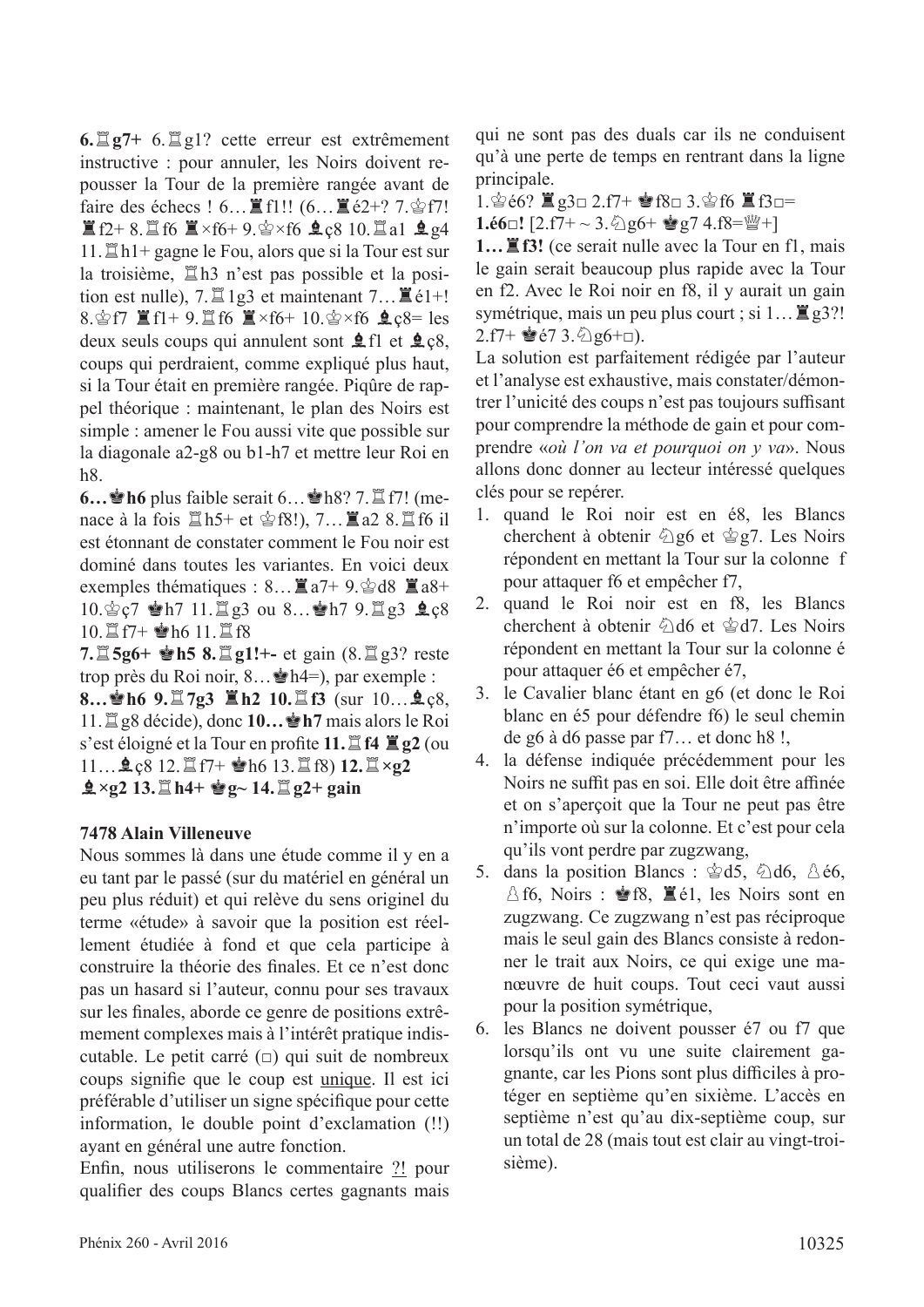Si le trait était aux Noirs, ils annuleraient par 2... ■ f1□ comme nous le verrons. Par contre, n'iraient pas :

2... • f8? 3.  $\circ$  g4!  $\mathbb{E}$  f2 4.  $\circ$  g6+! (4.  $\circ$  g5!),

4…<sup>•</sup> é8 5. ĝg5□ : voir le septième coup de la solution ; on continuerait de même la symétrie jusqu'à 26. $\frac{26.5}{2}$ g7+, symétrique de 28. $\frac{26.5}{2}$ d7+

 $\text{ni } 2...$   $\mathbb{E}$  f2? 3. $\circledcirc$  g5!  $\circledcirc$  f8 4.  $\circledcirc$  g6+ $\Box$   $\circledcirc$  e8 5.  $\circledcirc$  e5 $\Box$ et on passe directement au seizième coup de la solution, après symétrie.

**2.**宫é5□ (2.宫g4? 置f1□ 3.宫f5 會f8!= ; 2.杳é4?  $\Xi$ f1□ 3. $\circledcirc$ é5  $\Xi$ é1+! 4. $\circledcirc$ d6  $\Xi$ d1+□ 5. $\circledcirc$ d5

 $\mathbf{\hat{\Phi}}$ f8□; 2. $\mathbf{\hat{\Phi}}$ g5?!  $\mathbf{\hat{\Xi}}$ g3+! 3. $\mathbf{\hat{\Phi}}$ f5□; 3. $\mathbf{\hat{\Phi}}$ h6?!  $\mathbf{\hat{\Xi}}$ f3!) **2…會f8!** (2…■é3+?! 3.會d6 la Tour n'a pas l'échec en d1 qui annulerait,  $3... \equiv g3 \quad 4.17+$  $\bullet$  f8 5. $\circ$ d7  $\breve{=}$  é3 6. $\circ$ g6+□ ; 2... $\breve{=}$  g3?! 3.f7+ Ré7 (3…Rf8 4.rf6), 4.cd5+□ Rf8 5.cf6!  $\mathbb{E}$ é3+ la Tour est trop près du Roi blanc, 6. $\mathscr{E}$ d5 $\Box$  $\Xi$ d3+7. $\circledast$ é4□  $\Xi$ d8 8. $\circledast$ é5!  $\Xi$ a8 9. $\circledcirc$ h7+  $\bullet$ é7  $10.f8=\frac{100}{4}+\Xi \times f8$  11.  $\triangle \times f8$   $\bullet \times f8$  12.  $\triangle$  d6  $\bullet \triangle 8$ 13.é7□ ; 2... ■f1?! 3.f7+ 會f8 4. ②g6+□ 會g7  $5.$ f8= $\mathcal{L}$ +  $\mathcal{I} \times$ f8 6.  $\Diamond$  ×f8 idem)

**3.**��g6+□ (3.��g2?! ■fl 4.��h4□ �é8 5.��g6□  $\Xi$ f3 6. h8□ ; 3.  $\circledcirc$  é4?!  $\Xi$ f1 4.  $\circledcirc$  g6+□  $\circledcirc$  é8  $5.\s{2}$ é $5\square$   $\blacksquare$  f3  $6.\s{2}$ h $8\square$  ;  $3.f7?$  會g7 $\square$ =

et non  $3...$   $(g3?,$   $(g3+,$   $4.$   $\circledcirc$  f5!)

**3…≌é8!** (3…≌g8?! 4. ∑é7+! ≌f8 5. ∑f5)

**4.**c**h8!!** une nouvelle forme du «plus fort coup d'attaque du monde» de Nimzovitch-Rubinstein  $1926 : 18.\text{Q}$ g3-h1!! pour 19. $\text{Q}$ f2. (4. $\text{Q}$ h4?! pour aller en d6 via f5 au lieu de f7 peut être tentant, mais c'est moins fort car le Cavalier n'aide pas à pousser f7. 4...■f1! 5. ①f5?  $\{5.$  ②g6□ ■f3  $6.\&th8\Box$  : texte}, 5...■é1+ $\Box$   $6.\&td5$  ■ $d1+\Box$ 7. $\circ$ ç4  $\equiv$ ç1+ $\equiv$  8. $\circ$ d3  $\equiv$ é1 $\equiv$  9.é7  $\circ$ f7=)

**4…會f8** (4…薑é3+ 5.會f5□ 罝f3+ 6.會g5! 罝f2! 7. $\Diamond$ g6!  $\Xi$ f1 8. $\Diamond$ h4□ avec une suite symétrique de 8. $\triangle$ c4!!, à un détail près : il faudra jouer 24. $\Phi$ h5!!, pour  $\Phi$ g6–h7–g8, plutôt que 24. $\Phi$ h6? **P** f7!! 25.  $\triangle 16 + \triangle 76$  26.é8= $\triangle 7$  **E** h2+ forçant la Dame à couvrir ;  $4... \mathbb{Z}$  g3 5. $\hat{\otimes}$  f5 $\Box$  idem ;

4...  $\mathbb{E}$  f1?! 5.f7+ la différence avec  $\Diamond$ h4)

**5.**��f7□ (5.f7? ■g3,■é3+! {5...■f6? 6.��d6□  $\mathbb{E}$  h6 7.  $\Diamond$  g6+!  $\mathbb{E} \times$ g6 8. $\mathbb{E}$  d7 $\Box$  : thème Romain car g8 est moins favorable que h8,  $6.\cong f6 \mathbb{Z}$  f3+ $\Box$ )

**5…**T**f2!** (une défense paradoxale : la Tour est mieux sur la première rangée, mais n'y accède pas immédiatement pour raison de tempo ; voir indication n°5 : 5... ■f1?! 6. hd6□ ■é1+ 7. 含d5□

et on passe directement au quinzième coup de la solution ; les Blancs se sont épargné la longue manœuvre de changement de trait ;  $5... \mathbb{E} \cdot (3+$ ?! 6.宫d6!  $\Box$ d3+ {6... $\Box$ f3 7. hé5!}, 7.宫ç6  $\Xi$ f3 {7... $\Xi$ a3 8. $\Diamond$ d6!  $\Xi$ a6+ 9. $\Diamond$ d7  $\Xi$ a7+ 10. gd8□}, 8. gd7□ ■d3+, {8... ■×f6 9.é7+□}  $9.\text{\textdegree}$ d6 $\Box$ ; 5... $\Xi$ a3?! 6. $\text{\textdegree}$ g5! {6. $\text{\textdegree}$ d6  $\Xi$ é3+ 7.\gequent\_5  $\Xi$  et 1 : texte}, 6... $\Xi$  a5+ 7.\geq f4 =  $\Xi$  a4+  $8.\n\circledS$ f5□  $\mathbb{Z}$ a5+9. $\circledS$ g6□)

**6.**①d6□ [7.é7+] (6.①g5?!  $\blacksquare$  f1! 7.①f7□  $\blacksquare$  f2  $8.\hat{\odot} d6\square$ )

**6…** $\Xi$ **é2+ 7.** $\dot{\mathscr{C}}$ **d5**□  $\Xi$ **é1!** (à présent, la seule façon de progresser est de transmettre le trait aux Noirs, ce qui exigera huit coups ! La raison apparaîtra au  $18^{\text{eme}}$  coup ; si 7...  $\mathbb{E} d2+$ ?!  $8.\,^{\text{th}}\mathcal{Q}6!$ 

8. ①c4!! [9. ②d6 ~ 10. ③d7] (8. ①f5?! ③é8! 9.f7+?  $\mathbf{\hat{g}}$ f8 $\square$  10. $\lozenge$ h4  $\mathbf{\hat{g}}$  g1!= : comparer avec le 18ème coup de la solution)

**8… <b>É**8 (ici les Blancs vont transmettre le trait par une simple triangulation  $8... \equiv d1+$ ?! 9. $\dot{\mathcal{L}}$  c6!  $\Xi$ c1 10. $\Im$ d7!; 8... $\Xi$ é2?! 9. $\Im$ d6!  $\Xi$ a2 10. $\Im$ é5!  $\mathbb{Z}$ a6+ {10… $\mathbb{Z}$ d2+ 11. $\mathscr{C}$ c7 $\Box$  $\mathbb{Z}$ c2+ 12. $\mathscr{C}$ d8 $\Box$ } 11. § d7□ {venir en f5 ne donne rien à cause de

…  $\mathbb{E}$  a5!}  $11... \mathbb{E}$  a7+ 12. $\circledcirc$   $\circledcirc$   $\mathbb{E}$  a8+ {12… $\circledcirc$   $\circ$   $\circ$  $13.f7+\}$  13.  $\circledcirc$  b7 $\Box$  **I**a1 14.  $\circledcirc$  d7+)

**9.** $\circledast$ **d6!!** (le Roi blanc relaie le Cavalier sur la plaque tournante d6 et menace f7+ suivi de  $\hat{\otimes}$ é5) **9...** If1! (profite de ce qu'il n'y a plus  $\Diamond d6+$ puis é7+; 9… $\dot{Q}$ d8 10. $\hat{Q}$ é5□ {10.f7?  $\dot{Z}$ d1+□;  $10.\text{e}7+?$  曾 $68\text{ }$  11.  $\Diamond$   $65$   $\Xi$  d1+ $\Box$  12.  $\Diamond$   $66$   $\Xi$  d6+! 13. $\&$  ×d6 pat} 10… $\&$  d1+ 11. $\&$  ç6!  $\&$  c1+

 ${11...}\mathbf{H}$  11.  $\mathbf{H}$  12.  $\mathbf{H}$  17+ $\mathbf{H}$ ; 11.  $\mathbf{H}$  et 12. f7!}

12.  $\triangleq$  d5□  $\equiv$  d1+ 13.  $\triangleq$  é4□ : voir plus loin

11... • d8 ; 9... ■ d1+?! 10. gc6 : texte au 12<sup>ème</sup> coup ; 9...  $\mathbb{E}[e^{2}$ ?! 10.f7+ $\Box$   $\mathbb{E}[e^{2}$ 8 11. $\Diamond$ e5 $\Box$   $\mathbb{E}[d2+$  $12.\n$ gc7 $□$   $\bullet$  é7 13. $\odot$ g6+□)

**10.** $\circledcirc$ **é5**□ ■é1+ 11. $\circledcirc$ d5□ (un blocus non réciproque)

**11…**■d1+! (11…■f1?! 12.④d6+□;

11…罝é2?! 12.心d6+□ (12.nd6?! 罝f2!), 12…  $\bullet$  f8 13.  $\circled{15}$  = : texte au 16<sup>ème</sup> coup ; 11… $\bullet$  d8! mène aussi à beaucoup d'aventures !,  $12.\overline{\Diamond}65\Box$  $\mathbf{H}$ d1+ {12... $\mathbf{H}$ é2 13.f7! [et non é7+ suivi de  $\mathbf{\hat{\Phi}}$ é6 à cause de … $\mathbb{E}[f2!]$  13… $\mathbb{E}[d2+14]$   $2e^{2}e^{4}$ !  $\mathbb{E}[e2+$ 15. 宫f3!} 13. 宫é4□ ■f1 14. 公f7+□ 宫c7 {14… **宫é8?! 15.**@d6+□} 15.宫é5□ ■f2 16.@h8!! {un écho nécessaire, menaçant f7 puis  $\Diamond$ g6, voyageretour des 3<sup>èmes</sup> & 4<sup>èmes</sup> coups} 16...  $\mathbb{E}$  é2+17. $\circ$ f5 $\Box$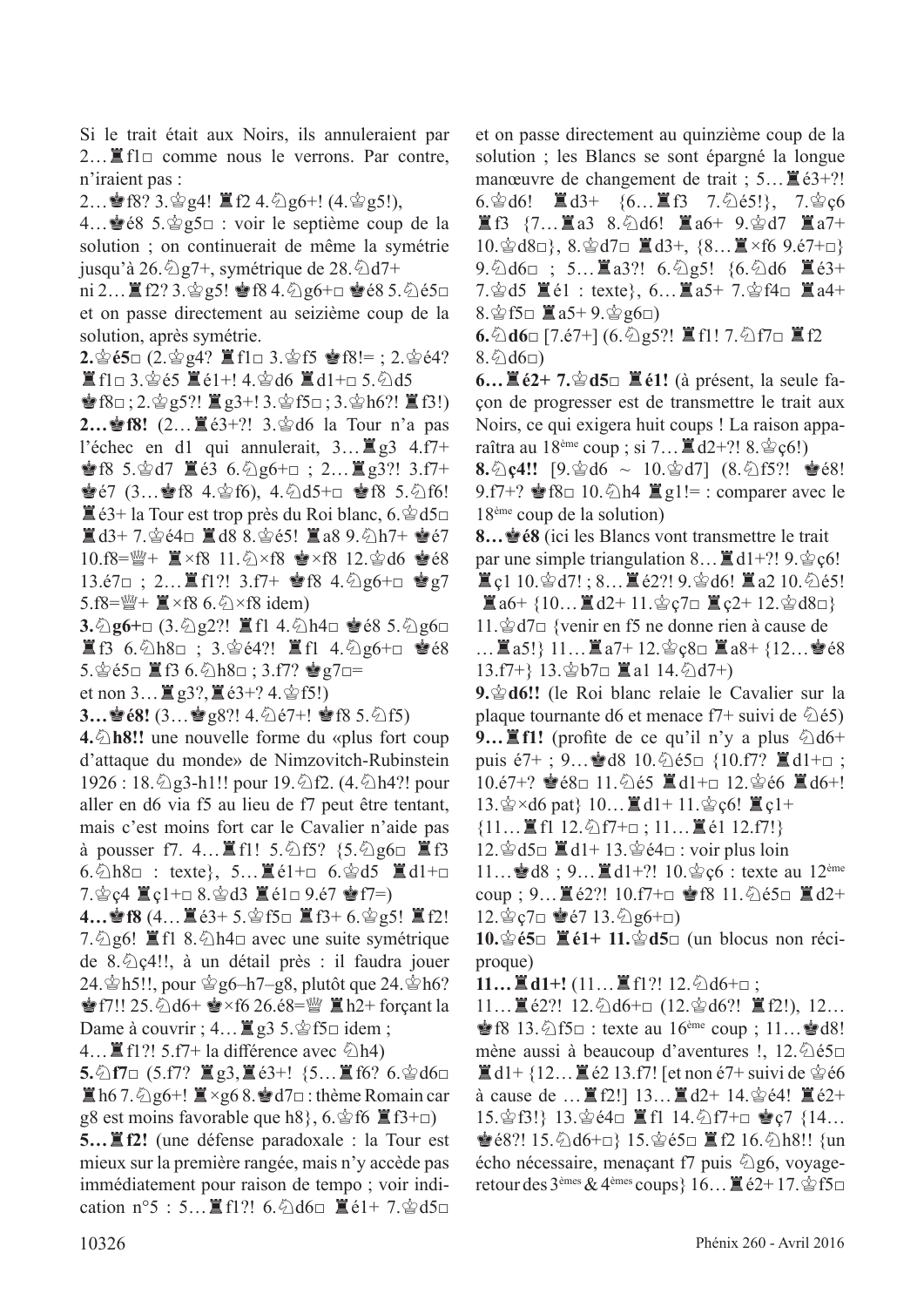$\triangle$  d6 18. $\triangle$  f7+ $\Box$   $\triangle$  e7 19. $\triangle$  g5! {possible est aussi 19. $\circledcirc$ é5!  $\bullet$ d6 [ou … $\bullet$ d8 20. $\circledcirc$ d7!!, voir 13…<sup>•</sup> d8] 20. ℃c<sub>4</sub>+! suivi de é7 ou f7} 19…  $\Xi$ é1 {19... ad8 20. h7!  $\Xi$ f2+ 21. $\circ$ g6□  $\Xi$ é2  $22.\n$ \$f7 ; 19… $\bullet$ d6 20. $\circ$ g6□} 20.f7! {20. $\circ$ g6!  $\Xi$ f1 21. $\Im$ f7  $\Xi$ é1 22. $\Im$ é7!} 20... $\Xi$ f1+21. $\Im$ é5! {ou le sacrifice 21.  $\triangle$  f3!  $\cong \times$  f3+ 22.  $\cong \in \mathcal{A}!$   $\cong$  f1 23.é7□}, 21...會d8 22. h7□ ■é1+ 23.會f6□  $\mathbb{E}$  f1+ 24. $\mathbb{E}$  g7 $\Box$   $\mathbb{E}$  g1+ 25. $\mathbb{E}$  g5!! {il faut de toute façon sacrifier !  $25.\&f8$ ?!  $\mathbb{Z}61!$   $26.\&g5 \mathbb{Z}65!$  $27.\n\circledast$ g7□}, 25… $\Xi \times$ g5+ 26. $\circledast$ f6□ ; 11… $\bullet$ f8?! 12. $\hat{\triangle}$ é5!  $\hat{\mathbb{I}}$  d1+ 13. $\hat{\triangle}$ c6! visant d8)

**12.** $\circ$ **ç6**□ (pour amener un autre blocus simple  $12.\n\circledcirc$  c5?! obligerait à une autre triangulation, 12…■ç1! blocus, 13.當d4□ {13.當d5?! ■é1!  $14.\n\circledcirc d6\Box$  retour au 9<sup>ème</sup>} 13… $\mathbb{Z} d1+$  {13… $\mathbb{Z} 61$ 14.  $\triangle$ d6+ $\Box$   $\cong$  f8 15.  $\triangle$ d5 $\Box$  texte}, 14.  $\triangleq$ é5!  $\Xi$ é1+  $15.\text{\textdegree}$ d5  $\blacksquare$ d1+ 16. $\text{\textdegree}$ ç6□)

**12…** $\Xi$ **c1** (la menace était  $\Diamond$ d6+ puis é7+ si

12…■é1 13. ①d6+□ 會d8! 14. 會d5□ ■é2 15.  $\circ$ 15! comme dans le texte au 16<sup>ème</sup> coup)

13. $\circ$ **c5!!** (il est plus habituel de défendre un Cavalier en le déclouant, mais  $13.\dot{\textcircled{x}}$ b5? annule et 13. $\dot{\mathcal{Q}}$ d5?! est une perte de temps : 13. $\dot{\mathcal{Q}}$ b5?  $\mathbb{E}$ é1!= et 13. $\mathbb{E}$ d5?!  $\mathbb{E}$ é1! : retour au 8<sup>ème</sup> coup noir)

**13…**T**é1** (les Noirs sont en zugzwang et doivent lâcher du lest : ou bien la Tour décloue le Cavalier, ou bien elle vient en 2ème rangée moins favorable, ou encore le Roi noir laisse venir son homologue en d8 ou en f8 ; 13...  $\mathbb{E}$  ç2 14. $\mathbb{E}$ d5 $\Box$   $\mathbb{E}$ é2 15.  $\triangle$ d6+ $\Box$  § f8 16.  $\triangle$  f5 $\Box$  revient au même ;

13…��d8 14.��d5! ■d1+ {14…■é1 15.��é5□ déjà vu dans 11… $\bullet$ d8} 15. $\circ$ é5□  $\ddot{z}$ c1 16. $\circ$ d6□  $\Xi$ é1+ 17. $\circ$ 5□  $\Xi$ é2 18. $\circ$ 17+! ఆé8 {18…●ç7  $19.\textdegreeled{}2$ g5□ suivi de  $\textdegreeled{}26\}$  19. $\textdegreeled{}165$ □  $\textdegreeled{}38$ 

 ${19...}$ \$f8?! 20. $\textcircled{2}g6+$ ; 19... $E2+$  20. $\textcircled{2}g6!$ pour  $\hat{\otimes}$ g7 et  $\hat{\otimes}$ g6} 20. $\hat{\otimes}$ d7!!  $\hat{\Xi}$ é1 21.f7 $\Box$   $\hat{\Xi}$ f1+  $22.\n\circledast$ g6! et le Roi blanc file en f8;

13…會f8 14.會d5! ■é1 {14…■d1+ 15.會ç6□  $\Xi$ c1 16. $\Im$ d7 $\Box$ } 15. $\Im$ e5! {15. $\Im$ d6 texte},

15… $\Xi$ d1+ 16. $\circ$ ç6! court vers d8 ; 13… $\Xi$ ç3?!  $14.$  $\diamond$   $d4!)$ 

14. ①d6+□ (14. ②d5?!  $\blacksquare$ d1+! : retour au 11<sup>ème</sup> coup noir)

**14…<sup>•</sup>f8** (14…••d8 15. and 15. donne la même ligne de jeu à quelques détails près, expliqués plus loin)

**15.** $\mathbf{\hat{\Phi}}$ **d5**□ (c'est la position après le 7<sup>ème</sup> coup noir, mais trait changé)

**15…** $\Xi$ é2! (15… $\Xi$ é3?! 16. $\Diamond$ f5!  $\Xi$ é1 17. $\Diamond$ d6!  $\mathbf{H}$ d1+ (17...  $\mathbf{H}$  f1 18.é7+) 18. $\mathbf{\dot{\mathfrak{e}}}\mathfrak{c}6\mathbf{H}$  c1+ 19. $\mathbf{\dot{\mathfrak{e}}}$ d7  $\mathbf{I}$ d1+20. $\Diamond$ d6 $\Box$ ; 15... $\mathbf{I}$ d1+?! 16. $\Diamond$ c6! {avec le Roi noir en d8, on jouerait  $\dot{\mathcal{Q}}$  é5–f5, menace  $\dot{\mathcal{Q}}$  f7–  $\{65\}, 16...$   $\equiv$  61 17. $\circledcirc$  d7)

16.  $\triangle$  **f5!!** (il fallait déplacer la Tour noire de é1 en é2 pour réaliser le plan décisif (voir ci-dessous). La menace est de nouveau  $\&$ d6–d7 ; 16.f7? gagnerait aussi avec le Roi noir en d8, mais n'a pas de sens ici)

**16…會é8** (16…罝é1?! 17.會d6! {17.é7+?  $\bullet$  f7□}, 17…■f1 18.é7+! {18. $\circ$ d7! ■×f5 19.é7+□} 18…會f7 19. h6+□ ; 16…■d2+?! 17.  $\circledcirc$  c { {avec le Roi noir en d8, on jouerait  $\circledcirc$  c4! menace à la fois é7+ et f7,  $17...$   $\mathbb{E}$  é2 18. $\circ$ d7!)

**17.f7+**□ (les Blancs peuvent enfn compromettre leur chaîne de Pions, ce qui ne gagnerait pas avec la Tour en é1 ; 17. h4?! ■f2! 18. 含é5□ ■f1! 19. $\Diamond$ g6 $\Box$   $\Box$  f3 20. $\Diamond$ h8 $\Box$  et tout serait à refaire)

**17… § f8 18.** h4!! (ce coup nécessite que la Tour noire soit en 2ème rangée, sinon elle accéderait à la colonne g, empêchant  $\hat{\otimes}$  g6+)

**18…** $\mathbf{I} \cdot \mathbf{I} = \mathbf{I} \cdot \mathbf{I} = \mathbf{I} \cdot \mathbf{I} = \mathbf{I} \cdot \mathbf{I} = \mathbf{I} \cdot \mathbf{I} = \mathbf{I} \cdot \mathbf{I} = \mathbf{I} \cdot \mathbf{I} = \mathbf{I} \cdot \mathbf{I} = \mathbf{I} \cdot \mathbf{I} = \mathbf{I} \cdot \mathbf{I} = \mathbf{I} \cdot \mathbf{I} = \mathbf{I} \cdot \mathbf{I} = \mathbf{I} \cdot \mathbf{I} = \mathbf{I} \cdot \mathbf{I} = \mathbf{I$ 直d8 21.f8= $\mathbb{Y}$ + ; 18…直f2 19. $\Diamond$ g6+□ 含g7  $20.f8=\frac{100}{4}+\frac{100}{4}\times f8\cdot 21.\frac{50}{4} \times f8 \approx \times f8\cdot 22.\frac{50}{4} d6\Box$ 

19. $\circ$ **c5!!** (le Roi blanc aime bien cette case (voir le 13ème coup) mais ici, on a l'impression qu'il déserte ; 19. $\circ$ es?!  $\mathbb{E}$  é2+! 20. $\circ$ f6?  $\mathbb{E}$  f2+ $\circ$  21. $\circ$ f5  $\mathbb{E}$  é2!! 22.é7+  $\mathbb{E} \times 67$  23. $\Diamond \times 67$  pat ; 19. $\Diamond$  c $6$ ?!  $\Xi$  c<sub>2</sub>+ 20. $\dot{\mathscr{C}}$ d5  $\Xi$ d2+ ; 19. $\dot{\mathscr{C}}$ c4?  $\Xi$ d8!

 ${19...$ \$g7! 20. g6  $\equiv$  d8□} 20.  $\gtrsim$ g6+ \$g7  $21.67 \times \text{C} + 2 + \text{C}$ 

**19…薑ç2+** (19…會g7 20.@g6□ ■ç2+ 21.曾d6! 19…  $\mathbb{Z}$  d8 20.  $\Diamond$  g6+ $\Box$   $\mathscr{C}$  g7 21.f8= $\mathscr{C}$ + et 23. $\Diamond$  d6) **20.** $\mathbf{\hat{\otimes}}$ **d4**□ (c'était une illusion : il revient vite, à la rencontre de la Tour noire)

**20…**If2 (20…Id2+ 21.含é3! Id8 22. $\Diamond$ g6+  $\mathbf{\hat{\Phi}}$  g7 23.é7 $\Box$   $\mathbf{\hat{\Xi}}$  d3+ 24. $\mathbf{\hat{\Phi}} \times$ d3  $\mathbf{\hat{\Phi}} \times$ f7 25. $\mathbf{\hat{\Phi}}$ é4

20…Tç8 21.cg6+□ Rg7 22.cé5□ Rf8  $23.\,$  $\circled{2}$ d $5!)$ 

**21.** ①**g6+**□ ●**g7 22.** ②**é5**□ (menace é7, le Cavalier relaie le Roi blanc sur la plaque tournante é5 ;  $22.\text{\textdegree$\triangle$}$ h8?!  $\blacktriangleright$ f8 23. $\text{\textdegree$\triangle$}$ g6+□)

**22…會f8** (22…■d2+ 23.會ç3 ■f2,■d8 24.é7 **23.** $\dot{\mathbf{\Phi}}$ **d5**□ (renouvelle la menace  $\mathbf{\Diamond}$  g6+; 23. $\dot{\mathbf{\Diamond}}$  c5?  $\dot{\mathcal{E}}$ é7□)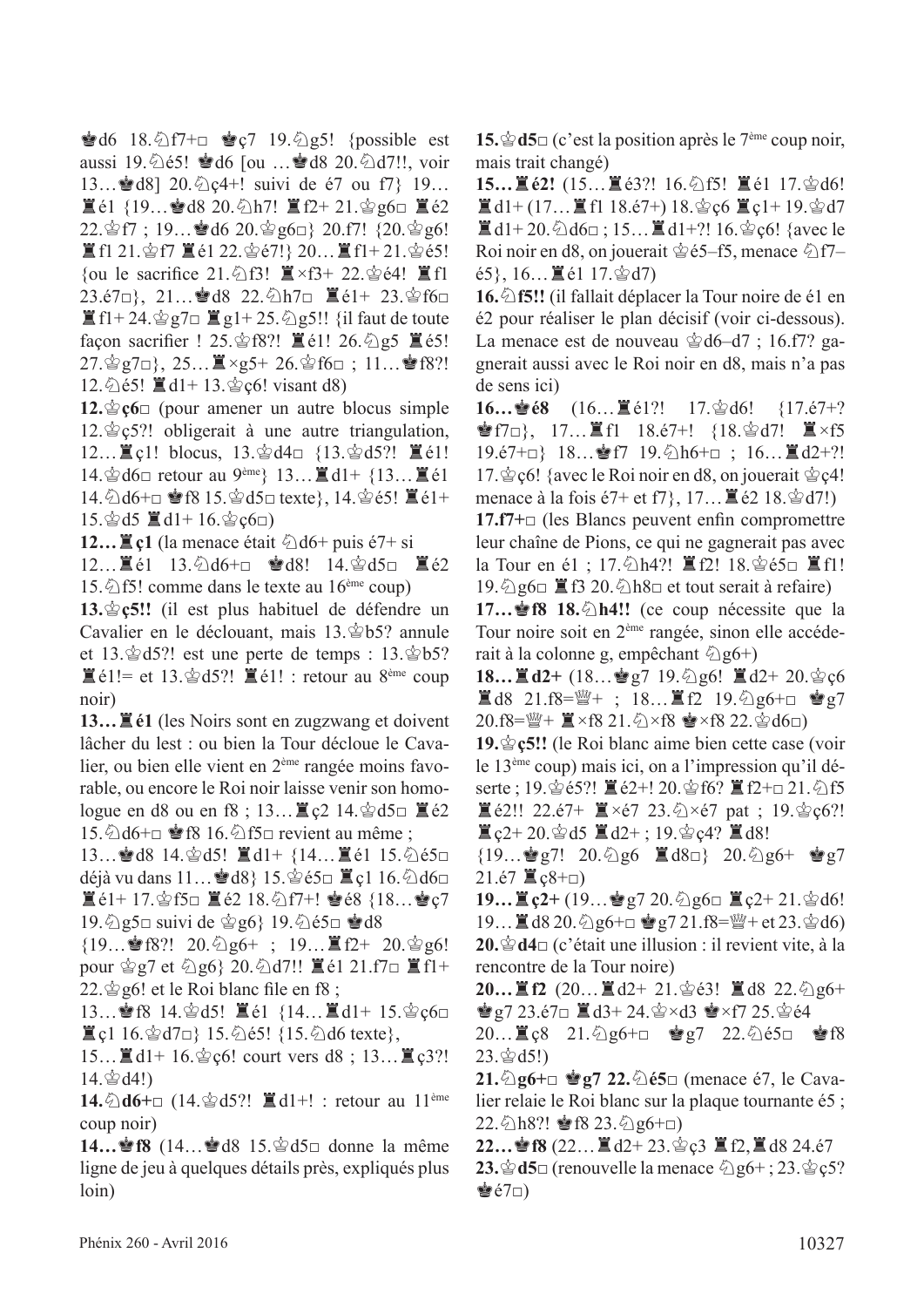**23…** $\Xi$ **d2+ 24.** $\dot{\mathcal{L}}$ **c6!** (vers d8 ; 24. $\dot{\mathcal{L}}$  c5!) **24…** $\Xi$ c2+ 25. $\circledcirc$ d7!  $\Xi$ d2+ 26. $\circledcirc$ c7!  $\Xi$ c2+  $(26...$ gé $7 27.$  $\textcircled{2}$ g $6+$ □) **27.**空**d8□ 罝d2+ 28. ①d7+□ gain** 

#### **7479 Martin Minski**

Encore un excellent exercice à donner en cours ! Il sera utilisable à tout niveau selon l'aide apportée par le professeur.

**1.** $\hat{\mathbb{E}}$  **é5+!** on envisage bien cette clé, mais il n'est pas possible de la jouer sans avoir vu le joli deuxième coup blanc ou sans avoir envisagé l'essai  $1.$  $2a5+?$ 

1. $\hat{p}_a$ 5+?  $\hat{p}_b$ 5! 2. $\hat{p}_b$ b4+  $\hat{p}_a$ a3 3. $\hat{p}_c$ ×d5  $\hat{p}_c$ q1+ (ou 3...  $\mathbb{Z}$  c5 directement), 4. $\mathbb{Z}$  f2  $\mathbb{Z}$  c5!= mais attention : la Tour ne doit pas essayer de persécuter le Roi blanc en comptant sur le pat !  $4... \mathbb{E} \in \mathbb{C}^{2+}$ ?  $5.\n\circledS 63 + \text{ou }4...$   $\mathbb{E}$  f1+?  $5.\n\circledS g3 + \text{ou }4...$ 

 $1...$ **ab3**  $(1.\&\times d5$ ?  $\mathbb{I}\times c7=$ ),  $2.\mathbb{I}\times a8$ !!  $\mathbb{I}\times c1+$  $(2...\n \mathbb{Z} \times a8 \quad 3.\n \mathbb{Q} \times d5+ +\n \text{ou } 2...\n \mathbb{Z} \times 5 \quad 3.\n \mathbb{Q} \times d6$ même suite que au coup suivant)

#### $3.\,$  $\circledcirc$  d2  $\Xi$  c<sub>2+</sub>

3…薑ç5 4.盒d6! (4.罝b8+? 會ç4=), 4…薑ç2+  $(4... \n\mathbb{Z} 55 \n5. \n\mathbb{Z} 58 \n\mathbb{Z} 64 \n6. \n\mathbb{Z} \times 55 \n+), \n5. \n\mathbb{Z} 3!$  $(5.\&01?$   $\&0\times17$   $6.\&08+$   $\&0c3$   $7.\&065+$   $\&03$ 8.  $\mathbb{Z}$  d8+  $\mathbb{Q}$  é4=), 5…  $\mathbb{Z}$  c3+ (5…  $\mathbb{Q} \times f7$  6.  $\mathbb{Z}$  b8+ +ou  $5...$   $2c4+ 6.$   $\& \times c4+$   $\mathbb{I} \times c4$  7.  $\mathbb{I} \times b8+$ ,  $\mathbb{I} \times a3++$ -),  $6.$  $\&$  d4  $\&$   $\times$  f7 7.  $\&$  a3+  $\&$  b2 8.  $\&$   $\times$  c3 +-

 $4.\,$  $\circledast$ d1!  $(4.\,$  $\circledast$ d3?  $\bullet$ <sub>2</sub> $c4+!$  5.  $\circledast \times c4+$   $\mathbb{Z} \times c4$  $6.\n 2b8 + 2b4=$ 

**4...** $\mathbf{\mathbb{E}}$  **c5** (4... $\mathbf{\mathbb{L}} \times$ f7 5. $\mathbf{\mathbb{E}}$  b8+  $\mathbf{\mathbb{E}}$  c4 6. $\mathbf{\mathbb{E}} \times c2 +$ -)

**5.** $\triangleq$ **d6** (5. $\triangleq$ b8+  $\triangleq$ ę4, $\triangleq$ a4= ; 5. $\triangleq$ d4  $\triangleq$ b5=)

**5…薑b5 6.罝b8 會a4** (6…會ç4 7.罝×b5 會×b5  $8.2 \times d5 + \frac{1}{2} \times 6...$   $8 \times b8$  7.  $2 \times d5 + \frac{1}{2} a4$  8.  $2 \times b8$ +-)

 $7.\hat{p}$   $68 + -(7.\hat{p} \times 65? \hat{p} \times 8 + 8.\hat{p} \times 2 \hat{p} \times 65)$ 

Une étude difficile et claire comme on les aime.

#### **7480 Anatoly Skripnik & Pavel Arestov**

**1.b7!** ceci donne lieu à deux variantes, car les Noirs ont le choix entre avoir la Tour en b7 ou en b8, ce qui va se révéler très diférent.

**a)**  $1...$   $\bullet$   $\times$  **b7** 2.  $\mathbb{Z} \times$  **b7** [Pour comprendre cette finale qui peut sembler constituée de coups uniques mystérieux, il faut comprendre que les Noirs aspirent à obtenir  $\triangle 13$  et  $\triangle 64$  qui constitue une position clé. Cette position serait gagnante car le Roi blanc y est maintenu hors jeu par les seules pièces

et ainsi le Roi noir a tout loisir de venir soutenir l'avancée de son  $\triangle$  g3. Les Blancs vont donc devoir sans cesse empêcher cette formation, la plupart du temps par  $\mathbb{Z}$ é7 (empêchant  $\triangleq$ é4) puis  $\mathbb{Z}$ é3, attaquant g3. Lorsqu'on a compris cela, les variantes sont bien plus compréhensibles].

**2…皇c4** (2…皇b5 3.罝é7!; 2…皇d3 3.罝c7!= cette position est remarquable car elle est nulle, mais on la rencontre dans des variantes avec la Tour sur une autre case de la colonne ç et elle est alors perdante ! Ici, les Noirs ne peuvent progresser par  $3...$  b3 ou which a cause de 4.  $\&$  d2!, mais si la Tour était en  $c5$ , 4. $\dot{\otimes}$  d2 perdrait à cause de 4...  $\triangle 64$ + et si la Tour était en ç6, 4.  $\triangle 02$  perdrait à cause de 4...g2!  $5.\n\mathbb{Z} \times \mathbb{C}3+ \cdot \mathbb{Z}64$   $6.\n\mathbb{Z}$   $\mathbb{C}1$   $\mathbb{Q}$   $\mathbf{f}1$ )

 $3.\Xi$   $67!$  (3. $\Xi$  c7  $\bullet$  d3! 4. $\circ$ f1  $\bullet$  d5 5. $\Xi$  g7  $\bullet$  e2-+ et pour faciliter la compréhension de ce genre de positions, nous allons donner un exemple de suite gagnante, évidemment non unique :  $6.1\overline{2}$  g5  $\overline{2}$  é4 7. $\Xi$  g4  $\bullet$  é3 8. $\Xi$  g7  $\bullet$  f5 9. $\Xi$  é7+  $\bullet$  f3 10. $\Xi$  g7  $g2+$ ; 3.  $g\ddot{g}q$ ?  $\triangleq$  é4 4.  $g\ddot{g}q$   $\triangleq$  d3-+)

**3…**  $\oint$  **b5** (3… $\oint$  d3 4.  $\vec{u}$  e3+!  $\oint$  ×e3 pat)

Quelles sont les façons d'empêcher  $\triangle 64$  ?

**4. ① é4!!** amusant ! (4. <u>② g7?</u> ▲ é4 5. ② g4 ▲ d3-+ 4. $\Xi$ é5 (ou 4. $\Xi$ é6), 4… $\angle$ d3! 5. $\Xi$ g5 (5. $\Xi$ c5  $\bullet$  b3 voir note deuxième coup), 5… $\bullet$  é4 ; 4.  $\mathbb{Z}$  c7? (à rapprocher de la variante b),  $5...$ ed3!  $5.\&$  fl  $\triangle 62!$  6.  $\triangle 22$   $\triangle 68!$  (pour regagner la grande diagonale via g6),  $7.\hat{\otimes}h3 \trianglelefteq g6! 8.\Xi g7 \trianglelefteq f4+!$  $9.$  $\circ$   $\times$  g3  $h5+$ )

**4…₫d3**  $(4...g2)$  5. $\mathbb{Z}$  g4 **₫** f1 6. $\mathbb{S}$  f2= ; 4… $\mathbb{S}$  d3 5.  $\mathbb{Z}$  é3+!  $\bullet \times 63$  pat) et maintenant, comment empêcher  $\triangle 4$  ?

**5.**t**ç4!** R**b3 6.**t**d4** R**ç2 7.**t**ç4** F**é4 8.**t**d4!**  $(8.\n\circledast f1$ ?!  $\circledast d2 + \text{car si } 8... \circledast d3 + ? 9.\n\circledast e1!)$ 

**8…g2 9.** $\circledcirc$  **f2** [9. $\mathbb{Z}$  d2+?  $\circledcirc$  c1-+]

**9... \**  $\triangleq$   $\epsilon$ 2 10.  $\Box$  d2+!  $\triangleq$   $\times$  d2 joli pat !

b) 
$$
1... \clubsuit \varsigma 6 \, 2.b8 = \mathcal{W} \, (2. \mathcal{B} \, 66?
$$
  $\spadesuit \, d4!!$ 

3.b8= $\mathbb{W}$   $\spadesuit$ f3#)

 $2...$   $\&$   $\times$  b8 3.  $\mathbb{Z} \times$  b8 **Q** b5 (3... **Q** c<sub>4</sub> 4.  $\mathbb{Z} \times$  8!

comme dans la variante a))

**4.** $\Xi$  **ç8!** dans la variante a), la défense correspondante 4. $\mathbb{Z}$  c7? échoue avec la même suite car les Noirs disposent de 6... $\triangle$  é8! qui n'existe pas ici avec la Tour en ç8.

 $(4.1 \text{ d}8$ ?  $\text{d}64 \text{ 5.1} \text{ c}8 + \text{d}63! -+$ ;  $4.1 \text{ g}8$ ?  $\text{d}64!$ 5.  $\mathbb{Z}$  g4  $\mathbf{\underline{4}}$  d3 -+)

**4…窗d3 5.窗f1 窗é3+ (5…叠é2 6.窗g2 臭ç4**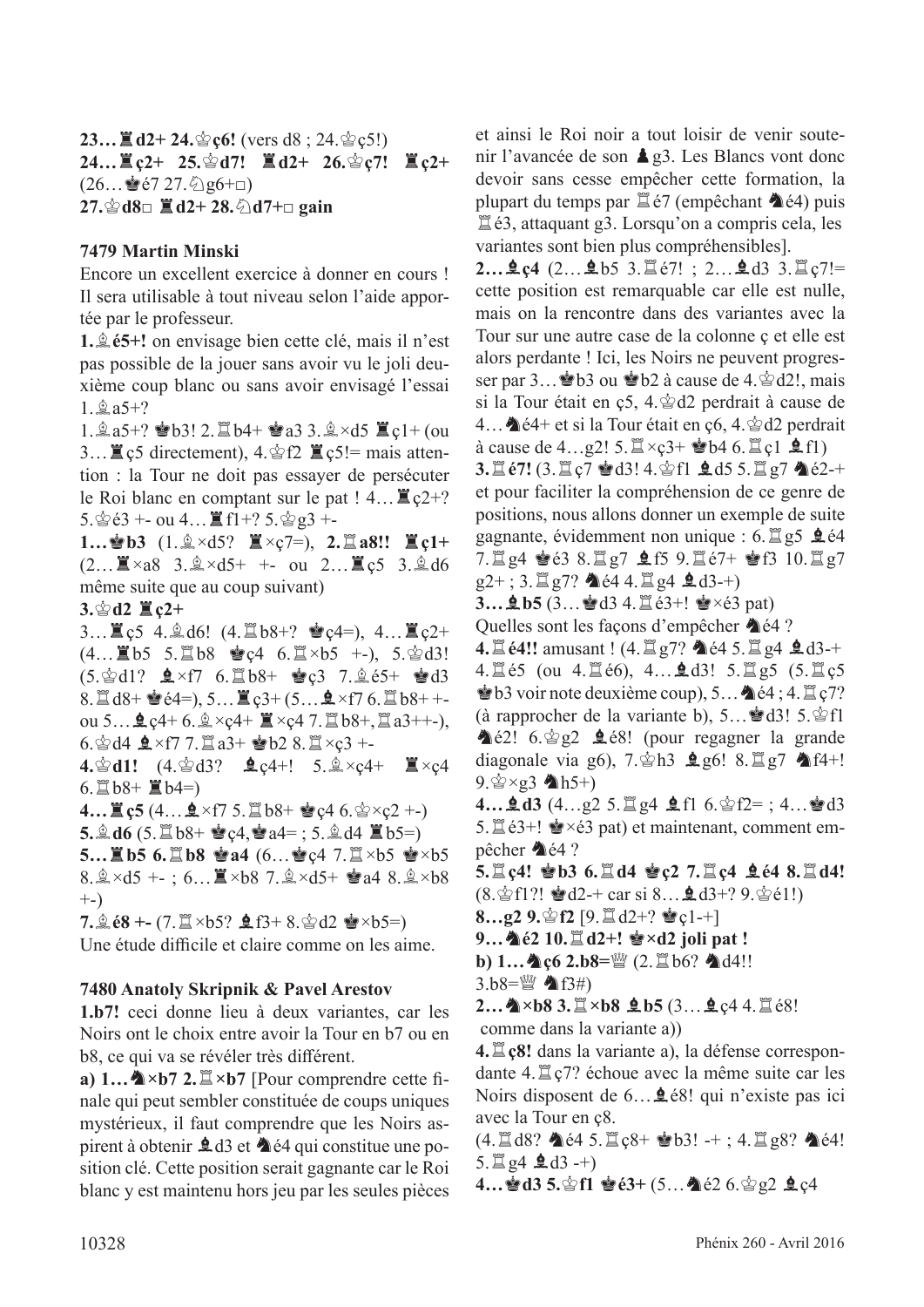7.  $\sqrt{2}$  c5!  $\angle$  a6 8.  $\sqrt{2}$  c7!  $\angle$  c4 9.  $\sqrt{2}$  c5=)  $6.\n$ g2!  $(6.\n$ g<sub>2</sub>!?  $\triangleq$   $62+7.\n$  $g2 \triangleq d3$  $8.\n\mathbb{Z}$  g $8$   $\mathbf{\underline{4}}$  é4+)  $6...$   $62$   $7.$ **th** $c2!$   $(7.$ **th** $c5?$  **e** $d3-+)$ **7…**  $\bullet$  **f4** (7…  $\bullet$  d3? 8. $\mathbb{Z} \times 62 + !=$ ) 8. **L** c8! (8. L c7? 鱼d3! 9. L f7+ 會g4  $10.\n\mathbb{Z}$  g7+  $\mathbf{\hat{\bullet}}$ h4-+) **8…皇d3 9.** $\mathbb{E}$ f8+ 曾g4 10. $\mathbb{E}$ g8+ 曾f4 **11.** $\Xi$  **f8+**  $\Omega$  **f5** (11… $\Phi$ é3 12. $\Xi$  f3+) **12.** $\circ$ **f1!** (12. $\mathbb{Z}$  f7?  $\circ$  g4 13. $\mathbb{Z}$  g7+  $\circ$ h4-+) **12…4d4 13.**<br>g2 4é2 (13…4c2 14. $\Xi \times f5+$ !) **14.**<br>**f1=** 

#### **7481 Michal Hlinka & L'uboš Kekely**

Après une introduction assez simple, une étude issue des tablebases mais qui présente le grand intérêt de bien montrer l'importance de l'activité des pièces, tant par le gain que par la réfutation des essais du quatrième au dixième coup. Le joueur de compétition tirera un grand bénéfce de l'étude de cette position.

1. ind +?  $\mathbb{E}$  f3 2. ind e6+  $\mathbb{E}$  f4 3.d6  $\mathbb{E}$  a8! 4. index e4+  $\mathbf{W}$ é4+ 5. $\mathbf{W} \times 64+ \mathbf{W} \times 64$  6.  $\mathbf{X} \times 42 \mathbf{X}$  f 8 7.d 7  $\mathbf{X}$  d 8=  $1.\mathbb{W}$ *g*1+!

**1…會é4 (1…買f2 2.買×d2 曹f5+ 3.會ç1! 曹ç8+** 4.  $\trianglelefteq$  d1 +- et 1...  $\trianglelefteq$  f4 2.  $\trianglelefteq$  f1+  $\trianglelefteq$  e5 3.  $\trianglelefteq$  e3+  $\trianglelefteq$  xd5  $4. \mathbb{Z} \times f7 \mathbb{W} \times f7 5. \mathbb{W} b3++$ -)

**2.**  $\mathbb{Z} \times 26 + (2. \mathbb{Z} \times 4 + ? \cong \times d5 \times 3. \mathbb{Z} \times d2 + \cong c5 = et$ 2.  $\mathbb{Z} \times d2$ ?  $\mathbb{Z} \times 7 + 3.$   $\mathbb{Z} \times d1$   $\mathbb{Z} \times 3 + 4$ .  $\mathbb{Z} \times 2 + \mathbb{Z} \times d5 = 0$ **2…會×d5** (2…罝f5 3.罝×d2 曹f7 4.彎g2+  $\bullet$   $65$  5. $\frac{100}{23}$   $21$   $\frac{100}{22}$   $21$   $\frac{100}{23}$   $\times$   $45$  7. $\frac{100}{24}$   $14$   $\bullet$   $\bullet$   $67$ 8.  $\mathbb{Z}$  é2+  $\mathbb{Z}$  f8 9.  $\mathbb{Z}$ h6+  $\mathbb{Z}$  g7 10.  $\mathbb{Z}$  f2+ (10.  $\mathbb{Z}$  é8+)

 $10...$ g8 11. $\mathcal{W}$ é6+ +-)

**3.**r**×d2!** un coup fort logique en fait ! Il est connu qu'avec ce matériel, l'avantage du trait est décisif si les pièces sont actives, or après  $\mathbb{Z} \times d2 \leq c5$  la  $\mathbb{Z}$ d2 est gênée par son Roi. Le coup  $\mathbb{Z} \times d2$  donne certes le trait à l'adversaire mais se propose de le reprendre au coup suivant en raison de la batterie si 3. $\mathbb{Z} \times d2 + ?$   $\mathbb{Q}c5! =$ 

**3…**T**f5** les Noirs attendent que les Blancs choisissent leur coup de Roi pour s'en servir comme bouclier et choisir leur fuite

**4. ②d3! zz** (4. ②e2+? ●e5! 5. 幽b6 曹e7! 6. 幽d4+  $\bullet$   $66=$ ; 4. $\circ$   $c3+$ ?  $\bullet$   $c5!$  5. $\Xi$  c1  $\bullet$  d5 6. $\Xi$  d1+  $\mathbf{e} \in \mathbf{5}$  7.  $\mathbf{e} \in \mathbf{S}$  1+  $\mathbf{e} \in \mathbf{6}$  = ; 4.  $\mathbf{e} \in \mathbf{3}+$ ?  $\mathbf{e} \in \mathbf{5}$  5.  $\mathbf{e} \in \mathbf{6}$  $\mathbf{W}a3+ 6. \mathbf{N}d3 \mathbf{W}a7+=$ ; 4. $\mathbf{W}b6$ ?  $\mathbf{W}c5!$  5. $\mathbf{S}e2+$  $\bullet$   $64.6$ . We  $6+$   $\bullet$   $f4$  7. If  $f1 + \bullet g5$  8. If  $g1 + \bullet f4=$ )

**Les Noirs sont en zugzwang, mais on peut noter que, de façon très étonnante, le zugzwang est réciproque ! En efet, si les Blancs étaient au trait, ils n'auraient que des mauvais coups.** Sur  $4...\sim 5.\&\,d2$ , les Noirs annuleraient par l'unique coup 5...  $\mathbf{d}A!=$ ; et sur 5. $\mathbf{d}A2 \mathbf{d}65!$  6. $\mathbf{d}c3+$  $\bullet$  c5! 7.  $\mathbb{Z}$  c2  $\mathbb{Z}$  ferait nulle car le Roi blanc sur la seconde rangée va gêner sa Tour. Avec la Tour en ç1, cet inconvénient n'existe pas.

**4...**  $\mathbf{\underline{F}}$  **é5** signalons l'amusante variante 4...  $\mathbf{\underline{F}}$  fl  $5.$  $\frac{100}{2}g^2$  +  $\frac{100}{2}f^3$  + 6.  $\frac{1}{2}g^2$  e2+!

5.  $\circledcirc$  **c**3+ par la batterie

**Essai thématique**, pourquoi  $5.\s{2}c2+?!$  **Resolution**  $6.\n\mathbb{Z}$  c1 ne gagne-t-il pas alors que ça gagne dans la solution ? La réponse n'apparaît que six coups plus tard : 6...  $\mathbf{d}5$  7.  $\mathbf{d}3 + (7.1 \pm 1.4)$   $\mathbf{d}3 + \mathbf{e}5 = 0$ , 7...  $\bullet$  66 8.  $\mathbb{Z}$ c4+  $\Xi$ d5 9.  $\mathbb{Z}$ c6+  $\Xi$ d6 10.  $\mathbb{Z}$ 68+ **of**  $6 \text{ 11.} \mathbb{Z}$  f1+  $\bullet$  g5 et là, 12.  $\mathbb{Z}$  g8+ ne gagne pas car  $12...$   $\mathbf{\ddot{w}}$ g6+ fait échec ! ; 5. $\mathbf{\ddot{w}}$ b6?  $\mathbf{\ddot{w}}$ ç5= et la batterie est muselée !

**5…會ç5 6.置ç1!** (6.  $\mathcal{L}_g$ g1+? 會ç6 7. $\mathcal{L}_g$ g6+ 會ç7=)  $6...$ **ed5**  $(6...\mathbf{W})$   $14$   $7.\mathbf{\&}$   $b2+!$  **e**  $b4$   $8.\mathbf{\&}$   $d6+$   $+$  ;  $6...$   $\mathbf{F}3+7.\, \& \, d2+! \; \& \, d4 \; 8.$   $\& \, b6+! \; \& \, e4 \; 9.$   $\& \, b4+!$ **Solution**  $R^*$  **Contract (10.**  $\mathbb{Z}[g_1+g_2]$ 

**7.** a3+ (7.  $\mathbb{Z}$  d1+  $\mathbf{e}$  c5 8.  $\mathbb{Z}$  c1+- n'est qu'une perte de temps)

 $7...$  $\bullet$   $66$   $8.$   $\mathbb{Z}$   $c$ 4+  $(8.$   $\mathbb{Z}$   $a$ 6+?  $\mathbb{Z}$   $d$ 6=)

**8…薑d5** (8…會d7 9.罝d1+ 會é7 10. 彎b4+ 會é8  $11. \Xi$  d8+ +-)

9. Nec<sub>6</sub>+ (9.  $\exists$  é1+? **o** d6 10. Nea6+ **o** c7 11. Nea7+  $\bullet$  c6 12.  $\sharp$  é6+  $\sharp$  d6= ; 9.  $\sharp$  é4+  $\bullet$  d6=)

 $9...$  $46$   $(9...$  $46$ ,  $\bullet$   $65$   $10.$  $16$  $61+$   $\sim$   $11.$  $16$  $1+$  $\sim$ ) **10.**<sup>*w*</sup>é8+ *n***<sup>***s***</sup> f6 nous parlions de l'importance de** l'initiative dans ce type de position. Ici,  $11.\n\mathbb{Z}$  f1+ gagne,  $11.\n\text{Wh8+}$  fait nulle et tout autre coup perdrait.  $10...$  if  $5 \t11. \t{If}1 + \t{e}g4 \t12. \t{We}g8 + \t{I}g5$  $13.\n\mathbb{Z}$  g1+ +-

**11.**  $\mathbb{E}$ **f1+** (11.  $\mathbb{E}$ h8+?! 宫é7 12.  $\mathbb{E}$ é1+ 宫d7 13. We8+ 2c7 14. 置é7+ 2b6 15. 置é6 置d3+= échec perpétuel !)

**11…** $\Xi$  **f5** notons, par rapport à l'essai 5. $\Diamond$   $\Diamond$  que ici le Roi blanc est en ç3 et donc que sur  $11...$ g5  $12.\mathcal{W}$ g8+ gagne immédiatement

**12.** 幽H +-

Zugzwang réciproque, essai thématique, batteries. Échec perpétuel.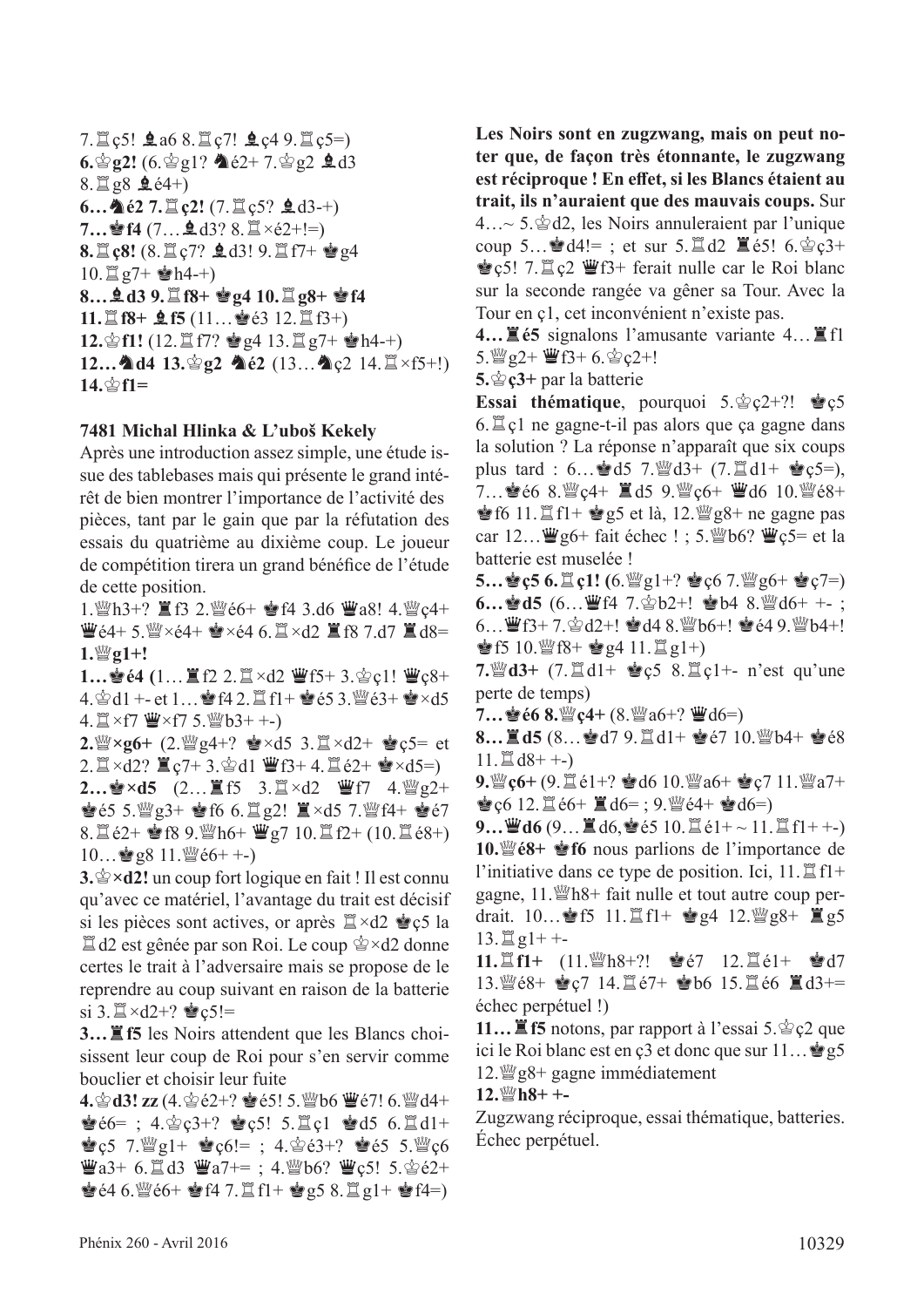#### **7482 Pavel Arestov**

En général, je ne publie pas les positions qui nécessitent les tablebases pour être comprises. Celle-ci est une étude techniquement difficile, mais instructive, proche des fnales pratiques et humainement accessible car toutes les positions  $\mathbb{H} + \mathbb{H}$  vs  $\mathbb{H} + \mathbb{I}$  y sont résolues en deux coups.

1... ■h8? (1...h1=曹 2.f×é8= $\mathbb{W}$ #) 2. $\mathbb{W}$ é4+ ●×f7  $3.$   $\frac{100}{2} \times d5 + \frac{1}{29} g7 4. a8 = \frac{100}{2} + -$ 

 $1...$   $($  é7+!? 2. $\circledcirc$  c6 [3.f8= $\circledcirc$ #], 2...  $($   $\circ$  c7+

3. 含×ç7 h1=曹 4.f8=公+ 會é7 5.a8=彎 置ç5+

 $6. d \times c$ 5  $\mathbf{W}c6+ 7.$  $\mathbf{\hat{\otimes}} b8!$  +-

**1…** $\mathbb{Z}$ **d7+2.** $\circledcirc$ **b6**  $\mathbb{Z}$ **b7+** (2… $\mathbb{Z}$ <sub>5</sub>8

3.f8=彎,f8=公+ ■×f8 4.彎é5+ ●f7 5.彎f5+

 $\mathbf{\dot{e}}$  g8 6. $\mathbf{\ddot{w}} \times$ f8+  $\mathbf{\dot{e}} \times$ f8 7.a8= $\mathbf{\ddot{w}}$ +)

 $3.\n$ **a6**  $\mathbb{Z} \times a7 +$ **!**  $(3...E) \times f7$  4. We  $65 + \cdot d7$ 

5. $\mathbb{W} \times 68+$ , 4. $\mathbb{Y} \times 97$   $\mathbb{Z} \times 67+$  5. $\mathbb{Y} \times 96!$  pourquoi ce coup plutôt qu'un autre ? La réponse n'est pas facile à voir. Elle tient à la position que les Blancs pourront obtenir après avoir fait la promotion en f8 : si leur Roi est en b6, il sera trop exposé et les Noirs auront au moins la nulle.

5. $\circledcirc$  h1= $\ddot{w}$  6.d5+ (6.f8= $\circledcirc$ +  $\dot{w}$ d5 7. $\ddot{w}$ g5+  $\mathbf{E} \times \mathbf{d}$ 4 8. $\mathbf{W} \times \mathbf{e}$ 7  $\mathbf{W}$ b1+=), 6... $\mathbf{E} \times \mathbf{d}$ 5 7. $\mathbf{W}$ d2+  $\bullet 6!$  8.  $2+ \bullet 16$ ,  $\bullet 17$  9.  $2+ \bullet 6$ ,  $\bullet 17$  $10.\%b3+ \text{ed6},\text{ed7}$   $11.\%b4+ \text{ed6}$   $12.\%c4+$  $\bullet$  d6,  $\bullet$  d7 13.  $\mathcal{Q}_s$  d7 + (13.  $\mathcal{Q}_d$ d4+  $\bullet$  e6 14.f8= $\mathcal{Q}_d$  $\Psi$ b1+! -+), 13… $\bullet$ é6 14.f8= $\Psi$   $\Psi$ b1+=

**5…h1=曹 6.d5+! 會×d5**  $(6...$ 會d7 7.  $2a4+$ 會d6 8.f8= $\mathbb{W}$  +-; 6... $\mathbb{W} \times d5$  7.f8= $\Diamond$ #)

**7.***M*<sup>*d*</sup>**d2**+ le Roi noir ne pouvant aller en huitième, ni sur la colonne f, le gain s'obtient en amenant le Roi noir où il limitera le jeu de la Tour noire et en faisant Dame tout en contrôlant a1.

**7…會é6 8.** $\mathbb{W}$ **a2+! 會d6 9.** $\mathbb{W}$ **a3+ (9.f8=** $\mathbb{W}$ **? per**drait la  $\mathbb{W}$ a2 et 9. $\mathbb{W}$ d2+ n'est pas un dual, ça ne fait que perdre du temps après  $9...$ é 6 10. a2+  $\triangleq$  d6 11. $\angle$ 23+)

#### **9…**R**é6 10.**de**b3+** R**d7**

 $(10...$ gd6 11.f8= $\mathbb{W}$   $\mathbb{W}a1+$  12. $\mathbb{A}b5$   $\mathbb{W}e5+$  $13.\n\&a4 + -$  et les Noirs n'ont plus de bon échec, leur Tour étant clouée)

**11.***\\*/*\***d**  $\frac{d}{dt}$  **(ou 11.**  $\frac{d\mathbf{v}}{dt}$  **a**4+ **ou 11.**  $\frac{d\mathbf{v}}{dt}$  **b5**+)

**11…**R**é6 12.**de**ç4+** R**d7 13.**de**d4+** R**é6** 

 $(13...$ gc7 14. $C^2C^3$ +  $C^3C^4$ d7 15.f8= $C^2C^4$   $C^4$   $C^6$ 16. $\circ$ a7  $\mathbf{W}$ g1+ 17. $\mathbf{W}$ fç5 +-) **14.f8=**■ 曹b7+ 15. 宫a5 +-

#### **7483 Michal Hlinka & L'uboš Kekely**

1.a7?  $\Psi$ é6+ 2. $\circ$ f1  $\Psi$ a6+ =

 $1.b8 =$ 

1…曹×é7+ (1…曹é6+ 2.會f1 曹×a6+ 3.會f2  $\triangle$ d3+4. $\triangle$ é3  $\triangle$ ×f4 5. $\cong$ é5+ +-)

2. 宫d1!! (2. 宫f1? 4×a6 3. *曾b3* (3.  $\mathbb{Z} \times f5+ d5$  $4. \mathbb{Z} \times d5+$   $\&c5.$  W f4  $\&b5=$ ), 3...  $b4.4. \mathbb{Z} \times f5+$ d5 5. $\mathbb{Z}$ a3+  $\mathbb{Z}$ b5 6. $\mathbb{Z}$ f4  $\mathbb{Z}$ é1+ 7. $\mathbb{Z}$ ×é1  $\mathbb{Z}$ c2+)

Essai thématique : mais pourquoi pas 2. $\&$ d2?!  $\triangle x$ a6 3. $\cong x$ f5+ d5! (3... $\triangle \csc 5$ ? 4. $\cong \csc 5$ ! +-) 4.  $\mathbb{Z} \times d5$ +  $\mathbb{Q} \times 5!$  et les Blancs ne gagnent pas car ils sont en zugzwang. 5. $\&$ d1  $\mathbf{\ddot{w}}\acute{e}3=$  le seul coup permettant de défendre le Cavalier sans permettre aux Blancs d'améliorer la position de leur Dame. Cette variante est indispensable à la compréhension de la solution.

 $2...$   $\&$  × a6  $(2...$   $\&$  c5? 3.  $\&$  × b4+)

**3.** $\mathbb{Z} \times$ **f5+ d5!** (3... **4** ç5 4. $\mathbb{Z}$ é5+-)

**4.** $\mathbb{Z} \times d5$  **A** c5 autoclouage

5.  $\circledast$  d2! la justification du deuxième coup. Et non seulement les Blancs ont donné le trait pour éviter d'être en zugzwang, mais ce sont désormais les Noirs qui sont en zugzwang !

N'irait pas 5. Wb3?  $\mathbf{\mathcal{W}}$ f8=

 $5...$  $44$   $(5...$  $466$   $6. \mathbb{Z}$   $d6+ + -$  si  $6$ .  $\mathbb{Z}$  $b4$ ?  $4e^{4+}$  $6. \ddot{\Xi}$  d4+  $\dot{\bullet}$  a5 7. $\ddot{\Xi}$ b4+ (7. $\ddot{\Xi}$  d5+ ne serait qu'une perte de temps)

**7…**R**a6 8.**de**a3+** R**b5,**R**b6,**R**b7** 

 $9. \mathbb{Z}$  **b4+**  $(9. \mathbb{W} b2 + \mathbb{W} b4 + ? \mathbf{\geq} c6 = 0)$ 

**9…會c6 10. 曾a8+ 會d6,會d7 (10… 4b7** 

 $11.$   $\mathcal{W}$  a 6+ +-)

**11.** $\mathbb{Z}$  **d4+ (11.** $\mathbb{Z}$  b6+?  $\mathbf{\dot{e}}$  é5=)

**11…會ç7** (11…會é5 12.彎d5+ 會f6 13.買f4+  $\mathbf{e}$ g7 14. $\mathbf{e}$ g2+  $\mathbf{e}$ h6 15. $\mathbf{e}$ h3+  $\mathbf{e}$ g6 16. $\mathbf{e}$ g4+ (16.  $\mathbb{Q}$ g3+?  $\mathbb{Q}$ g5!), 16... f6 17.  $\mathbb{Q}$ h6+  $\mathbb{Q}$ f5  $(17...$ eé5 18. $\mathbb{W}$ é3+), 18. $\mathbb{W}$ h5+  $\mathbb{W}$ é6 19. $\mathbb{Z}$  g6+  $\triangleq$  d7 20. $\triangleq$  d5+ +-)

**12.**  $\mathbf{W}$  **a7+ b7 13.**  $\mathbf{E}$  **c4+** +- **et** gain. Essai thématique, zugzwang réciproque.

Notons que cette sélection d'études est tout à fait remarquable, aussi bien en quantité qu'en qualité. Il faut remonter à Phénix 189-190 en 2009 pour avoir un nombre élevé d'études publiées (8). Nous espérons que cette «bonne habitude» se renouvellera dans le futur ! (N.D.L.R.)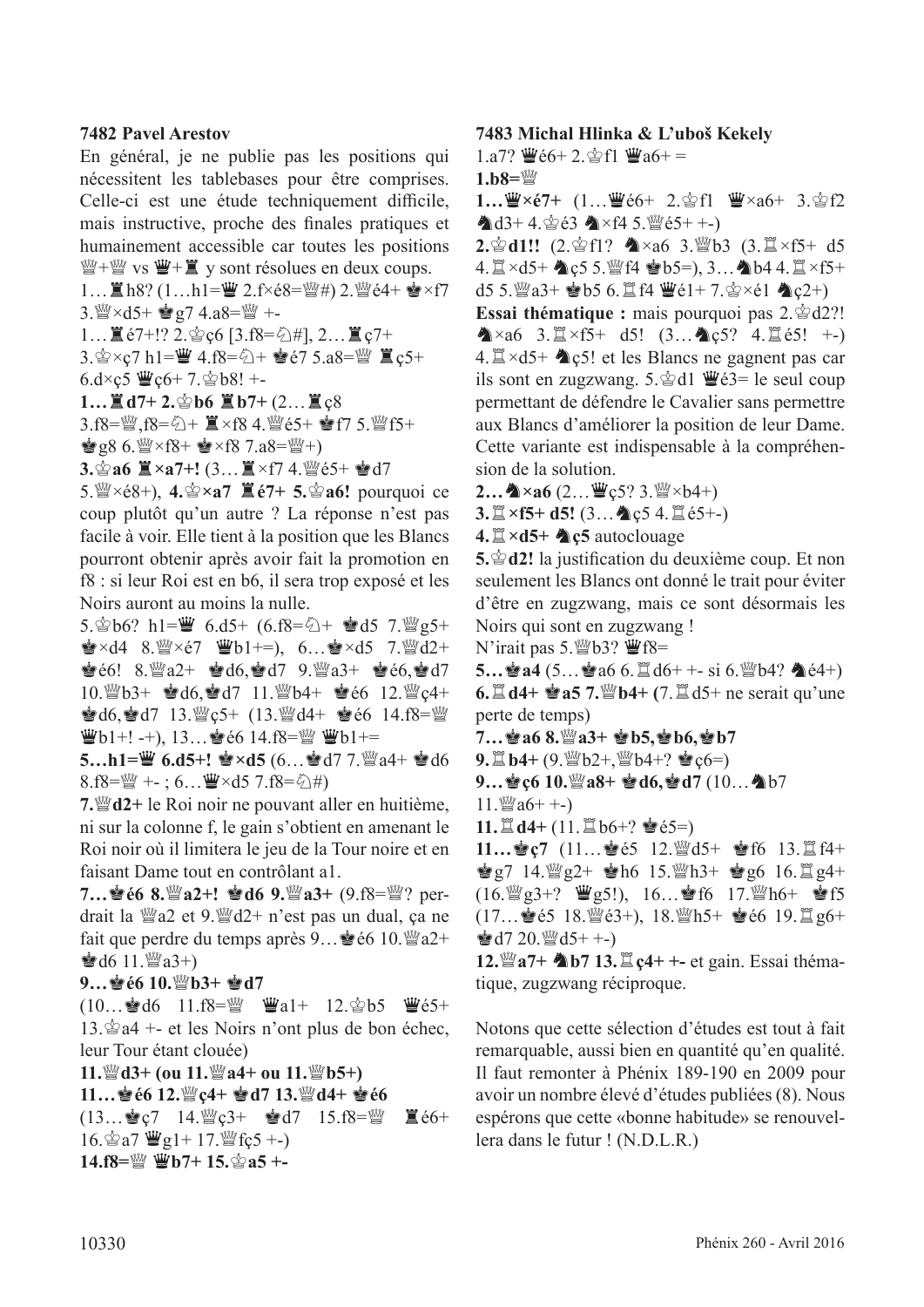# **RÉTROS**

#### **7484 François Labelle**

1.b3 é6 2. $\triangleq$ a3  $\triangleq$ f6 3. $\triangleq \times$ f8  $\triangleq \times$ a1 4.ç3  $\triangleq \times$ b1 5. $\mathbb{W}\times b1$   $\mathbb{Q}\times f8$  6. $\mathbb{W}\times h7$   $\mathbb{Q}67$  7. $\mathbb{W}\times g8$   $\mathbb{Z}\times h2$ 8. $\mathbb{W} \times c8 \equiv \times h1$  9. $\mathbb{W} \times b8 \equiv \times g1$  10. $\mathbb{W} \times a8 \equiv \times f1 +$ 11.  $\bullet$  × f1 f6 12.  $\mathcal{W}$  f8+  $\bullet$  × f8 (C+ py 4.69 en 6'28") La plus courte partie justifcative ne laissant sur l'échiquier que les Rois et les Pions.

#### **7485 Jorge Lois & Roberto Osorio**

Venir capturer les Pions blancs f et g sur place, nécessite alors de prendre les pièces noires manquantes avec pièce lourde blanche. La meilleure option consisterait à faire ces captures avec un Cavalier blanc, mais on ne peut y arriver en moins de 18 coups ! Il faut donc trouver autre chose.

1.f4 ç5 2.f5 ç4 3.f6 ç3 4.f $\times$ é7 f5 5.é $\times$ f8= $\hat{B}$  f4 6.  $\&$  c5 d6 7.g4  $\&$  d7 8.g5  $\&$  h3 9.g6  $\&$  d7 10.g×h7 g5  $11.h \times g8 = \hat{g}$  g4  $12.\hat{g}$  d5 g3  $13.\hat{g} \times b7$  0-0 14. gbg2 f3 15.  $\× a7$  f×g2 16. g f2 g×f2# (C+ Natch en 3'33'').

Variation sur une paire dans une « Partie Justifcative du Futur » (Auteur). Ici les Pions f2 et g2 font un «circuit de Pion» (Pawn Circuit = PC : un Pion se promeut et retourne sur sa case de départ), pour ensuite être capturés sur la case thématique en tant que Fou «fantôme» (Phantom = PH), par une capture croisée (Cross Capture = CC) des Pions noirs. En notation «Partie Justifcative du Futur» et en anglais on a donc (PH&CC&PC)(B,B). On note que la position blanche est «at home» et que les Blancs sont mat dans la position du diagramme !

#### **7486 Nicolas Dupont**

1.h4 f5 2.h5 f4 3.h6 f3 4.h×g7 h5 5.g4 h4 6.g5  $\Xi$ h5 7.g6 Ah6 8.g8= $\hat{\mathbb{Z}}$  eg7 9. $\hat{\mathbb{Z}}$ b3 eh8 10.g7 h3  $11.98 = \frac{6}{3}$  h2 12. $\frac{6}{3}$  gc4 d5 13.d4 d×c4 14.d5  $\bullet$  d7 15.d6  $\bullet$  c6 16.d×é7  $\bullet$  b5 17.é8= $\mathbb{W}$ +  $\bullet$  c6 18. sefa 17 19. sefa bela a×b6 20. é4  $\Xi$  a4 21. é5  $\bullet$  a5 22.é6 c×b3 23.é7  $\mathbb{E}$  f4 24.é8= $\mathbb{W}$   $\mathbb{W}$ d4 25. $\mathcal{L}$ e2  $\triangleleft$  cd8 26. $\mathcal{L}$ a6+ b×a6 (C+ Natch en 22 s) Deux Fous blancs Ceriani-Frolkin, deux Dames blanches Ceriani-Frolkin capturées par les Pions noirs imposteurs (a6 et b6), «at home» blanc (tous les coups blancs sont thématiques).

Notation du futur : CF(F,F)&(CC&CF)(D,D)

#### **7487 Nicolas Dupont**

1.f4 h5 2.f5 h4 3.f6 h3 4.f×é7 h×g2 5.h4 g5 6.h5  $g4$  7.  $\mathbb{Z}$  h4 g3 8.  $\Diamond$  h3 g1= $\mathbf{\underline{9}}$ ,  $\mathbf{\underline{9}}$  g2  $\mathbf{\underline{4}}$  b6 10.  $\mathbf{\underline{4}}$  h1 g2 11.h6 g1= $\hat{Q}$  12.h7  $\hat{Q}$  gç5 13.d4 d5 14.d×ç5 d4 15. gd2 d3 16. gc3 d2 17. 曾g1 d1=曹 18.ç×b6 曹1d7 19. d4 f5 20.é4 f4 21. 鱼é3 f3 22. @d2 f2 23. $E$ é1 f1= $\Psi$  24. $E$ é2  $\Psi$ f7 25. $\partial$ f1  $\Psi$ b3+ 26. $c \times b3$   $\ddot{w}$  a4 27. $b \times a4$  (C+ Natch en 37 s).

Deux Fous noirs Ceriani-Frolkin, deux Dames noires Ceriani-Frolkin capturées après être passées par la case d'origine du Pion noir dont elles sont issues (circuits de Pion noir), «at home» noir (tous les coups noirs sont thématiques).

Notation du futur : CF(f,f)&(CF&PC)(d,d)

Les combinaisons homogènes de 2+2 Ceriani-Frolkin d'un même camp (symbolisées par  $CF(X,X)$ &CF(Y,Y) ou  $CF(x,x)$ &CF(y,y) selon que le camp thématique est blanc ou noir) ont été beaucoup travaillées et la plupart d'entre elles admettent des extensions qui augmentent ce contenu thématique déjà imposant. Un des derniers cas n'admettant aucune telle extension connue, est celui où X est un Fou et Y une Dame. Ce trou est comblé ici de deux façons diférentes - dans le premier problème les deux Dames thématiques sont capturées en croix (thème CC), tandis que dans celui-ci les deux Dames thématiques transitent par la case d'origine du Pion dont elles sont issues (thème PC). Ces deux nouveaux records dans la catégorie des «parties justifcatives du futur» sont respectivement symbolisés par CF(F,F)&(CC&CF)(D,D) et  $CF(f,f)$ &( $CF$ &PC)(d,d).

À noter fnalement que tous les coups sont thématiques dans chacune des entrées, les camps thématiques respectifs sont donc «at home» (auteur).

#### **7488 Klaus Wenda & Günther Weeth**

plan principal :  $1.\hat{\otimes}h7\times\mathbb{Z}h8(\hat{\otimes}e1)$ ?  $1...$  $3.8 \times \text{a}7(\text{B}h8) + 2.\text{b}6-g4 \& 1.\text{b}5\#$  $1...$ 薑a8×罝a7(薑h8)+ 2.公f6-g4 & 1.罝b7# mais  $1... \equiv a8 \times \hat{a} \cdot a7(\equiv h8) + 2. \equiv c1-c5+1$  est forcé La solution est donc précédé de l'avant-plan :  $-1.\n\circledast$ é2× $\bigoplus$ f2( $\circledast$ é1)!  $\bigoplus$ é7-ç8+ -2. $\circledast$ é1-é2  $g_1-f_2+ -3.$  $g_1\frac{r}{2}f_1\times g_2^r$   $f_2\frac{r}{2}f_2^r + 2f_1^r$  $-4.\text{c2} \times \text{d}3\text{(d2)}$   $\text{c8-}67+$  [maintenant la colonne  $\c{c}$ 5- $\c{c}$ 1 est bloquée], -5. $\dot{\mathscr{C}}$ é1-f1  $\mathbf{\ddot{W}}$ h3,g2-g3+ -6. $\mathbf{\dot{\otimes}}$ h7× $\mathbf{\ddot{E}}$ h8( $\mathbf{\dot{\otimes}}$ é1)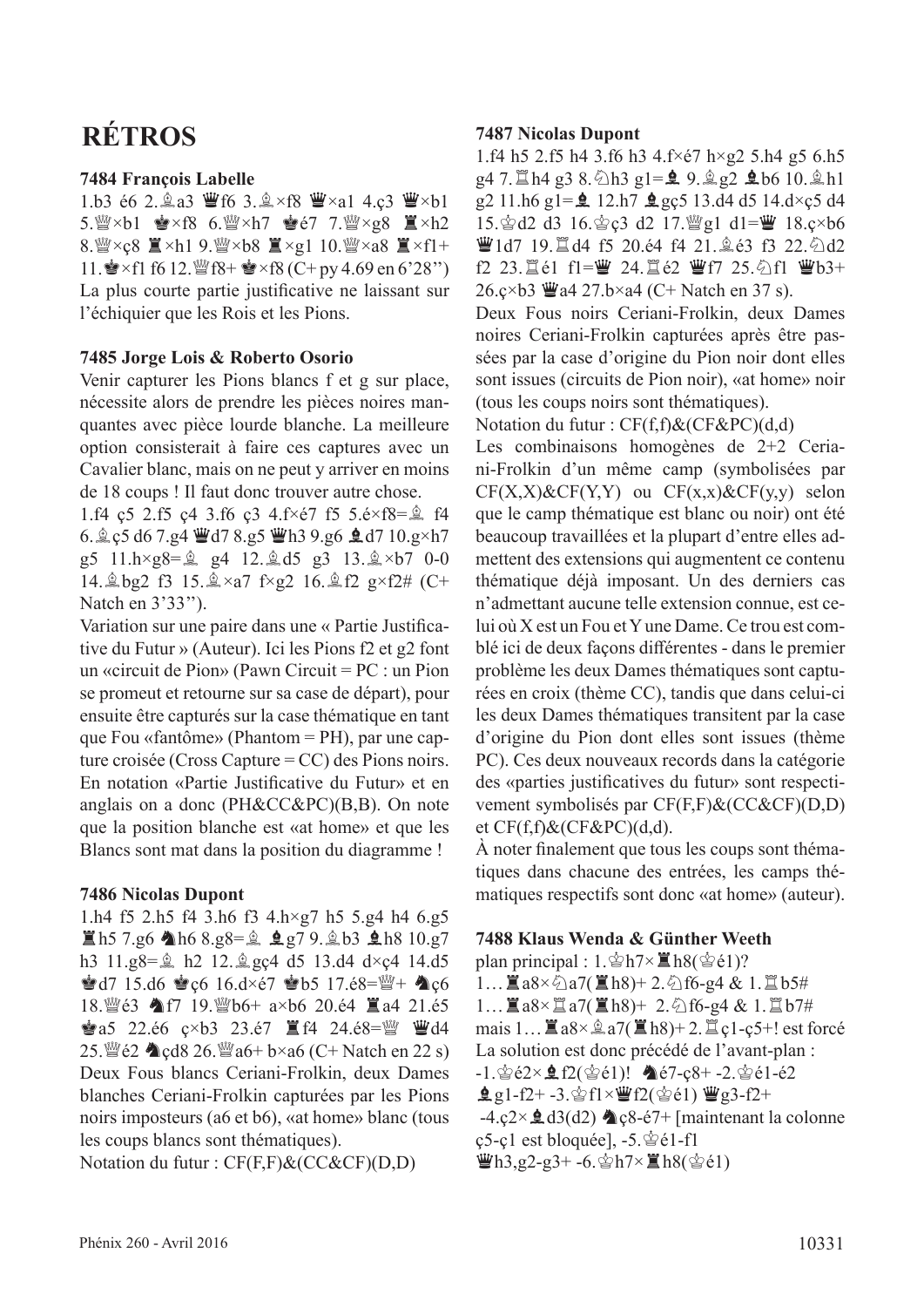plan principal :  $1...$   $2a8\times$   $2a7($   $2h8)+2.$   $2f6-g4 & 1.$   $2b5#$  $1...$  $3.8 \times 27$   $(1.8) + 2.5$  f6-g4 & 1.  $2.67$ # (la défense  $\angle \mathbb{Z}$ a8× $\angle \mathbb{Z}$ a7( $\angle \mathbb{Z}$ h8)+ est illégale : les Blancs ne peuvent pas se soustraire à l'auto-échec)

# **AIDÉS**

## **7489 Valery Kopyl**

 $1...$  $A$  4 2.f3!  $B$  f4# 1.f $\times$ g3  $\mathbb{Z}$  d2 2.g $\times$ f2  $\mathbb{Z} \times$ f2# Thème du tournoi rapide d'Ostróda (mat aidé avec coup d'attente noir dans le jeu apparent).

#### **7490 Valery Kopyl & Vasil Dyachuk**

a) 1.  $f4 \nsubseteq b1$  2.  $g4 \nsubseteq g1#$ 

b) 1. d3  $\mathbb{Z}$ b1 2. f5  $\mathbb{Z}$ b5#

Les deux Cavaliers sont alternativement cloués et décloués. De leur côté, les blancs «jouent le discriminant». Mats modèles par clouages.

#### **7491 Jorge Lois & Jorge Kapros**

1.  $\triangleright$   $\times$ f6  $\mathbb{Z} \times 65$  2.  $\triangle$ d7  $\mathbb{Z}$ a5#

1. Xe6 公×d5 2. Xd6 公×b4#

À chaque fois il faut ouvrir deux lignes blanches et fermer une ligne noire. Immobiles, les Fous sont pourtant au centre de l'action. Thème Zilahi.

#### **7492 Boško Milošeski**

a)  $1.\n\Pe \times f4 \ncong b7$  2.é3  $\Pi \times f7$ # b)  $1.g \times f4 \nsubseteq b3$  2.  $\triangleleft d4$   $c \times d4 \#$ Mats modèles de batterie avec clouages, écho D/O et autoblocages en f4.

#### **7493 Vitaly Medintsev**

1.  $\mathbf{2} \times d1$   $\odot$  c5 2.  $\mathbf{2} \times d4$   $\odot$  b3#  $1.\n\mathbb{I} \times \mathfrak{c}2 \oplus \mathfrak{c}5$  2.  $\mathbb{I} \times \mathfrak{c}4 \oplus \mathfrak{d}3$ # Sacrifces passifs blancs permettant la création de batteries.

#### **7494 Valery Gurov**

 $1.95 \, \text{S} \times 63 \, 2.9 \times 5 \, \text{S} \times 24$  $1.\spadesuit$ é7  $\spadesuit$ ×b4 2.  $\breve{\mathbb{I}}$ ×é3  $\breve{\mathbb{I}}$  ç4#

Zilahi, déclouage préventif par anticipation (pour permettre l'arrivée du Roi blanc pour contrôler des cases du champ royal noir), auto-blocage noir et écho Diagonal/Orthogonal.

#### **7495 Mario Parrinello**

 $1.964$  Wb8!  $2.963 + 2 \times 63#$ 

 $1.$   $\mathbb{Z}$  é4  $\mathbb{W}$  g8!  $2.$   $\mathbb{W}$  f3+  $\circledcirc \times f3#$ 

Beaucoup d'éléments géométriques dans ce problème : Grimshaw noir en é4, mats par clouage grâce à une batterie blanche royale, échecs croisés, contrôle de b3 par la Dame blanche.

#### **7496 Ofer Comay & Emanuel Navon**

a)  $1.\n\Pe \times f3$  h8= $\mathbb{Z}$  2. $\Psi$ c3  $\mathbb{Z}$ 8h4#

b) 1.  $\mathbb{Z} \times c4$   $c \times d8 = 2$ .  $\mathbb{Z}$  a4  $\mathbb{Q} \times b6 \#$ 

La pièce noire ouvre une ligne et effectue un écart, afn de ne pas contrôler la ligne de mat (h4-d4 dans a et b6-d4 dans b) ; promotions mineures.

## **7497 Fadil Abdurahmanović& Živko Janevski**

1. $\frac{6}{2}$ ×ç4  $\frac{6}{2}$ d4 2. $\frac{6}{2}$ b4  $\frac{6}{2}$ ×ç4#

1.  $\bullet$  ×b6 b8= $\mathbb{W}$ + 2. $\bullet$  a6  $\&$  ×b5#

 $1.$ e $\times$ d6 b $\times$ c $8=$  $\frac{2}{3}+2.$ e $\approx$ e6  $\Xi \times$ c $6\#$ 

Zilahi cyclique, échange cyclique de fonction des trois figures blanches ( $\hat{\mathbb{Q}}$ , $c4$ ,  $\hat{\mathbb{Z}}$ b6 et d6) et des pièces noires ( $\triangle$ d5,  $\triangle$ b5 et c6), pour trois mats par clouages (dont deux modèles). Une thématique remarquable.

#### **7498 Menachem Witztum**

 $1 \text{.} dl = \mathbb{I}$  幽×f2 2.  $\mathbb{I}$   $d4 \text{ } \mathbb{I} \times 63#$ 

 $1.f \times g1 = \mathbb{E}$   $\hat{\mathbb{E}} \times d2$  2.  $\mathbb{E}$  g4  $\mathbb{W} \times f3$ #

Echange de fonction des deux Tours noires, la troisième (!) procédant à une interception pour permettre un mat par clouage. Écho D/O.

#### **7499 Živko Janevski**

- $1.9c8$   $68$   $2.9 \times 66$   $60c6#$  A
- $1.$ **E**  $c1$  **E**  $e4$  **B**  $2.$ **E**  $c5$  **E**  $d4#$
- $1.g \times f6 \trianglelefteq c6+ A2.$ **e** é5  $\Xi$ é4# **B**
- 1.  $\angle$ é5  $\angle$ ę8 2.  $\angle$ ×é6  $\angle$ ×b7#
- $1.$  $42.42.$ es  $1 \times b5$ #

Les cinq solutions sont liées dans un réseau complexe : ouverture de lignes noires et retour dans les deux premières ; deux coups blancs des deux premières solutions sont répétées dans la troisième avec échange de fonction ; entre les deux premières et les deux dernières, on retrouve les blocage de é6 et le jeu sur ç5. Les cinq mats sont diférents.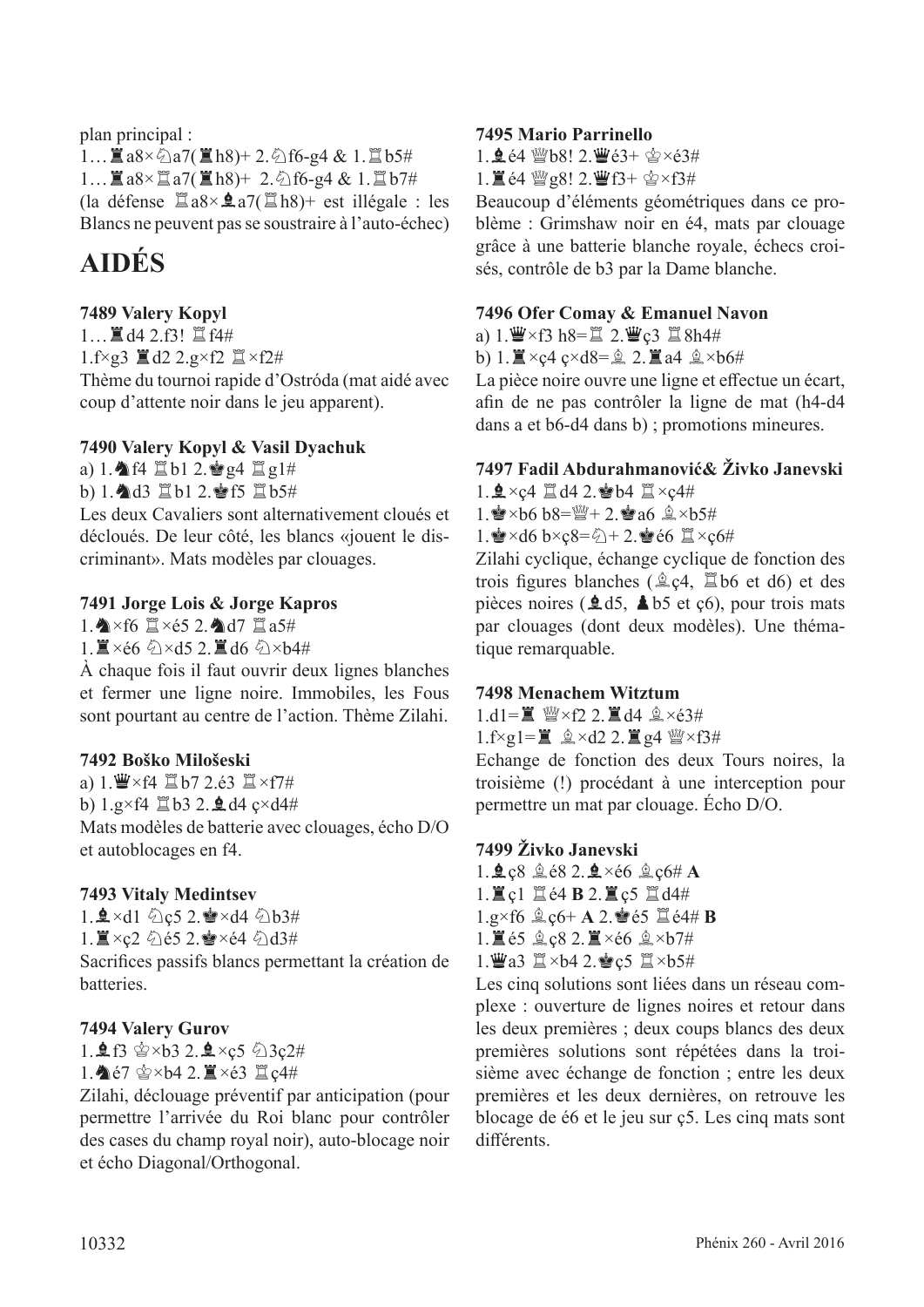#### **7500 Roméo Bédoni**

a) 1...  $2.963$   $d13.9d3$   $2.45#$ b)  $1...$   $1.4$   $64$   $64$   $62$   $3.8$   $1.6$   $1.6$   $1.6$ Grimshaw blanc et jumeaux chromatiques.

#### **7501 Victor Sizonenko**

1… $\triangle$ a6 2. $\angle$ c4  $\triangle$ g3+ 3. $\angle$ ×d3  $\angle$ ×d8# 1... 鱼c8 2. 曹é6 公f2+ 3. 含×f5 罝f8# 1… $\mathbb{Z} \times h6$  2.g×f5  $\mathbb{Z} \times c6$  3.  $\mathbb{Z} \times d3$   $\mathbb{Z}$   $c4#$ Sacrifce de chaque Cavalier blanc, puis des deux à la fois ! Mats modèles par clouages mais les solutions I et II sont un peu symétriques.

#### **7502 Peter Slavik**

a)  $1.963 + 2.9642.865$   $2.7 + 3.864$  d3# b)  $1.\n\mathbf{g}5 \hat{\mathbf{g}} d8+2.\n\mathbf{g}f5 \hat{\mathbf{g}} d5 3.\n\mathbf{g}4 \hat{\mathbf{e}}4#$ c) 1.  $\mathbb{Z}$  h5  $\circledast \times f3$  2.  $\mathbb{A}$  h6 é4 3. $\circledast$  g5  $\circledast$  d8# d)  $1.966$   $2.963$   $2.865$   $64$   $3.16$   $6.27$ # Deux paires de mats modèle en écho.

#### **7503 Christer Jonsson**

1. **2** f4  $\mathbb{Z} \times$ f3 2.é×f3  $\circledast$ c4 3. $\circledast$ é4  $\circledast$ d6# 1. 1. 14 置f2 2.é×f2 公c7 3. 163 公d5# La Tour blanche se sacrife deux fois pour ouvrir la muraille des Pions noirs. Jolis mats modèles en

écho caméléon.

#### **7504 Fadil Abdurahmanović**

 $1.9 \times b8$   $2.94$   $2.94$   $b8 = 2$   $3.0 \times c5$   $2.65$ # 1. $\mathbf{\underline{4}} \times$ ç4  $\mathbb{Z}$  g8 2. $\mathbf{\underline{4}} \times$ g8 b8= $\mathbb{W}$  3. $\mathbf{\underline{4}} \times$ b3  $\mathbb{W}$ h8# Sous-promotion et Bristol à sacrifce, switchback du Fou noir.

#### **7505 Valerio Agostini**

a) 1.  $\triangle \times c$ 5  $\triangle \times d$ 4 2.  $\triangle \in 6$   $\triangle$  b6 3.  $\triangle \in 7$  c5# b) 1.  $\triangleright$   $\times$  f4  $\stackrel{6}{\leq}$   $\stackrel{6}{\leq}$  2.  $\stackrel{6}{\leq}$  66  $\stackrel{6}{\leq}$  g5 3.  $\stackrel{10}{\leq}$  g6 f4# Echos symétriques avec un switchback du Cavalier, coups critiques du Fou blanc et mats modèles.

#### **7506 Abdelaziz Onkoud**

1. d4  $2e2$  2.  $\mathbf{W} \times c5$   $\mathbf{X} \times c5$  3. 23d5  $\mathbf{X} \times c4#$ 1. 66  $\Box$ h7 2.  $\Delta \times c6$   $\angle \times c6$  3. 27d5  $\angle$ d7# 1. xc5  $\triangleq$  d1 2. sb5  $\triangleq \times g5+3.$ ea4  $\triangleq \times b3#$ 1. $\cdot$ e $\times$ ç6  $\mathbb{Z}$ h8 2. $\cdot$ eb7  $\mathbb{Z} \times 64+$  3. $\cdot$ e $\cdot$ a7  $\mathbb{Z}$ a8#

Un aidé du futur où il faut capturer des Pions blancs pour laisser une pièce blanche jouer sur leurs cases (ç5 et ç6) ou pour permettre à une pièce blanche de contrôler des cases du champ royal.

#### **7507 Zlatko Mihajloski**

1… $\hat{\mathbb{Q}} \times_{\mathbb{Q}} 7$  2.  $\hat{\mathbb{Q}} \times$ f4  $\hat{\mathbb{Q}} \times$ f4 3.  $\hat{\mathbb{Z}} \times_{\mathbb{Q}} 5$   $\hat{\mathbb{Z}} \times_{\mathbb{Q}} 5$ +  $4.$ ed $1 \nvert$   $\mathbb{Z}$  c $1#$ 1… $\mathbb{Z} \times_{\mathbb{C}} 7$  2.  $\mathbb{Z} \times_{\mathbb{C}} 5$   $\mathbb{Z} \times_{\mathbb{C}} 5 + 3$ .  $d2$   $\mathbb{Z}$   $\mathbb{C}1$  $4.$  $4 \times$ f $4 \&$   $\times$ f $4#$ 

Interversion de coups asymétriques blancs et noirs pour mats modèles.

#### **7508 Christopher Jones**

a)  $1...$  $a$ a $1!$   $2.\bullet b2 \nexists \times f5+3.\bullet d4 \nexists b5$  $4.\n\text{Qc3} \triangleq \times b2\#$ b)  $1...$  h5!  $2.\nIg5 \nightharpoonup x$  b4+  $3.\nIgd5 \nightharpoonup x$  e7  $4.$ ġé5  $⊠ \times g5#$ Bristol bicolore, mouvements Pelle, mats modèles et écho diagonal-orthogonal.

#### **7509 Geof Foster**

1.Fé5 ff1 2.Té4 fb5 3.Cfd4 ré7 4.Cç5 ç4# 1. $\bullet$   $6 \text{ g}q4$  2.  $\bullet$   $d6 \text{ g}h5$  3.  $\bullet$   $bd4$   $c \times d4$  $4.$  \$  $16$  \$  $17#$ Mats idéaux par chacune des pièces blanches.

**7510 Sergeï Sagatelyan & Artur Yeghiazaryan** 1.  $g4$  f5 2. h5 f6 3. ag5 f7 4.  $gh4$  f8= $\ddot{q}$ 5.  $q \notin \mathbb{Q} \times g6#$ Curieux ballet équin, le Roi est maté dans l'écurie.

**7511 Mirko Degenkolbe & Rolf Wiehagen** 1. ba5 b4 2.  $\pm$  b6 b×a5 3.g1= $\pm$  a×b6 4. a5 b7  $5.$ 皇b6 b8=公#

Idée originale : le Cavalier ç6 et le Fou promu viennent jouer sur la case ou l'autre Cavalier et le Fou d'origine se sont sacrifés, Excelsior blanc.

#### **7512 Dmitry Turevsky**

1.  $c4 \nLeftrightarrow f1+2.$   $d5 \nLeftrightarrow g2+3.$   $d66 \nLeftrightarrow h3+$ 4. Fr  $\circ$ d7 5. g6+  $\circ$ e6 6. Ph5  $\circ$ f5  $7.$   $\mathbb{E}$  h6  $\mathbb{Q}$   $24\#$ 

Le chemin du Roi noir doit passer par f7 pour fournir un écran au Roi blanc, ce qui entraîne le circuit en ligne du Fou blanc. Etonnant, une position très astucieuse.

#### **7513 Henry Tanner**

1.h2 宫g2 2.h1=■ 宫f1 3.■h2 宫é1  $4.\Xi \times 2+\circledast d1$  5. $\Xi \cdot 1+\circledast c2$  $6.$ a2  $0.62$  7. a1  $0.23#$ 

L'auteur ajoute le commentaire suivant : en plus du switchback sur h2, il y a des efets FML (follow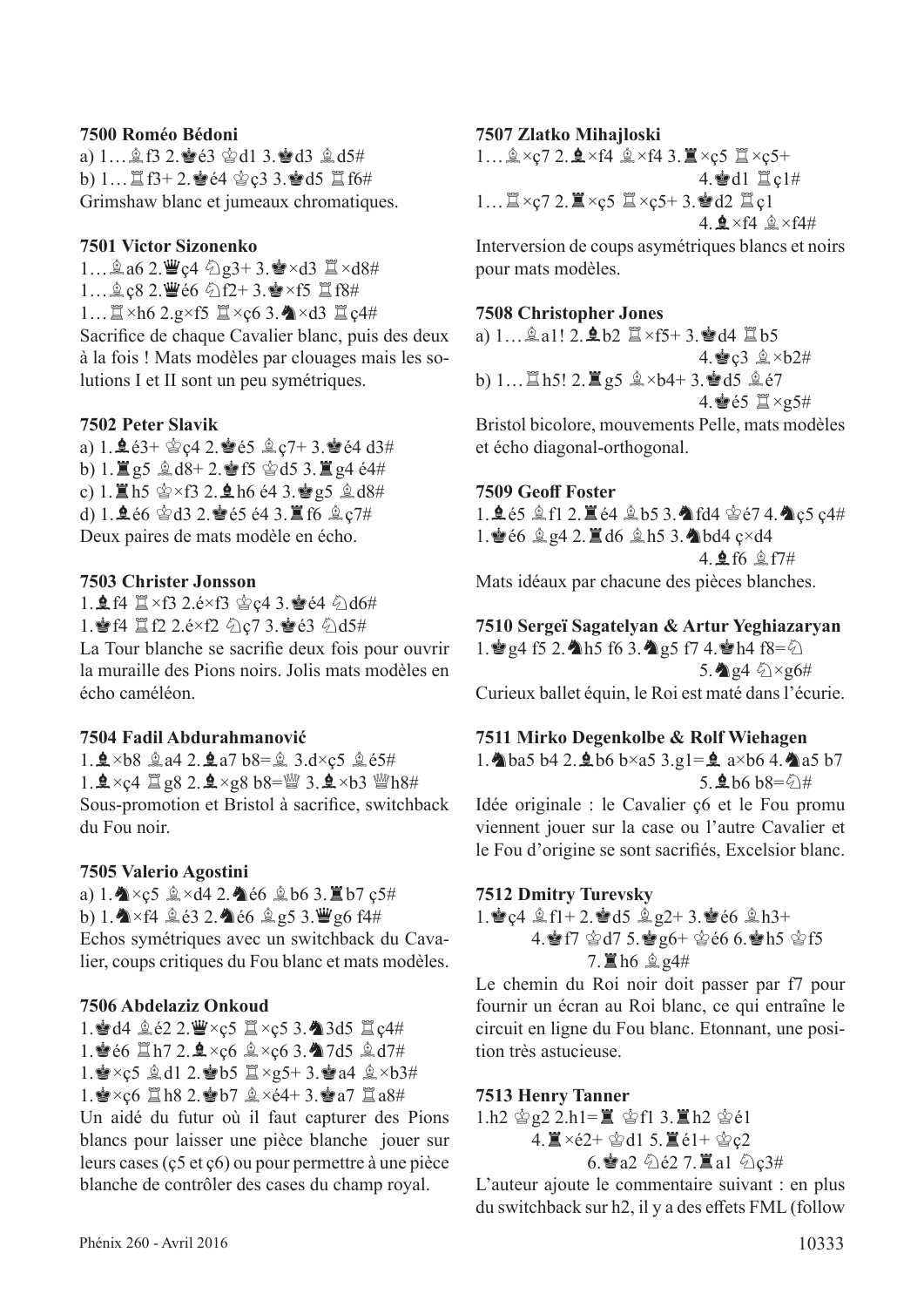my-leader) sur quatre cases : h1 et é1 ( $\dot{\mathscr{C}}$ - $\ddot{\mathscr{Z}}$ ), é2  $(\mathbf{X}-\mathbf{X})$  et al  $(\mathbf{Y}-\mathbf{X})$ . Ce problème est pour les solutionnistes. La première pensée est, peut-être, qu'il doit être facile à résoudre, car le Roi noir est déjà sur une case de mat potentiel. Mais quand le solutionniste compte les coups, il faut huit coups blancs pour mater le Roi en a1 (cinq pour le Roi, trois pour le Cavalier). L'idée est alors de le mater en a2 et de bloquer a1 avec une Dame, mais cela demande trop de coups pour amener le Cavalier en b4. La pièce promue est donc une Tour, permettant au Roi de jouer en d1, sans être en échec par la pièce capturant le Pion blanc é2.

# **INVERSES**

#### **7514 Evgeny Bourd**

Les deux essais :  $1.\textdegreeled{2}$  (2. $\textdegreeled{4}$  d5+  $\textdegreeled{4} \times d5\textdegreeled{4}$  mais 1... $d \times 65!$  puis 2... $\mathbf{r} \times 45!$  et 1. $\mathcal{L}_0$  $68$ ? [2. $\mathcal{L}_0$  $d5+$  $\triangle \times d5\#$ ] mais 1...d×c5! 2. $\triangle \angle d5\#$  (thème de Berlin) échouent car ils obstruent les cases ç4 et ç8. Le jeu subtil de la batterie blanche  $\hat{\mathbb{Z}}$ - $\hat{\mathbb{Z}}$  démasquée, malgré le déclouage sur d5 de la Tour noire f3, l'emporte avec élégance.

**1.** $\triangle$ **a8!** [2. $\triangleq$  d5+  $\triangleq$  ×d5#] 1...d5 2. gf5+  $\triangle$  é6#  $1...d \times c$ 5 2. $\&c8+$   $\&c6#$ 1...g×h4 2. $\hat{\mathbb{I}}$  f7  $\hat{\mathbb{I}}$  ×f7#, les Noirs sont complètement verrouillés à l'exception du coup fatal.  $1...d \times 65$  2.  $2.64 + 9.66#$ 

#### **7515 Nicolae Chivu**

a)  $1.\Xi$  **c8!** blocus,  $1...\angle$  a5  $2.\Xi$  a7+  $\angle$  b4  $3.\mathbb{Z}$ a4+  $\triangle$ ×a4 4. Wb5+  $\triangleq$ ×a3 5. $\mathbb{Z}$ c3+  $\triangleq$ ×c3# **b) 1.** @ **d6!** blocus,  $1...$  as  $2.\$  @  $a3+$  a4 3.  $64 \cdot a6 4. \cdot 2c5 + a5 5.$  @  $c3+$   $\sim c3#$ Jumeaux harmonieux avec changement de fonctions entre la Dame blanche et les deux Tours blanches. Contrairement à son frère blanc, le Cavalier noir a un parcours unique, mais distinctement motivé.

#### **7516 Camillo Gamnitzer**

Destruction paradoxale d'une batterie noire et création d'une blanche avec de fnes pointes stratégiques.

1.  $\mathbb{W}\times h4$ ? pas de menace

1.  $\mathbb{Z}$  g2?! [2.  $\&$  é4+  $\bullet$  é2 3.  $\&$  × ç2+  $\bullet$  é5#] mais 1…ç4!, défense thématique :

2.  $\frac{3.66}{2.66}$  c4.  $\frac{3.65}{2.66}$  ~ 4.  $\frac{10}{24}$  × d4  $\frac{10}{24}$  ou 2.f5 et 3.  $\mathbb{Q}$ g4 mais 2... $\mathbf{\&}$  b7! 3.f5  $\mathbf{\&}$  c8! démantèlement de la batterie spécifique.

1. Wh1? [2.  $\&$  é4+  $\bullet$  é2 3. Wf3+  $\bullet$  f1

4.  $\mathbb{Q}g2+ \mathbf{\geq} 62 \cdot 5 \cdot \mathbf{\geq} \times c2+ \mathbf{\geq} 65\#$ 1...c4 2.  $\mathbb{W} \times h4$  **2.** b7 3.  $\mathbb{W} h8$  [4.  $\mathbb{W} \times d4 + 2 \times d4 \neq 1$ ]  $2c8$  4.  $2e3+ d \times 63$  5.  $\circled{b}b4+$   $\bullet \times b4\#$ mais 1…h3! et 4…h×g2!

**1.**de**h3!** [2.fé4+ Ré2 3.def3+ Rf1 (3…Ré1? 4.  $\&$  d3+  $\&$  e5#), 4.  $\&$  g2+!  $\&$  e2 (4...  $\&$  e1? 4.  $\& \times$ ç2,  $\& \times$ f3+  $\& \& \& \times$ ;  $\& \times$ ç2+  $\& \& \& \times$ 5#] 1... $c4$  2.f5,  $\mathcal{Q}_2$   $q$ ? mais 2...  $\mathbf{\&}$  b7!, donc mieux : 2. $\frac{3.6}{2}$ ×h4! [3.f5 ~ 4. $\frac{10}{2}$ ×d4+  $\triangle$ ×d4#] g5? 3.f×g5! 2...  $\mathbf{\hat{Q}}$  b7 3.  $\mathbf{W}$ h8! [4.  $\mathbf{W} \times d4+ \mathbf{W} \times d4$ #] et 3...  $\mathbf{W}$ c6~ fait mat car  $4.$ uese  $\times$ a8 n'est plus possible,  $3...$ **e** c8 4.  $\mathbb{Z}$ é3+!! d×é3 5.  $\Diamond$ b4+!  $\Diamond$ ×b4# mat direct grâce à la couverture de é6 par le Fou thématique et la perte de contrôle de b4 par le Pion noir ç5 au premier coup (6. $\&$ é6?? n'est pas possible).

#### **7517 Valery Kopyl & Gennady Kozyura**

1.  $\mathbb{W} \times d2(\mathbb{Z} \text{ a}4)$ ? mais 1...  $\mathbb{Q} \times g3(d1 = 9)$ !

 $1.$ **[1.** b4! d1= $\spadesuit$  2. **[14+**  $\spadesuit$  **e3** 3. **[14+**  $\spadesuit$  **f3** 4.  $\frac{6}{9}$  g4+  $\frac{1}{2}$  × g3 5.  $\frac{6}{9}$  é2+  $\frac{1}{9}$  h2 6.  $\frac{100}{9}$  h5+  $\frac{1}{9}$  g3  $7.1e3+$   $\times e3#$ 5... 會h3 6. 彎h5+ 會g3 7. aé3+ <63#  $1...d1 = 2.1$   $2.1$   $H + 8$   $63.3.1$   $H + 8$   $R$   $3.4.2$   $R$  $\bullet$ ×g3 5. $\&$ f3+  $\bullet$ ×f3 6. $\&$ g2+  $\bullet$ é3  $7.1e^{2+}$   $2 \times 62#$ Jeu limpide de deux batteries blanches créées avec des mats de blocages blancs alternés.

#### **7518 Ivan Bryukhanov**

1. Pb3! @b1 2. g é5 @c1 3. Pa2 @c2 4. 2a3+ **g**c1 5. $\hat{A}$ a4 b5 6. $\hat{A}$ b3 b4 7. $\hat{B}$ a1 b×a3 8. $\hat{A}$ a2  $Q29.$  $Qb2 a \times b2#$ Miniature avec échange des places royales.

#### **7519 Oleg Paradzinsky**

**1. <sup>6</sup>d4! 會c1 2. 買b2 會d1 3. 鱼é3 會é1 4. 含g2**  $\bullet$ d1 5. $\odot$ f2+  $\bullet$ é1 6. $\circ$ d2+  $\bullet$ é2 7. $\circ$ f4+  $\bullet$ é1 8.  $\frac{6}{9}$  g<sub>3</sub> g<sub>4</sub> 9.  $\frac{6}{9}$ h1  $\frac{6}{9}$ f1 10.  $\frac{6}{13}$  g×h3 11.  $\frac{12}{9}$  g<sub>2</sub>  $h \times g2\#$ 

Autre miniature alerte avec huit coups tranquilles.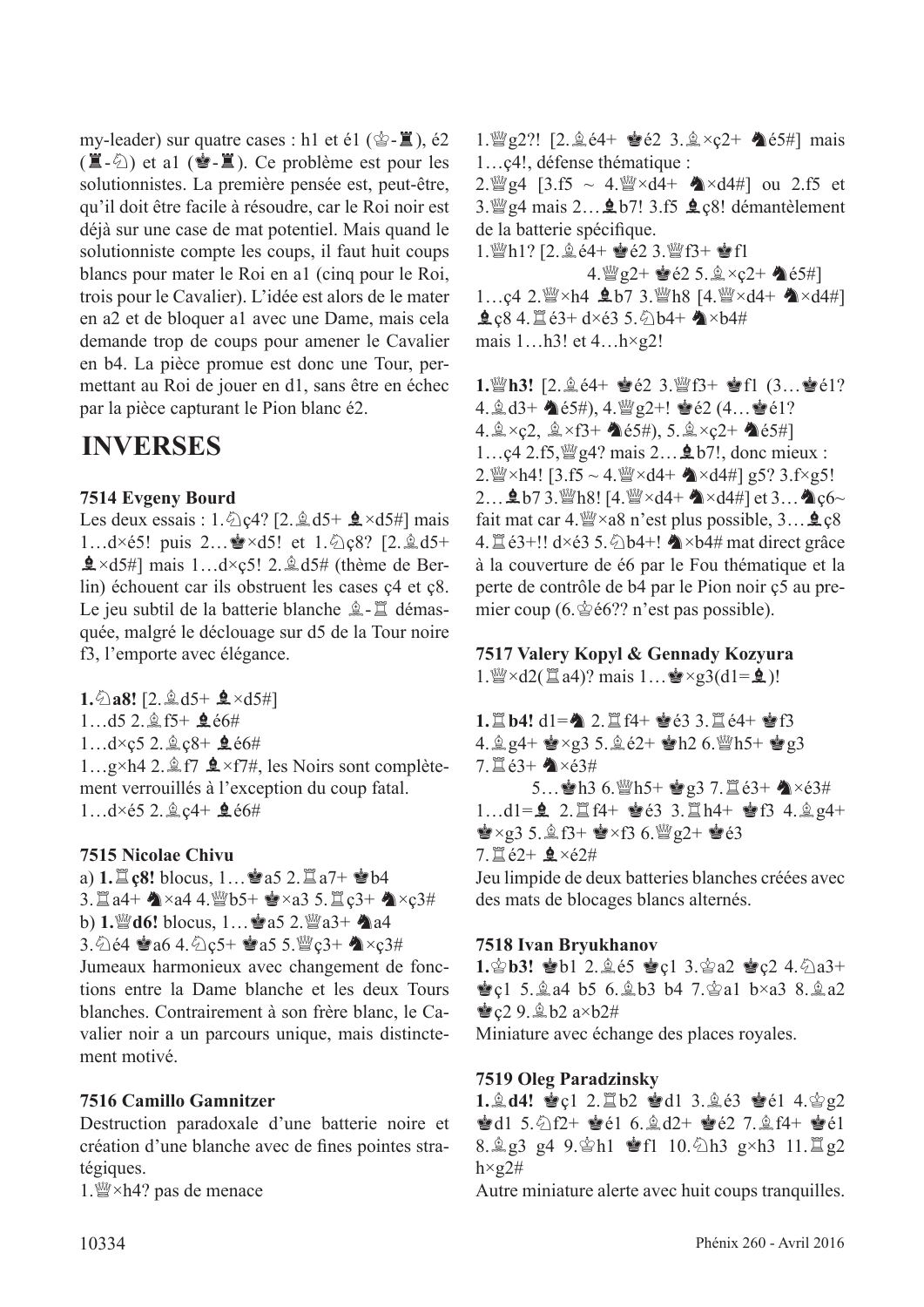#### **7520 Milomir Babić**

1. a1! 會é8 2.  $h8 + e7$  3.  $h6$  · e8 4.  $f8 +$  $\bullet$  67 5. If5  $\bullet$  68 6.  $\frac{1}{2}g$ 7+  $\bullet$  67 7.  $\frac{1}{2}b$ 6 ç×b6 8.  $4+$  ed6 9.  $2g3+$  e $\times$ ç6 10.  $2a4+ b5$ 11. a8+  $\bullet$  b6 12.  $\& c7+$   $\bullet \times c7$ # 1. 含a7! 含é8 2. gb7 含é7 3. igc8 含é8 4. 含a6

 $\bullet$  67 5. $\circ$ a5  $\bullet$  68 6. $\circ$ a6  $\bullet$  67 7. Ff5  $\bullet$  68 8. $\frac{1}{2}$ g7+  $\frac{1}{2}$ é7 9. $\frac{1}{2}$ é3  $\frac{1}{2}$ d6 10. $\frac{1}{2}$ b4+  $\frac{1}{2}$ ×c6 11.  $\mathbb{Q}$  c2+  $\mathbb{Q}$  d7 12.  $\mathbb{Q}$  a4+ c6#

Meredith a deux phases fortement contrastées, y compris dans les mats. Beaux parcours de la Dame blanche dont l'un avec switchback.

#### **7521 Evgeny Orlov**

1.  $\&$  d3+?  $\&$  ×d3+ 2.  $\&$  ×d3+? Il s'agit donc de faire clouer la Dame blanche. **1.** $\Xi$  **c5+!**  $\bullet$  b6 2. $\Xi$  cc8+  $\bullet$  b5 3. $\hat{\Xi}$  c6+  $\bullet$  c4  $4.\n$ g f3+!  $\bullet$ b5 5. $\mathbb{Z}$ c5+  $\bullet$ b6 6. $\mathbb{Z}$ c2+  $\bullet$ b5  $7.$   $\%$  d3+!  $\bullet$  b6 8.  $\%$  d4+  $\bullet$  b5 9.  $\%$  c5+  $\bullet$  b6  $10.\n\mathbb{Z} \times 5 + !$   $\mathbb{Q}$  c7 11.  $\mathbb{Z}$  c5+  $\mathbb{Q}$  b6 12.  $\mathbb{Z}$  c2+  $\mathbb{Q}$  b5 13. 曾d3+ 會b6 14. 曾é3+ 會b5 15. 且 ç5+ 會b6 16. cc8+ \$b5 17. gc6+ \$c4 18. 265+! f×é5 19.  $$19.$   $$19.$   $$13+$   $$165.$  20.  $\mathbb{W} \times 65+$   $$16.$   $21.$   $\mathbb{W} \times 63+$   $$16.$  $22.9c6+$  Rec $4\,23.9c4+$  Report 24. Test Report 3. 25.  $\mathbb{Z}$  c<sub>2</sub>+  $\mathbf{\mathcal{L}}$  b5 26.  $\mathbb{Z}$  g5+!  $\mathbf{\mathcal{L}} \times$ g5 27.  $\triangle$  d3+  $\triangle$  × d3# avec mat de clouage. Points clés de ce long périple : 4.ff3+ cède l'accès à d3 et débloque é3-é5  $7.$   $\%$  d3+! prend le contrôle de d6 et d7 10.  $\mathbb{Z} \times f5+!$  débloque la cinquième traverse et la ligne g5-b5 14.  $\mathcal{Q}_2$  e3+! retrouve la colonne é2  $18.\overline{\Diamond}$ é5+! débloque le Pion noir f6 qui réobstrue la cinquième traverse 20.  $\mathbb{W} \times 65+1$  réouvre la cinquième traverse 23.  $\hat{\mathbb{Q}}$  é4+! regagne l'accès à d3 pour le Fou blanc

26.  $\mathbb{Z}$  g5+! force la déviation du  $\mathbb{Q}$  h4 sur h6-c1 27.  $\&$  d3+! le retour d'Ulysse et mat de clouage.

# **DIRECTS FÉERIQUES**

#### **7522 Juraj Brabec**

1.  $1.5057$ ? [2. $5x\times$ f7# **A**]  $1...$   $\blacktriangledown$  c6 **a** 2. $\blacktriangledown$ xd5# **B** mais  $1...$   $\blacktriangledown$  b5!

1. $\frac{1}{20}b3$ ? [2. $\frac{2}{30} \times d5$ # **B**]  $1...$  **cd3 b**  $2.\overline{\$}$   $\times$  f3# **C** mais 1…d4!

**1.** [1! [2. ③ × f3# **C**]  $1...$   $\blacktriangledown$  f × f 2( $\blacktriangledown$  é 2,  $\blacktriangledown$  g 2) **c** 2. $\mathbb{S}$  × f 7# **A** Cycle des menaces et des mats du jeu réel (pseudo Le Grand cyclique).

#### **7523 Brian Stephenson**

 $1.\overline{\otimes}$  b<sup>3</sup>! blocus  $1...g\times h3$  2. $\Box$ g7#  $1...$ g3 2. ③×g3# 1… $\mathbb{M}$ f1~ 2. $\mathbb{S}$ f7#  $1...$   $\bullet$  ×h4 2.b6# 1... $\ln c$ 4 2. $\sqrt{6}$ é2# (2. $\sqrt{6}$ é4+?  $\ln x$ é4!)  $1...$  $\blacksquare$ c5 2. $\bigcirc$ d5#  $1...b \times c3$  2.  $\&b8#$  $1...$  $M \times c2$  2. $M \times c2#$ Les mats de la batterie  $\mathbb{H}\text{-}\mathbb{Q}$  sont plutôt humo-

## **7524 James Quah**

ristiques.

**1.**g**d2!** [2.g×b7#]  $1...$  Wb3+ 2.  $\sqrt{5}$ b2#  $1...$  $\mathbf{W} \times 64$  2.  $\sqrt{5}$ f $\times 64$ #  $1...$  $Wh1+ 2.$   $\odot$  d1#  $1...$   $d8$   $2.$   $\sqrt{8} \times d8$ # 1... **1** a5 2. $\sqrt{8} \times 35#$ 

Clé ampliative transformant un clouage de Dame en demi clouage de Dame et Fou. Échecs croisés.

#### **7525 Juraj Lörinc**

Les Blancs veulent ouvrir la demi-batterie de la colonne f ( $\mathcal{A}_{-}\hat{\mathcal{A}}$ - $\hat{\mathcal{A}}$ ) donnant ainsi la case d3.

 $1.\overline{$  $Q\gtrsim8?$   $[2.\dot{2}.\csc4#]$  $1...$  ]  $c6$  2.  $\&c4+$  ]  $f4$  3.  $\&c5#$ 1... ] é6 2.  $\×$ é6+ · d3 3. . 27# mais  $1 \dots \triangleq d3!$ 

**1.**  $\mathbf{g}$  **g8!** [2. ③  $c4+$   $\mathbf{g}$  **d**3 3. ③  $f$  menace Siers]  $1...$  コン $6$  2.d8=  $3\sqrt{5}$ , ③  $5$ , ③  $2\sqrt{4}$  $(2. d8 = \frac{100}{2} ? [3. \frac{100}{2} d5\#] \cdot 2041)$  $1...$  ]  $66$  2.d8= $\mathcal{W}$  [3. $\mathcal{W}$ d5#]

 $(2. d8 = \frac{20!}{3!}$  [3. 2015, 20 $c3#$ ] **即**×f3!)

1...  $\triangle$  c6 2. We b7+  $\triangleq$  d3 3. We c5# variante Siers Deux variantes changées. Choix précis de la promotion dans la solution. Belle activité de l'Élan f6.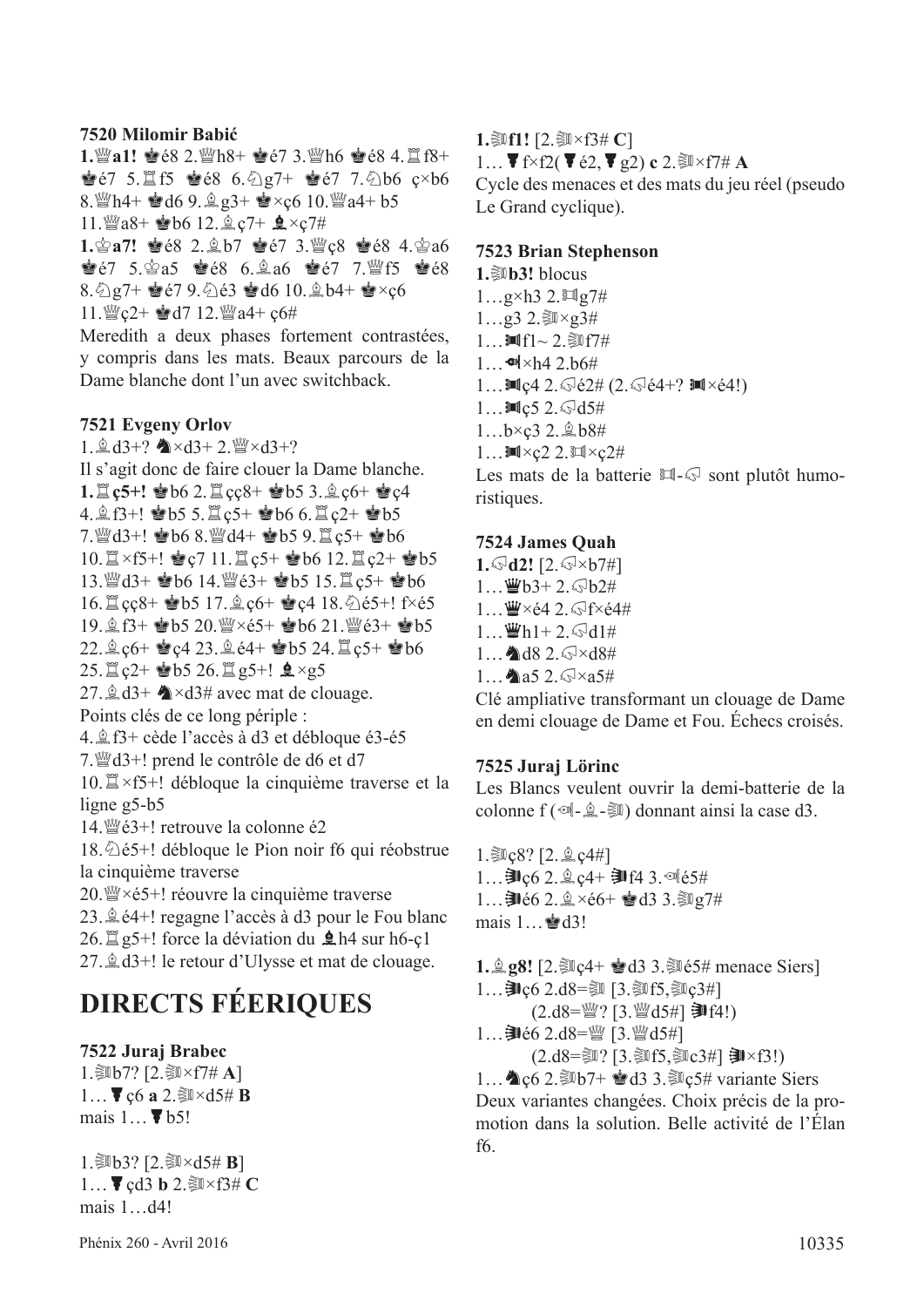#### **7526 Raffi Ruppin**

**1.** $\hat{\mathbf{2}}$ **a5!** [2. $\hat{\mathbf{Z}} \times h5(\hat{\mathbf{2}}\cdot\mathbf{c}8)$ #]  $1...$  $d5+2.\n$  $d34$  [3. $d3 \times h5(2c8)$ #]  $d4+$  $3.\overline{\heartsuit}$ ç4 [4. $\overline{\mathbb{I}} \times h5(\overline{\mathbb{Q}}\zeta8)$ #]  $\overline{\mathbb{I}} \times$ ç4( $\overline{\heartsuit}$ ç8)+ 4. 宫a5 [5. 罝×h5#] 置ç5+ 5. 宫a6 [6. 罝×h5#]  $\mathbb{Z}$ a5+6. $\mathbb{Z}$ ×a5( $\mathbb{Z}$ h8) [7. $\mathbb{Z}$ ×h5#]  $\mathbb{Z}$ ×h6( $\mathbb{Z}$ a1) 7.  $\n 11\n 14\n$ 

5...  $\mathbb{E}$  g5 6.  $\mathbb{E} \times$ g5( $\mathbb{E}$  h8)  $\mathbb{E} \times$ h6( $\mathbb{E}$  a1) 7.  $\mathbb{E}$  h1# Une fois le Noctambule expédié en ç8, le Roi blanc peut revenir en a6 et maintenir la menace. Dans le domaine des provocations d'échec, nous ne résistons pas au plaisir de citer le célèbre III dont nous donnons les variantes principales :



 $1.\n$ c $d7!$   $[2.\n$ i $g8+$  **e**f7 3. ii  $g7\#$ ] 1... ■d2+2. ④d3 [3. Ⅲ×f6#] ■×d3+ 3. g c [4.  $\mathbb{Z} \times f$ 6#]  $\mathbb{Z}$  f3(  $\mathbb{A}$  f7) 4. 曾h5(  $\mathbb{Z}$  g8)#  $1...$   $2a4+2.\,$  Qc6 [3.  $M_{\odot}$  h5#]  $2 \times c6+$ 3. gc7 [4.  $Mh$ 5#]  $\bigoplus$  f3 4.  $\mathbb{Z} \times$  f6# Grimshaw fnal sur f3.

#### **7527 Bruno Kampmann**

1.  $\sqrt{8} \times 65 - c$ 7+! **A**db5 (une des neuf pièces noires pouvant jouer sur b5 ; nous donnons ci-après une variante possible),  $2.\sqrt{3} \times 65 - \frac{1}{2} \times 65 \times 3.\sqrt{3} \times 65 - \frac{1}{2} + \frac{1}{2} \times 65 - \frac{1}{2} \times 65 - \frac{1}{2} \times 65 - \frac{1}{2} \times 65 - \frac{1}{2} \times 65 - \frac{1}{2} \times 65 - \frac{1}{2} \times 65 - \frac{1}{2} \times 65 - \frac{1}{2} \times 65 - \frac{1}{2} \times 65 - \frac{1}{2} \times 65 - \frac{1}{2} \times$  $\blacktriangleright$   $\triangleleft$  4. $\text{W\times}$ b5-ç7+  $\blacktriangleright$  5. $\text{W\times}$ b5-ç7+ **2**b5  $6.$  $\sqrt{3} \times b5 - c7 + b5$  7. $\sqrt{3} \times b5 - c7 + b5$  8. $\sqrt{3} \times b5 - c7 +$  $W$ b5 9. $\sqrt{3}$ ×b5-ç7+ (b5 10. $\sqrt{3}$ ×b5-ç7#

Calcul du nombre de variantes :

Si tous les coups noirs étaient indépendants, il y en aurait 9!= $1 \times 2 \times 3 \times 4 \times 5 \times 6 \times 7 \times 8 \times 9 = 362880$ , soit le nombre de permutations de 9 coups noirs.

Toutefois, la  $\mathbb{Z}$ g5 doit jouer après les  $\mathbb{Z}$ é5 et  $\blacktriangleright$  f5 donc sur les 3!=6 séquences potentielles incluant ces trois pièces, seules deux sont possibles, réduisant d'un tiers les solutions. De même, les A b6, A b7 et Wb8 doivent jouer dans l'ordre, et sur les 3!=6 séquences les impliquant, seule une est possible, réduisant d'un sixième les solutions. Il y a donc 9!/(3×6)=362880/18=20160 variantes diférentes sans dual.

Peut être un record pour un problème direct avec une seule sorte de pièce féerique et pas de conditions féeriques. À chaque tour de manège, il faut attraper la queue du chat et on n'a jamais vu le même coup nul faire autant de dégâts !

#### **7528 S. Ravi Shankar**

**1.**J**g7+!** R**g3** (1…Rg4? 2.Rh5#!), **2.**R**h2+**  $(2.\cdot\cdot\cdot R)+? \cdot \cdot\cdot g2 \cdot 3.\cdot\cdot h1+ \cdot\cdot g1 \cdot 4.\cdot\cdot h2+ \cdot\cdot g2$ 5.  $h3+$  etc... prend un coup de plus),  $2...$ **g**<sub>2</sub>1  $(2...\n\text{g}2?3.\n\text{h}3+\text{g}34.\n\text{h}4+\text{g}245.\n\text{h}5\#,$ **3.**R**h1+** R**g2 4.**R**h3+** J**h4 5.**J**g3+** R**g2**  $(5...$   $294? 6.2h5+ 2957.2h6#$ , **6.** $\mathbf{\hat{\bullet}}$ **h1**+ (6. $\mathbf{\hat{\bullet}}$ h2+?  $\mathbf{\hat{\bullet}}$ g1 7. $\mathbf{\hat{\bullet}}$ h1  $\blacktriangledown$  h2 prend un coup de plus),  $6... \blacktriangledown h2$  7.g1= $\blacktriangle +!$  (7.g1= $\triangle +?$  $9.12$  8. $14+169.2$   $10.19110.12+16$ 11. $\pm 63 + \pm 9$ g1!),

7... \\ h3 8.\\ f2+(8.\\ f4+? \\ h5 9.\\ f6+ \\ g1 10. h2+ h5! 11. f4+ eg1!), 8... eg1 **9.**R**h2+** C**h3 10.**C**g1+** R**g2 11.**R**h3+** R**g3 12.**R**h4+** R**g4 13.**R**h5+** R**g5 14.**R**h6#**

Les Blancs forcent la promotion en Cavalier, puis après  $10.\spadesuit g1 + \spadesuit g2$  11. $\spadesuit h3+ 1$ 'empêchent d'intervenir sur la colonne h. Une montée en puissance du All-In-Chess dans Phénix.

## **TANAGRAS**

#### **7529 - G. Hadzi-Vaskov**

 $1...$ f8= $\mathbb{W}$  2.  $\bullet$  c8  $\mathbb{W}$ d6=  $1...$ f8= $9, 2.$  $\bullet \times 68$  $9, 67$ =

1…f8= $\frac{c}{2}$  2. $\frac{dx}{2}$ ×é8  $\frac{c}{2}$ é6=

Les deux derniers pats sont idéaux. Petite amusette, en espérant que ce ne soit pas anticipé…

#### **7530 - Karol Mlynka**

 $1.c1 = \frac{w}{2}$   $2.\frac{w}{63}$   $(2.0)$   $\frac{w}{3} \times 63-g4=$ 

1.ç1= $\mathbb{Z}$  2.  $\mathbb{Z}$ g1( $\mathbb{Z}$ )+  $\sqrt[5]{2} \times g1-g4=(\sqrt[5]{2})$ ( $\sqrt[5]{2}$ )=

 $1.c1 = 2.2.4f4 = (1) + 5 \times f4 - g4(1)$ 

1.ç1= $2.2e^{2} = (1.6e^{2})$   $\frac{1.6e^{2}}{2.62-84} =$ 

Allumwandlung sans jumeaux ; il s'agit ici d'atteindre la case g4 pour pater les Noirs.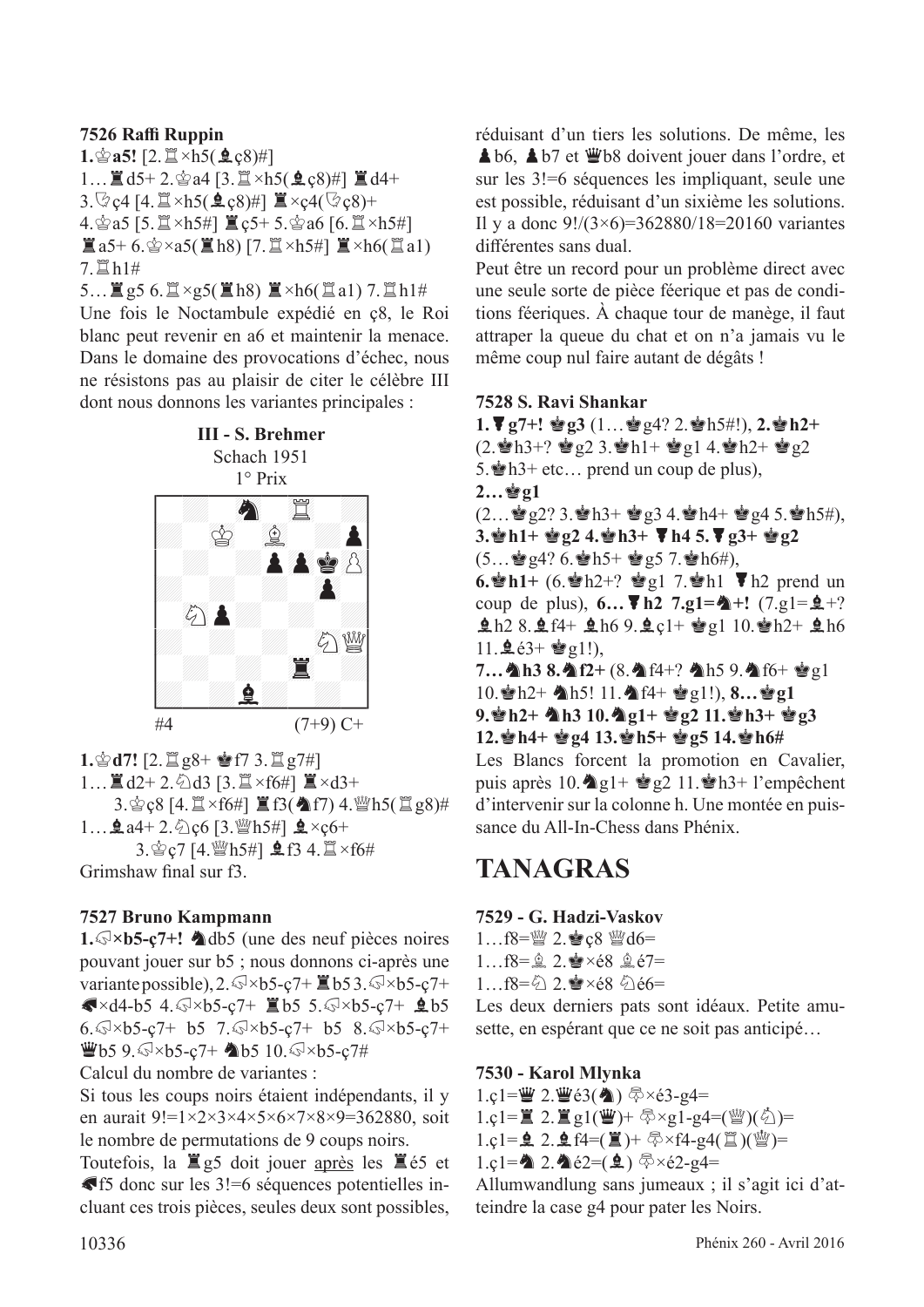#### **7531 - Kostěj Šoulivý** 1.  $\bullet$  ×é4( $\bowtie$ é3)  $\bowtie$ ×é5( $\circ$ h3)  $2.\n$   $\times$   $\epsilon$ 5( $\bowtie$ b5)  $\mathfrak{g}\times$ g4-f5( $\overline{\mathfrak{g}}$ d5)# 1.  $\overline{I\hspace{-0.2cm}I\hspace{-0.2cm}I}$  g3 1 1 × 93 - h2( $\overline{I\hspace{-0.2cm}I\hspace{-0.2cm}I}$  g3)  $2.\bullet \times 64(\mathbb{N} b4)$  怎 $\times$ g3-f4( $\overline{a}$ d4)# 1. $\mathbb{R} \times 64 - 63(\mathbb{N} \cdot \mathcal{C}3) \mathbb{N} \times 63(\mathbb{R} \cdot \mathcal{b}5)$  $2.\n$   $\times$   $63(\mathbb{N}b3)\n  $\times$   $g4$ -f3( $\overline{a}$ d3)#$ 1.  $\Xi$  f4 1 \;  $\times$  f4-g3( $\Xi$  f3)  $2.\n\text{'s} \times 64(\mathbb{N}67) \times 73-63(\overline{})\text{ s} \times 63)$ #  $1.\overline{R}$ g5 15×g5-h5( $\overline{R}$ f5)  $2.\n$   $\times$   $64(\mathbb{N}61)\n$   $\leqslant \times$  f5-é5( $\overline{\mathbb{R}}$  é3)#

Cinq échos ( $\bowtie$ -  $\overline{\mathbb{R}}$ - $\stackrel{\bullet}{\bullet}$ - $\stackrel{\bullet}{\bullet}$ ), dont trois horizontaux sur les lignes 3, 4 et 5) et deux verticaux sur la colonne é ; ce matériel a été très travaillé par l'auteur, mais l'efet artistique est indéniable, malgré le petit défaut décrit ci-après. L'auteur déclare en efet que le 7531 est «partiellement similaire avec le 3ème Prix du Mémorial Blondel (px 257- 258 page 10194), mais à cause de la répétition du coup 2. $\dot{\mathbf{r}} \times 64$  (même avec des renaissances sur des cases diférentes), je pense que le problème cité est plus artistique, même si celui-ci mérite sa publication».

#### **7532 - Zdenek Zach**

 $1.\Xi \times h3(\Xi a8)$   $\Xi a3$   $2.\Xi \times g3(\Psi h8)$  世经5#

1. for  $g \times h4(IIh2)$  2.  $II \times h3(IIIa8)$   $III\acute{e}4#$ 

Promotions changées (après captures par la Tour noire) et mats spécifques. Utilisation d'une condition peu utilisée dans Phénix.

#### **7533 - Geof Foster**

a)  $1... \mathbb{Z} \times$ ç2( $\mathbb{Z}$ h1; $\mathbb{Z}$ g6) 2. $\mathbb{Z}$ é2  $\mathbb{Z}$ h6 3. d1  $\mathbb{Z} \times$ g6( $\mathbb{Z}$ h1; $\mathbb{W}$ ç2)# b)  $1...$  a1 2.  $g4$  is  $c1$ 

3. Ah5  $\mathcal{W} \times$ ç1( $\mathcal{W}$ g5;  $\mathbb{Z}$ h8)# Les mats sont identiques, en écho le long de la diagonale d1-h5. Switchback de la Dame neutre (en ç2) dans la première solution, la Dame étant spécifiquement protégée 4. $\dot{\mathbf{F}} \times \csc 2(\dot{\mathbf{F}} \cdot \csc \mathbf{F})$ ?? Le second mat est également spécifique car le Roi noir serait en auto-échec :  $4.\cdot \times g5(\cdot \cdot g1; \cdot \cdot g1)$ ?? Les jumeaux sont originaux et très intéressants.

#### **7534 - Éric Huber**

a)  $1.\dot{e}1 = \mathbb{Z} \quad \mathbb{Z} \text{ d}1 + 2.\dot{e}4 \text{ d}8 = \mathbb{Z}$ 3. 直d5 響×d5(直é2)# b) 1. $\leq 67$  d8= $\leq +2$ .  $\leq 68$   $\leq 67$  $3.\acute{e}1 = \frac{164}{10} + \frac{164}{10} \times \acute{e}7(2d) +$  Zilahi et promotions changées. Mats spécifques par échec double. Une pièce neutre se protège elle-même par renaissance Diagramme.

#### **7535 - Roméo Bédoni**

1. $\blacksquare$ a7 2. $\blacksquare$ b5 3. $\blacksquare$ a5  $\blacksquare$ g6#

1. $Mb5$  2. $Ma5$  3. $Mbb5$   $Ma4#$ 

Auto-blocages, une position simple pour montrer les spécifcités du Pao.

#### **7536 - Stephan Dietrich**

1. $\circ$ b3 置ç3 2.罝d4 置×b3( $\circ$ c͡3)  $3.\overline{\bigcirc} b1 + \underline{\mathbb{E}} \times b1(\overline{\bigcirc} b3)$ #  $1.\& \times f3(\mathbf{H}d4) \mathbf{H} \times d2(\mathbf{H}d4) 2.\& \times d2(\mathbf{H}f3) \mathbf{H}b3$ 3. $\textcircled{1}b1+\mathbf{\mathbb{I}}\times b1(\textcircled{1}b3)\#$ 

Aidé-inverse en miniature aristocratique où il est possible d'obtenir la même position fnale de mat par deux chemins diférents.

#### **7537 - Aleksandar Popovski**

 $1...\bigcirc \times 63(\hat{2}; \blacktriangle d5)$  2.  $\land$  f4( $\blacktriangle$ )  $\circ$  f1  $3.\bullet B \& \times f4(\Xi;\blacktriangle 63)$ # 1. d4 §f3 2. d3 2×é3(g; d5)  $3.\triangleleft c3(\triangle) \triangleq \times c3(\square;\triangle\epsilon1)$ #

Deux mats spécifiques, tanagra difficile à résoudre

#### **7538 - Didier Innocenti**

 $1...$  $2$ , def 4  $2.$   $65$  def 5  $4.65 + 3.$  energies 4. February 64# Batteries blanches réciproques, résultat incroyable pour seulement quatre pièces ! Le Fou blanc intercepte la ligne d'action de la Dame blanche (permettant 2.Rd5) puis la Dame blanche intercepte la ligne d'action du Fou blanc (permettant 4. $\mathbf{\hat{P}}(4)$ .

#### **7539 - Vito Rallo**

a) 1. $\ln 3$   $\frac{1}{2}h^2(\ln 3)$  2. $\ln 3$   $\frac{1}{2}$   $\frac{1}{2}$ 3. Ah2  $\hat{\otimes}$  f1 4.  $\hat{\otimes}$  h1  $\hat{\otimes}$  g2# b) 1. $\Delta$ d5  $\overline{\mathbb{R}}$ f2 2. $\omega$ g2  $\overline{\mathbb{R}}$ h2 3. h1  $\circ$  f1 4.  $\bullet$  g2+  $\overline{m}$  f2( $\circ$  g2)#

Le changement de la couleur du Fou intervient au début (a) ou à la fn (b) de la solution modifant profondément la stratégie blanche.

#### **7540 - Roméo Bédoni**

a)  $1.\n\& c4$   $2.\n\& b5$   $3.\n\& a6$   $4.\n\& b8 = \n\& 5.\n\& b7$ # b)  $1.\n\circledast$   $62.2.\n\circledast$  f1  $3.\n\circledast$  b8= $\frac{92}{4}$  4. $\frac{92}{4}$  h2  $5.\n\circledast$   $92\#$ Jolis échos entre les deux solutions, avec promotions changées, utilisant pleinement la condition féerique pour deux mats spécifques.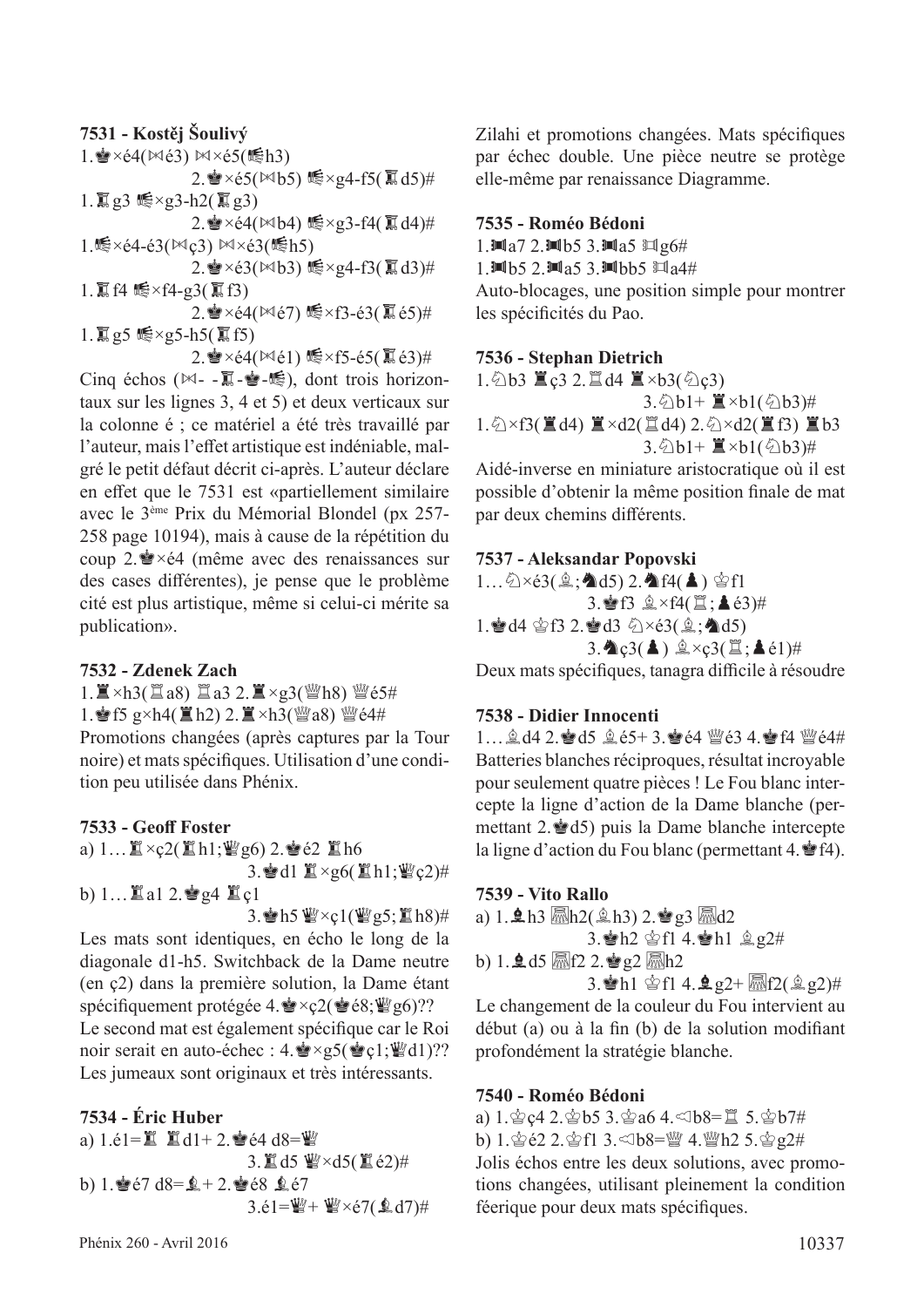#### **7541 - Vito Rallo & Emmanuel Manolas**

a) 1…a4 2. $\overline{m}$ a3 a5 3.會f3 a6 4. $\overline{m}$ g3 a7  $5.\n$ g $2 a8=\n 4 + 6.\n 4 h3 \n 4 h1#$ b)  $1...$ ç4  $2.\bullet$  f3 ç5  $3.\overline{m}$  g2 ç6  $4.\bullet$  g4 ç7 5. $\frac{3}{10}$ g5 ç8= $\frac{100}{10}$ + 6. $\frac{1}{20}$ h5  $\frac{100}{10}$ h3#

Deux excelsiors pour des mats modèles en écho. Les méthodes pour amener la Sauterelle sur sa case fnale sont diférentes enre les deux solutions.

#### **7542 - Didier Innocenti & Maryan Kerhuel**

1.h8= $\mathbb{I}$  2. $\mathbb{I}$ a8 3.g8= $\mathbb{I}$  4. $\mathbb{I}$ b8 5.f8= $\Diamond$  6. $\Diamond$ é6  $7. d8 = 2#$ 

Allumwandlung dans une belle position. Voici quelques essais pour ce tanagra pas si simple :

7.f8= $\hat{\mathbb{R}}$ +?  $\hat{\mathbb{R}}$ ×f8, $\hat{\mathbb{W}}$ ×f8! (pas possible en d8, car le Roi serait en échec par la ¶d1!, expliquant la raison de 6. $\triangle$ é6! ; en effet 6. $\triangle$ d7? 7.d8= $\triangle$ ? mais  $7...$  $\bullet$   $\times$   $d8!!$ 

Pourquoi un  $\mathbb{A}h7$  (et pas un Pion orthodoxe) ? Si le Pion h7 était blanc, alors la suite  $1.h8=\mathbb{Z}$ 2.  $\angle 2.68$  3.g8= $\angle 4.$  $\angle$ ges 5.f8= $\angle 6.6$  6. $\angle 66$  7.d8= $\angle \angle 4$ serait une solution parasite ; avec  $\mathbb{A}$ h7, il y a 7... I ×d8!!

Pourquoi un  $\sqrt{6}$  et pas un  $\triangle$  d7 ? Après 6. $\triangle$ é6 le  $\Diamond$  é6 devrait rejouer (non avec un  $\Diamond$  é7).

#### **7543 - Adrian Storisteanu**

2. $\hat{\mathscr{Q}}$  é5 3. $\hat{\mathscr{Q}}$  ×f4( $\hat{\mathscr{Q}}$  f4; $\hat{\mathscr{Q}}$  é5) 4. $\hat{\mathscr{Q}}$  ×é5( $\hat{\mathscr{Q}}$  f3; $\hat{\mathscr{Q}}$  f4)

Les deux derniers coups ont réalisé un coup «royal» de Cavalier  $\dot{\mathcal{Q}}$ é5-f3 ; cette manœuvre surprenante avec switchback du Cavalier (qui fnalement semble ne pas bouger) est plus rapide qu'avec des coups orthodoxes (via f5-g4-f3) : c'est le passe-muraille de Marcel Aymé !

 $5.\n\&\times f4(\n\&\&\ng3!;\n\&\nf3) 6.\n\&\ng3 \leftrightarrow \n\&\nd3$ 

 $7.\n\circledcirc$   $2.8.\n\circledcirc \times f3(\circledcirc h1;\clubsuit \circledcirc 2)$ -auto=

Essai : 5. $\circledast \times f4(\circledast h3; \bullet f3)$ ? 6. $\circledast h3 \leftrightarrow \circledast d3$ 

7. $\circ$ e2 8. $\circ$   $\times$ f3( $\circ$ h1; $\bullet$ e2)-auto=?, mais ce n'est pas pat grâce à une parade spécifque :

8…\g^\bash1↔\g^\bash3!! (cette parade n'étant pas possible avec le Roi noir en g3 :  $8...\hat{\otimes}h1 \leftrightarrow \otimes g3$ ? auto-échec via le  $\triangle$ é2)

Écho entre la position initiale et la position de mat.





## **7544 - Sébastien Luce & Ken Seehofer**

a) 1. $\mathbf{e}_s \in \mathbb{R} \times 65 - d6(67) + 2.$  $\mathbf{e}_s \in \mathbb{R} \times 67 - f8(67)$ 3. d5  $W\times f5-f4(f7)$  4. e  $66 W\times f7-f8(f7)$ 5.f6 ③×é7-d6(é7) 6.é×d6(③d8) ③×f6-g5(f7) 7.d5  $3 \times d5 - c5(d7) 8.d5$   $3 \times d5 - 65(d7)$ # b) 1.f4  $\text{M} \times$ f4-é4(f7) 2. $\text{C}$   $\text{C}$   $\text{M} \times$ é5-é6(é7) 3. d4  $W\times$ é7-é8(é7) 4.  $\bullet$ é5  $W\times$ f7-g6(f7)  $5.f \times g6$ ( $\text{Mg8}$ )  $\text{Mg6-g5(g7)}+$ 6. f6  $\sqrt{2} \times g7 - g8(g7)$  7.é6  $\sqrt{2} \times 66 - d5(67)$ 8.é5 $\sqrt{\frac{20}{5}}$   $\times$ é5-f5(é7)# Le même matériel a déja été utilisé mais sans les mats en écho dits du «guéridon droit».

#### **7545 - Boško Milošeski**

 $1.b1 = \n\triangle$   $\triangle$  f1! 2.  $\triangle$  c3 d×c3 3. $\triangle$  c7 c4 4.  $\triangle$  d6 c5+ 5. *e* é5 ç6 6. *a* f4 ç×d7 7. **e** g3 d8= $\mathbb{W}$ 

 $8.$   $h2$   $Wh4#$ 

Joli premier coup blanc pas facile à comprendre de prime abord. Une anticipation est possible ?

#### **7546 - Erich Bartel**

a)  $1.\n$ gé4  $2.\n$ gd4  $3.\n$  $\bowtie$ é1  $4.\n$ gé5  $5.\n$ é8= $\mathbb{Z}$ !  $6.\n$ gf6  $7.$ te4 8. $\Join$ é7 9. $\Join$ g5 10. $\cong$ h4+  $\cong$ ×g5( $\Join$ f5)# b) 1.é4 2.é5 3. $\circledast$ é4 4.f6 5. $\circledast$ f5 6.g7 7.g8= $\circledast$ 8. @b3 9. $Mf4$  10. @f3+  $g6#$ 

Deux méthodes originales pour faire un Excelsior : jouer comme un Equisauteur ou comme un Roi ; dommage que la condition féerique Circé Équipollent soit peu utilisée, mais les positions de mats sont féeriques et spécifques à souhait.

#### **7547 - Jaroslav Štúň**

1.  $\leq$  c4 2.d5 3.d4 4.d3 5.d2 6.d1= $\leq$  7.  $\leq$  a1  $8.\mathbf{W} \times b2(\text{Qc3})$  9. $\mathbf{W} \times c3(\text{Qc2})$  10. $\mathbf{W} \times c2(\text{Zd2})$ 

11. b2 12. a1 13. b2  $\mathbb{Z} \times b2 =$ 

Mat spécifque et évolution du Pion blanc jusqu'à l'état Dame, circuit du Pion blanc, mat spécifque.

**7548 - Václav Kotěšovec**

 $1.$   $\leq$   $c2$   $2.$   $\leq$   $c3$   $3.$   $\leq$   $g2$   $4.$   $\land$   $f2$   $5.$   $\land$   $d3$   $6.$   $\leq$   $b2$  $7.$  Nb<sub>4</sub> 8. $\spadesuit$  c<sub>5</sub> 9.  $\spadesuit$  c6 10.  $\spadesuit$  b5 11.  $\spadesuit$  a4 12.  $\spadesuit$  a3 13. a4  $\approx$  a2# 1.  $\angle$  c6 2.  $\angle$  d6 3.  $\angle$  c5 4.  $\angle$  b4 5.  $\angle$  c2 6.  $\angle$  c3 7. gd2 8. gd1 9. 直é2 10. 角f2 11. 角d3 12. 角é1 13. $\angle$ d3  $\&$ c1#

Mats modèles et écho caméléon de la position complète. On notera la nécessité de la Tour noire sur la troisième ligne pour empêcher le Roi noir de jouer en b2 ou ç2.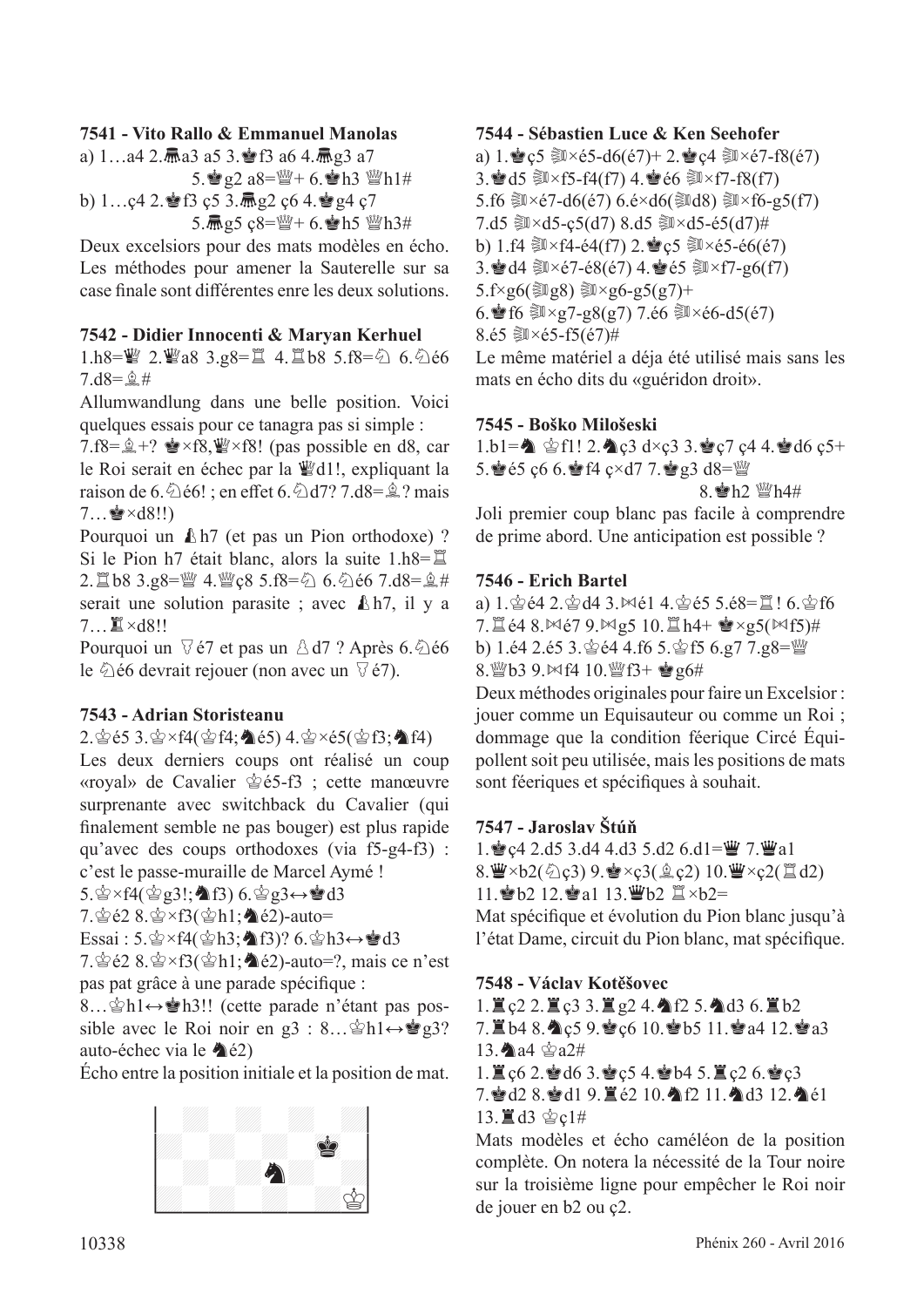## **DIVERS**

#### **7549 - Rolf Kohring**

a)  $1. d5 \sqrt{6} 2.$  17  $\sqrt{6} a2#$ b) 1.é5  $\sqrt{d}$ 7 2. $\triangleq$ é7  $\sqrt{d}$ b5#

Création d'un sautoir par le Pion noir, occupation de la case de renaissance du Pion noir par le Cavalier noir pour éviter la suppression du sautoir noir utilisé pour le coup matant, échange des fonctions entre les deux Cavaliers noirs (auteur).

#### **7550 - Franz Pachl**

a) 1.  $64 \le x \le 4$ ( $61$ ) 2.  $c2 \le x \le 4$ ( $61$ )# b) 1.  $A(4 \n\mathbb{R} \times 64)$  and  $2.$   $A_0c3$   $A \times 64$   $(61)$ # c)  $1.$   $64$   $\leq$   $4$   $\times$   $64$   $\leq$   $61$ )  $2.$   $\leq$  f5  $\leq$   $\times$   $64$   $\leq$   $4$   $61)$   $\#$ 

Neuf coups sur douze sont joués sur la même case, avec les six captures possibles (moitié par les Blancs, moitié par les Noirs) entre les trois pièces neutres. Zilahi cyclique, cycle de captures, de batteries blanches, des coups blancs. Superbe !

#### **7551 - Pierre Tritten**

1.IOb2  $\Im \times$ a1( $\Im$ é5) 2. $\dot{\mathbf{g}} \times$ é5( $\dot{\mathbf{g}}$ a1)  $\mathbb{Z} \times$ é7( $\mathbb{Z}$ a3)#  $1.\,\Omega\,gl\cong \times h1(\Xi\,d5)+$ 

 $2.\blacktriangle$ ×d5( $\blacktriangleleft$ h1)  $\triangleq$ ×g2( $\triangleq$ c6)# 1. b8  $\hat{\mathbb{Z}} \times a8(\hat{\mathbb{Z}} \in 4)$  2.  $\hat{\mathbb{Z}} \times \in 4(\hat{\mathbb{Z}} \times a8)$   $\mathbb{Q} \times f2(\mathbb{Q} \times b6)$ # Échange cyclique de fonction des  $\blacktriangleright$   $\epsilon$ 7,  $\blacktriangle$  f2 et  $\mathbb{H}$ g2 (auto-blocage préventif / sacrifice pour la pièce qui mate). Échange cyclique de fonction des  $\mathbb{Z}$ h7,  $\mathbb{Q}$ g4 et  $\hat{\mathbb{Z}}$ é4 (sacrifice spécifique pour le Roi noir, lui libérant la case où il sera maté / garde préventive passive / mat spécifque) (Auteur). La variante «Antipode» envoie joliment le Roi noir à trois des coins de l'échiquier. L'auteur atteint une très belle économie du matériel blanc, mais est contraint à un choix exotique de pièces féeriques noires.

**7552 - Valerio Agostini** 

Trait aux Noirs : 1.  $\triangleq$  g4( $\triangleq$ )  $\triangleq \times$ g4( $\triangleq$ )  $2.g6 \ncong \times g6$ ( $\omega$ = Trait aux Blancs : 1.é4+  $\triangle\times$ é4( $\triangle$ )  $2.\hat{2}g2(\hat{z})$   $\hat{z} \times g2(\hat{z})$ = Échelle Fou - Tour - Dame pour les Blancs et

Cavalier - Fou - Tour pour les Noirs.

#### **7553 - Alberto Armeni**

a) 1. $\triangle 68 \text{ d} \times 67$ ( $\triangle 62$ ) 2.  $\triangle 16 \text{ e}^2$ b) 1.  $\mathbb{Z}$  é8 d×c7( $\triangle$  c2) 2. $\mathbb{Z}$ d6 c4# Changement de bloqueur en é8, de blocage en d6.

#### **7554 - Ladislav Salai Jr & Michal Dragoun**

 $1.\n\mathbb{Z}$  g6 ③g3 2. $\mathbb{M} \times$ g3 ③aç7#

1. 全名 鄭b6 2.1 × b6 鄭f7#

1. $\mathbb{M}$ ç5  $\mathbb{S}$ b7 2. $\mathbb{M} \times$ b7  $\mathbb{S} \times$ b4#

Zilahi cyclique avec de vrais sacrifces des pièces blanches qui doivent aider le Pao b3 à ouvrir la troisième traverse.

#### **7555 - Vito Rallo**

1... $\hat{\triangle}$ é3 2. $\hat{\mathbf{Q}} \times$ é3 h4( $\hat{\triangle}$ é4)+ 3. $\hat{\mathbf{Q}} \times$ h4  $\hat{\triangle}$ é6( $\hat{\triangle}$ g3)#  $1...$  $2 \times g6$  2. Ph6(Ah7) h4 3. $2 \times g6$   $2f4(2f8)$ # Un mat modèle et Zilahi.

#### **7556 - Ladislav Packa**

1...  $\leq c8$  2.  $\ln(4 b1 = 3.2 h3 + \frac{m}{2}f1 \#$  $1...$ g c 7 2.  $\ln 3$  b1= $\ln 3$ .  $\ln 4 + \frac{w}{2}$ c1#

Des échecs croisés finaux... qui ne marcheraient pas en Anticircé Calvet…

#### **7557 - Mario Parrinello**

1. $\circledast$ d4  $\mathfrak{E}$ cd3+2. $\circledast$ ×d3  $\mathfrak{m}$ d8 3. $\mathfrak{m} \times h$ 1+  $\mathfrak{E}$ h4# 1. $\circled{2}$ d3  $\mathbb{M}$ d4+ 2. $\mathbb{M} \times$ d4  $\mathbb{M}$ d1 3. $\circled{4} \times \circ 8 + \mathbb{M}$ g6# Pas simple de faire garder g6 par les Blancs dans la première solution (et h4 dans la seconde) : il faut que les Noirs sacrifient une pièce pour faire arriver le Vao en d3, puis le clouent aussitôt  $(4.$   $\circ$   $(4!)$ .

#### **7558 - Zoltán Laborczi**

a)  $1...\oplus d1!$   $(1...\oplus d2!)$   $2.c1=\mathbb{W}$   $\mathbb{W}$ h6  $3.91 =$  $%$   $% 14.11 =$  $% 68 =$  $% 44.11 =$  $% 68 =$  $% 44.11 =$  $% 68 =$  $% 44.11 =$  $% 68 =$  $% 64 =$  $% 64 =$ 

b) 1...  $\&$  d2! (1...  $\&$  d1?) 2.g1= $\&$   $\&$   $\&$   $\&$   $\&$ 

3.f $\times$ é1= $\mathbb{Z}$ ( $\mathbb{W}$ d1)+  $\mathbb{W}$ h5 4.a1= $\mathbb{Q}$  é8= $\mathbb{Z}$ # Comme la condition Circé s'applique aussi aux Rois, le mat avec des pièces neutres n'est possible que si la case é8 est occupée par une pièce paralysée. Dans la phase a), ce ne peut être une Tour neutre, car autrement la  $E$  f1 serait paralysée par la é1 donnant des fuites au Roi noir sur f5 et f7 (en addition aux fuites de la  $\mathbb{W}$ h6). De même, une Dame neutre sur é8 dans b) paralyserait la  $\mathcal{W}$ h5 avec fuites en f5 et g5 (auteur).